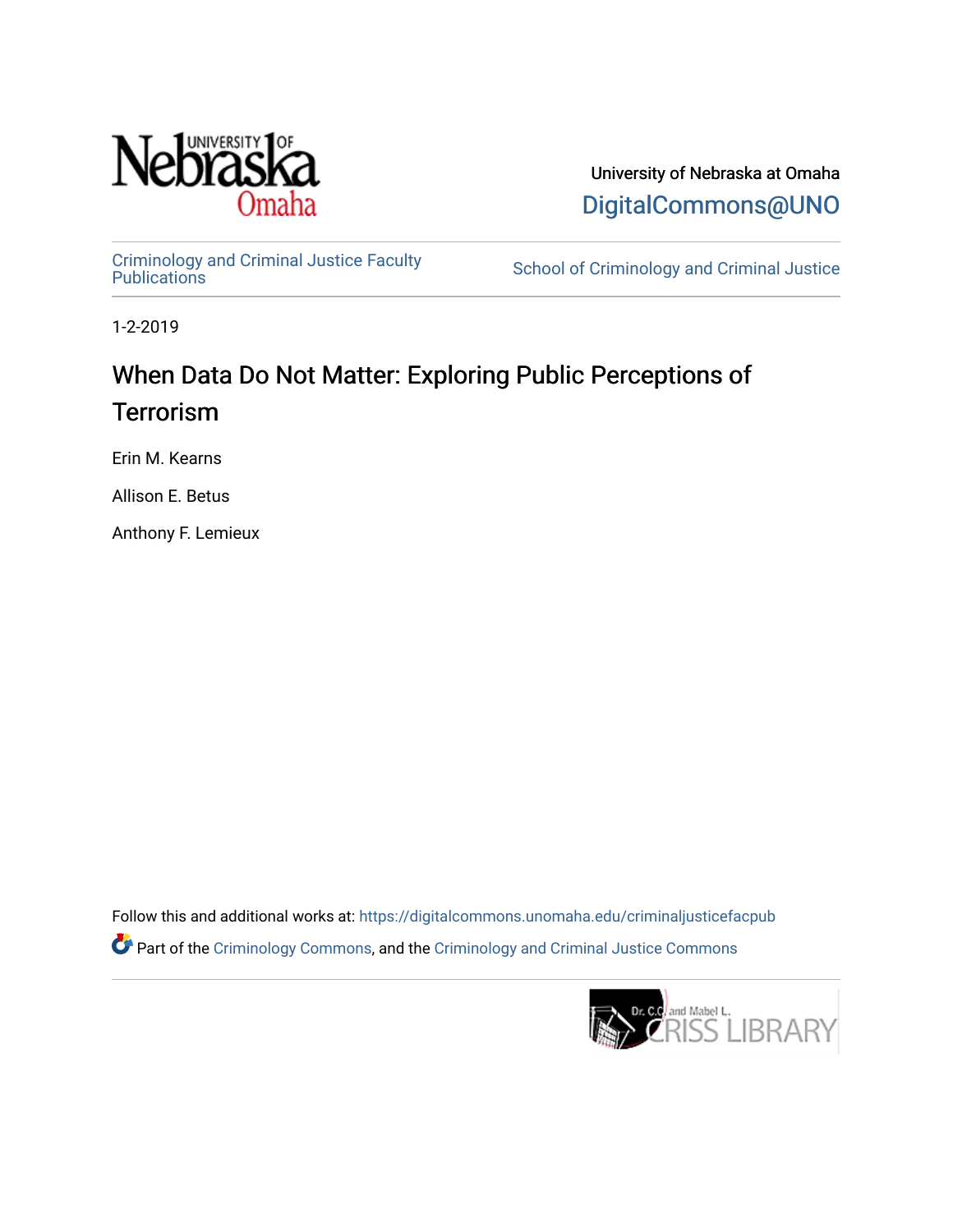# **When Data Do Not Matter: Exploring Public Perceptions of Terrorism**

Erin M. Kearns<sup>a</sup>, Allison E. Betus<sup>b,c</sup>, and Anthony F. Lemieux<sup>b,c</sup>

a Department of Criminology and Criminal Justice, University of Alabama, Tuscaloosa, Alabama, USA;

**b Global Studies Institute, Georgia State University, Atlanta, Georgia, USA;** 

<sup>c</sup> Department of Communications, Georgia State University, Atlanta, Georgia, USA

# **ABSTRACT**

Public perceptions of terrorism are out of line with reality. How can perceptions be changed? Using a 4 × 2 experimental design with a national sample of U.S. adults, we examine how source of information and details provided impact views of terrorism. Sources, details, and individual-level factors—Islamophobia, trust in media, and trust in science—impact perceived accuracy of terrorism data. Many people updated their views on terrorism after reading factual information, yet only trust in science was related with this change. In short, people can be persuaded by factual information on terrorism, but it is less clear why they change beliefs.

"*If you truly value science and the scientific method please double check your bias… it's unprofessional and unscientific*." —participant feedback after reading factual information about terrorism in the United States

Public perceptions of terrorism are out of line with reality. Nearly half of Americans believe that they or a family member are likely to be the victim of a terrorist attack. For many, fear of terrorism impacts daily life. $1$  Despite widespread fear of terrorism, the actual risks are dramatically lower. Between 2006 and 2015, there were 136 terrorist attacks in the United States that resulted in ninety-nine fatalities.<sup>[2](https://www.tandfonline.com/reader/content/17f2b9a20d8/10.1080/1057610X.2018.1543145/format/epub/EPUB/xhtml/index.xhtml#EN2)</sup> In short, the actual threat of terrorism is simply insufficient to justify the fear it generates.<sup>[3](https://www.tandfonline.com/reader/content/17f2b9a20d8/10.1080/1057610X.2018.1543145/format/epub/EPUB/xhtml/index.xhtml#EN3)</sup> Yet, the public receives conflicting information about terrorism from politicians, media, and researchers. One narrative suggests that terrorism is an ever-present threat,  $4$  particularly from Muslims<sup>[5](https://www.tandfonline.com/reader/content/17f2b9a20d8/10.1080/1057610X.2018.1543145/format/epub/EPUB/xhtml/index.xhtml#EN5)</sup> and foreigners.<sup>[6](https://www.tandfonline.com/reader/content/17f2b9a20d8/10.1080/1057610X.2018.1543145/format/epub/EPUB/xhtml/index.xhtml#EN6)</sup> The contrasting narrative shows that terrorism in the United States is rare<sup> $z$ </sup> and—when it does occur—the perpetrator is most likely to be a White man. $8$  Despite these competing narratives, many believe the most salacious and stereotype-consistent version of terrorism threats while discounting actual data that could minimize fears. When presented with factual information about terrorism, why are some people inclined to believe it while others are not?

Drawing from multidisciplinary literatures, we know that information processing and opinion forming are dynamic. Zaller argues that political preferences follow a "receive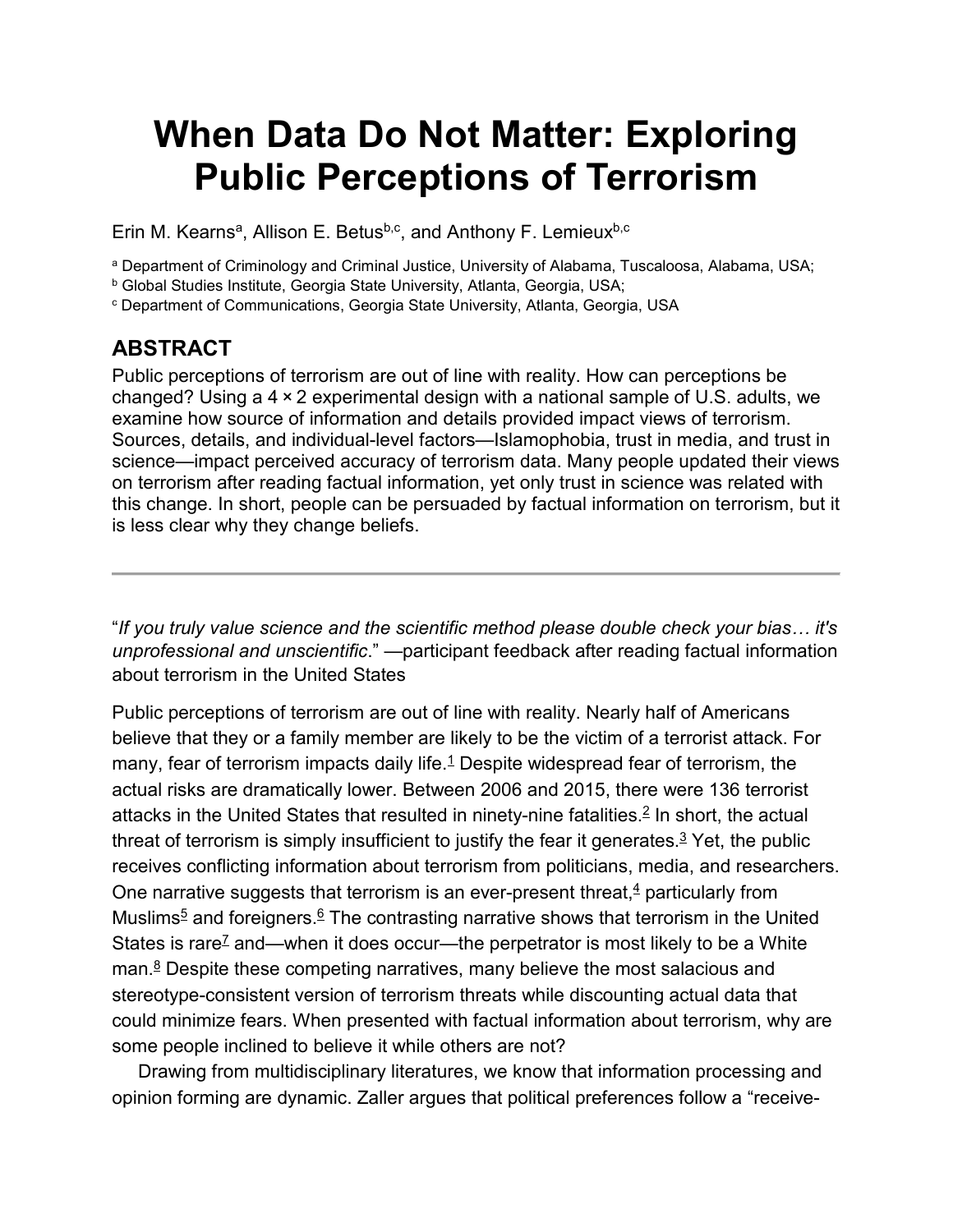accept-sample" model. $9$  From this model, a person's opinion on terrorism at any given time reflects the information that they have received about the topic, their acceptance of that information, and then a sample from accepted information for whatever is most salient. Elite discourse frames the information that people *receive* on terrorism, among other issues.[10](https://www.tandfonline.com/reader/content/17f2b9a20d8/10.1080/1057610X.2018.1543145/format/epub/EPUB/xhtml/index.xhtml#EN10) People are more likely to *accept* information that confirms their preconceived views of the world[.11](https://www.tandfonline.com/reader/content/17f2b9a20d8/10.1080/1057610X.2018.1543145/format/epub/EPUB/xhtml/index.xhtml#EN11) When asked for their opinion, people then *sample* from the information that they have accepted on the issue. Yet, in an era of both increased political polarization<sup>[12](https://www.tandfonline.com/reader/content/17f2b9a20d8/10.1080/1057610X.2018.1543145/format/epub/EPUB/xhtml/index.xhtml#EN12)</sup> and so-called fake news,<sup>[13](https://www.tandfonline.com/reader/content/17f2b9a20d8/10.1080/1057610X.2018.1543145/format/epub/EPUB/xhtml/index.xhtml#EN13)</sup> information is met with increasing skepticism. $14$  As such, it is unclear how people process and decide whether or not to believe factual information about terrorism—a topical, fear-inducing, and polarizing issue.[15](https://www.tandfonline.com/reader/content/17f2b9a20d8/10.1080/1057610X.2018.1543145/format/epub/EPUB/xhtml/index.xhtml#EN15)

Data on terrorism can minimize fear, but only if people are willing to believe the evidence and change their attitudes accordingly. To understand why some people believe factual information about terrorism while others do not, we use a surveyembedded experiment. The present study addresses two gaps in the literature: (1) we examine how source and nature of information impact perceptions of terrorism, and (2) we examine how individual-level factors—Islamophobia, trust in media, and trust in science—impact opinions about and willingness to change attitudes on terrorism in the United States.

We organize the article as follows: First, we engage with the literature on how people evaluate information generally and on terrorism specifically. Next, we outline our methodological approach to studying how framing impacts perceptions of factual information about terrorism. We conclude with the study's results, implications for public perception and policy, and directions for future research.

#### *Cognitive mechanisms and belief persistence*

Personal motivations influence how we interpret and respond to information.<sup>[16](https://www.tandfonline.com/reader/content/17f2b9a20d8/10.1080/1057610X.2018.1543145/format/epub/EPUB/xhtml/index.xhtml#EN16)</sup> When processing information, several cognitive mechanisms—such as heuristics and confirmation bias—are used to make decisions and help preserve our worldview. People often rely on heuristics—simple rules or cognitive shortcuts—to make judgments about the world around us.<sup>17</sup> Heuristics can be benign and save cognitive energy. Reliance on certain heuristics, however, may result in judgments that are inaccurate and harmful—such as racial profiling. Relatedly, confirmation bias is the tendency to seek out—and be less critical of—information that supports preexisting beliefs while avoiding contradictory information.<sup>18</sup> People also engage in disconfirmation bias whereby they are more critical of information that contradicts preconceived views.<sup>19</sup> This belief persistence involves a person: (1) assessing the most likely scenario (availability heuristic); (2) seeing more confirming cases and fewer disconfirming cases (illusory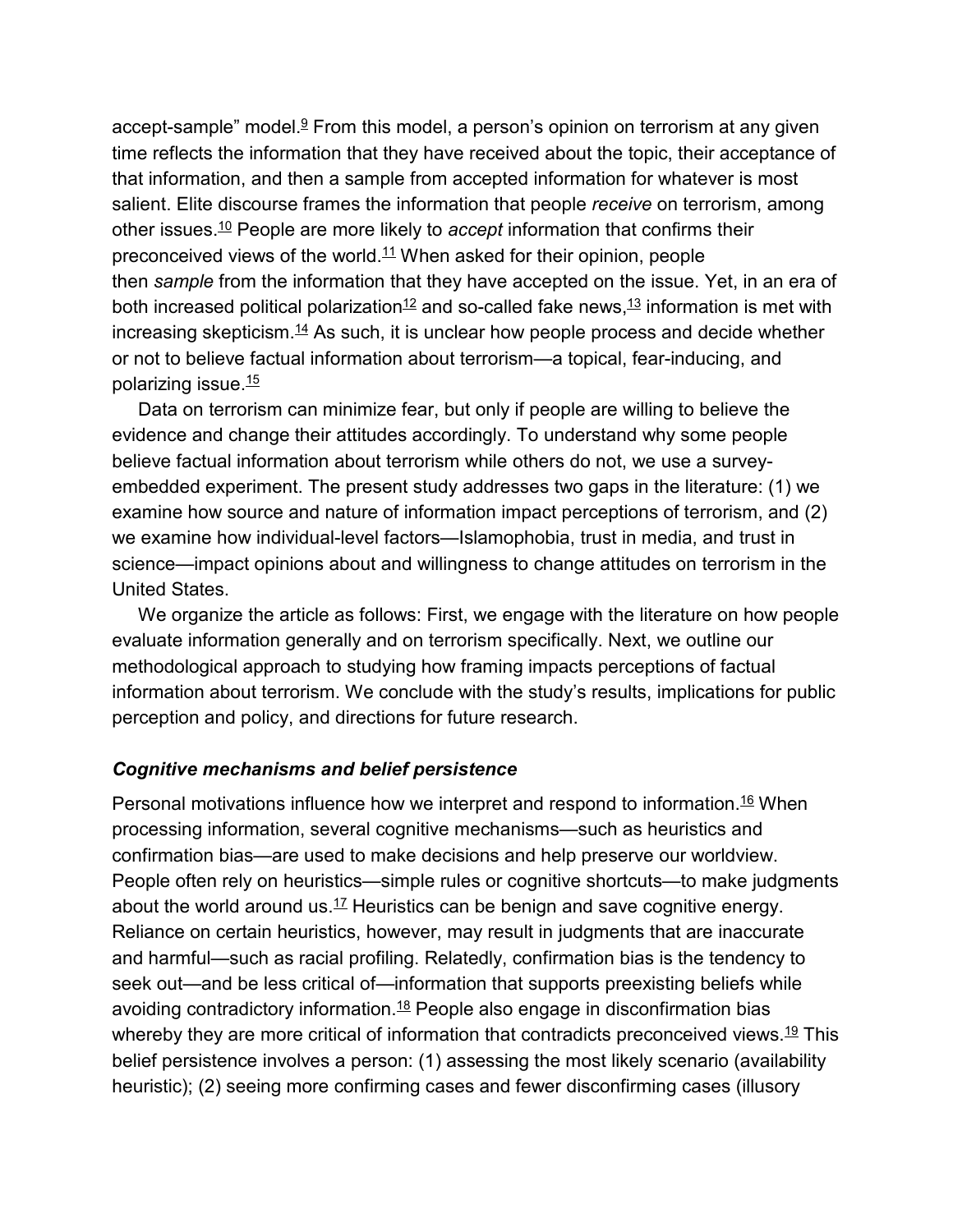correlation); and (3) remembering confirming cases while ignoring disconfirming cases (data distortions).<sup>[20](https://www.tandfonline.com/reader/content/17f2b9a20d8/10.1080/1057610X.2018.1543145/format/epub/EPUB/xhtml/index.xhtml#EN20)</sup> In short, people often make judgments in simplified, and often inaccurate, ways.

When asked to assess information, people use different reasoning strategies depending on whether their goal is to make an accurate judgment or to arrive at a specific conclusion. $21$  When people are motivated to make accurate judgments, they rely less on stereotyped information and rely more on reasoning strategies that they consider best for discerning the truth.<sup>[22](https://www.tandfonline.com/reader/content/17f2b9a20d8/10.1080/1057610X.2018.1543145/format/epub/EPUB/xhtml/index.xhtml#EN22)</sup> However, when a person is motivated to reach a specific conclusion, they will tend to depend on memories and biases to justify their position.[23](https://www.tandfonline.com/reader/content/17f2b9a20d8/10.1080/1057610X.2018.1543145/format/epub/EPUB/xhtml/index.xhtml#EN23) Underlying fears, ideologies, and worldviews bolster belief in these conclusions.[24](https://www.tandfonline.com/reader/content/17f2b9a20d8/10.1080/1057610X.2018.1543145/format/epub/EPUB/xhtml/index.xhtml#EN24) If a person is motivated to reach a specific conclusion, but lacks memories, rules, or heuristics that can support it, they may synthesize unrelated information to make new rules to fit their desired conclusion.[25](https://www.tandfonline.com/reader/content/17f2b9a20d8/10.1080/1057610X.2018.1543145/format/epub/EPUB/xhtml/index.xhtml#EN25)

Attempts to correct misinformation may be ineffective in changing beliefs.<sup>[26](https://www.tandfonline.com/reader/content/17f2b9a20d8/10.1080/1057610X.2018.1543145/format/epub/EPUB/xhtml/index.xhtml#EN26)</sup> Rather, when faced with contradictory evidence, people may engage in "motivated reasoning" a process of seeking information to reduce cognitive dissonance and reaffirm prior views. $27$  Further, some people not only reject the new, factual information, but they also cling to their old, incorrect beliefs more strongly—a "backfire effect."<sup>[28](https://www.tandfonline.com/reader/content/17f2b9a20d8/10.1080/1057610X.2018.1543145/format/epub/EPUB/xhtml/index.xhtml#EN28)</sup> People who are misinformed about a topic often think that they actually understand it well, and thus are *more* resistant to information that contradicts their views.[29](https://www.tandfonline.com/reader/content/17f2b9a20d8/10.1080/1057610X.2018.1543145/format/epub/EPUB/xhtml/index.xhtml#EN29) Further, people who reach incorrect conclusions are especially resistant to changing their views if they reached their initial conclusion by deliberately considering additional evidence rather than simply going with their gut. $30$  This may be because considering additional evidence provides more opportunities for a person to construct false analogies and find illusory correlations. $\frac{31}{2}$  $\frac{31}{2}$  $\frac{31}{2}$ 

#### *Source credibility and information acceptance*

Information on political issues often come from elites—disseminated via media narratives—where source credibility is vital to information processing. When someone is motivated to have a thorough understanding of an argument, they will consider the complexities of the information presented and engage in a deeper, central level of processing. If a person is either unmotivated or unable to process the substance of an argument, they will rely more on peripheral cues—like the source and their associations with that source—to make judgments. $32$  When information activates partisan identities, people are motivated to process and understand information in ways that reinforce these identities. $33$  Among partisans, sources aligned with the opposing political identity are seen as less credible and those aligned with the identity of the partisan are more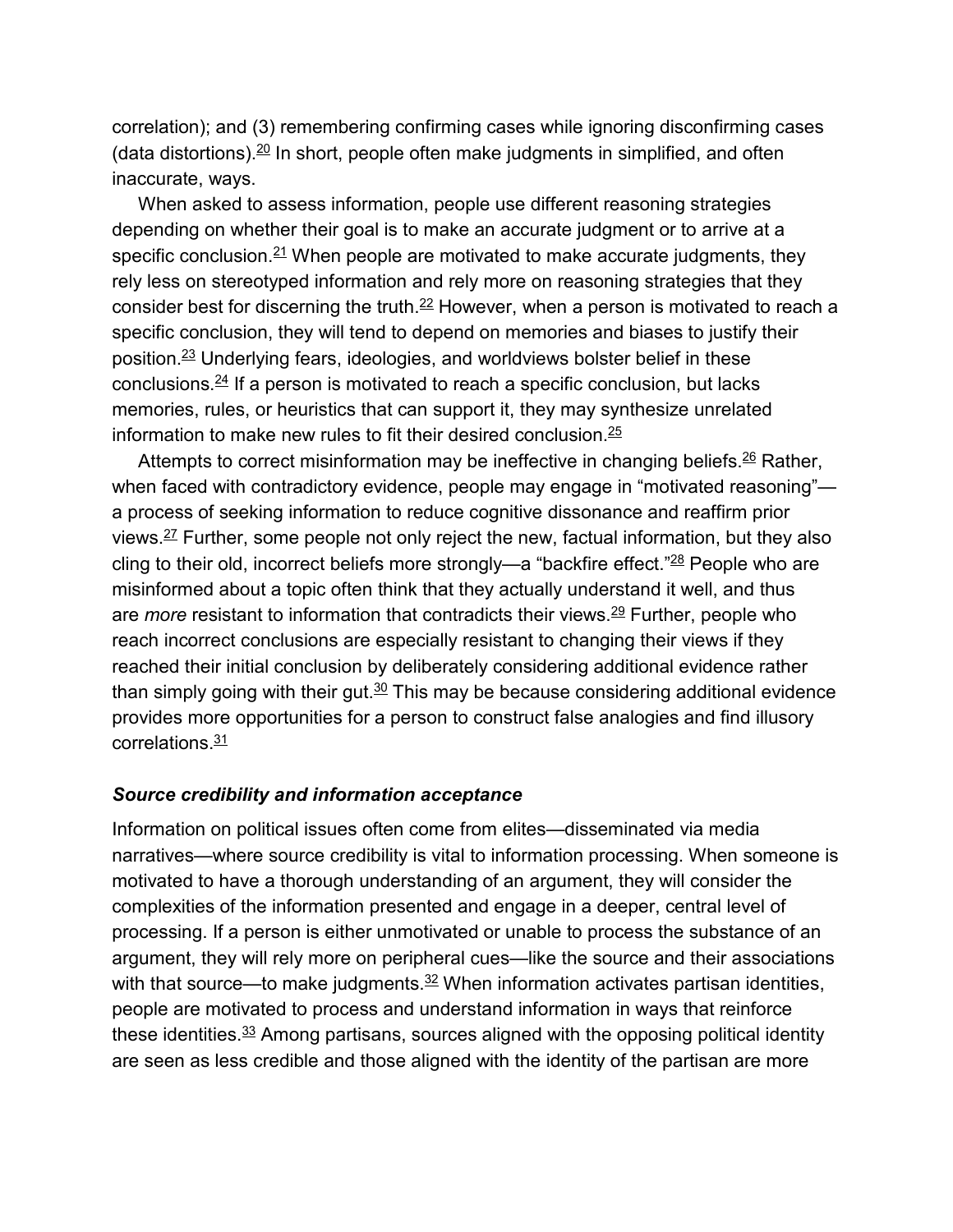credible.<sup>[34](https://www.tandfonline.com/reader/content/17f2b9a20d8/10.1080/1057610X.2018.1543145/format/epub/EPUB/xhtml/index.xhtml#EN34)</sup> Further, as views become more strongly associated with partisan identities, motivated reasoning and the "backfire effect" become more likely.<sup>[35](https://www.tandfonline.com/reader/content/17f2b9a20d8/10.1080/1057610X.2018.1543145/format/epub/EPUB/xhtml/index.xhtml#EN35)</sup>

Issues discussed by media and politicians often contain some element of a threat. Some issues are unframed threats, meaning it is a widely agreed-on harm such as a pandemic. Other issues are framed threats—where the root of harm is debated, often on partisan lines—such as climate change or gun control.<sup>[36](https://www.tandfonline.com/reader/content/17f2b9a20d8/10.1080/1057610X.2018.1543145/format/epub/EPUB/xhtml/index.xhtml#EN36)</sup> As Albertson and Gadarian note, a terrorist attack is an unframed threat while the "War on Terror" is a framed one.[37](https://www.tandfonline.com/reader/content/17f2b9a20d8/10.1080/1057610X.2018.1543145/format/epub/EPUB/xhtml/index.xhtml#EN37) General information on terrorism, however, may sit in a gray area between unframed and framed threats. Definitional issues with terrorism may also add to the contradictions in how terrorism is framed<sup>[38](https://www.tandfonline.com/reader/content/17f2b9a20d8/10.1080/1057610X.2018.1543145/format/epub/EPUB/xhtml/index.xhtml#EN38)</sup> when sources can cherry-pick definitions and data that support their preexisting narrative. Insofar as terrorism can be a framed threat, information may be politicized to the point that an individual's accepted narrative on terrorism is dependent on their political ideology. $39$  From this, we expect that: Hypothesis 1: When information is provided by an elite from a person's partisan ingroup,

- a. the information will be viewed as more accurate
- b. the person will be more likely to update their views on terrorism
- c. the person's updated views on the issue will be more accurate

Academic researchers are another group of elites who publicly discuss terrorism and thus may influence mass opinion on the subject. We expect that academic experts will have the following impact on information processing: Hypothesis 2: When information is provided by an academic expert,

- a. the information will be viewed as more accurate
- b. the person will be more likely to update their views on terrorism
- c. the person's updated views on the issue will be more accurate

#### *Information presentation*

Cognitive-experiential self-theory suggests that people process information through two independent routes: a preconscious experiential route and a conscious rational route. $40$  The intuitional-experiential route relies on heuristics whereas the rational route relies on logical processing. $41$  Information presentation can impact the processing route used. Equivalent ways of framing numerical information have disparate impacts on public perception of that information regardless of political ideology. $42$  For example, people generally view base-rate statistical information as uninformative. When they have additional contextual information, however, people view this as informative. $43$  People are more susceptible to cognitive errors when processing numbers versus words. Yet, when presented with extra details that fill gaps left in the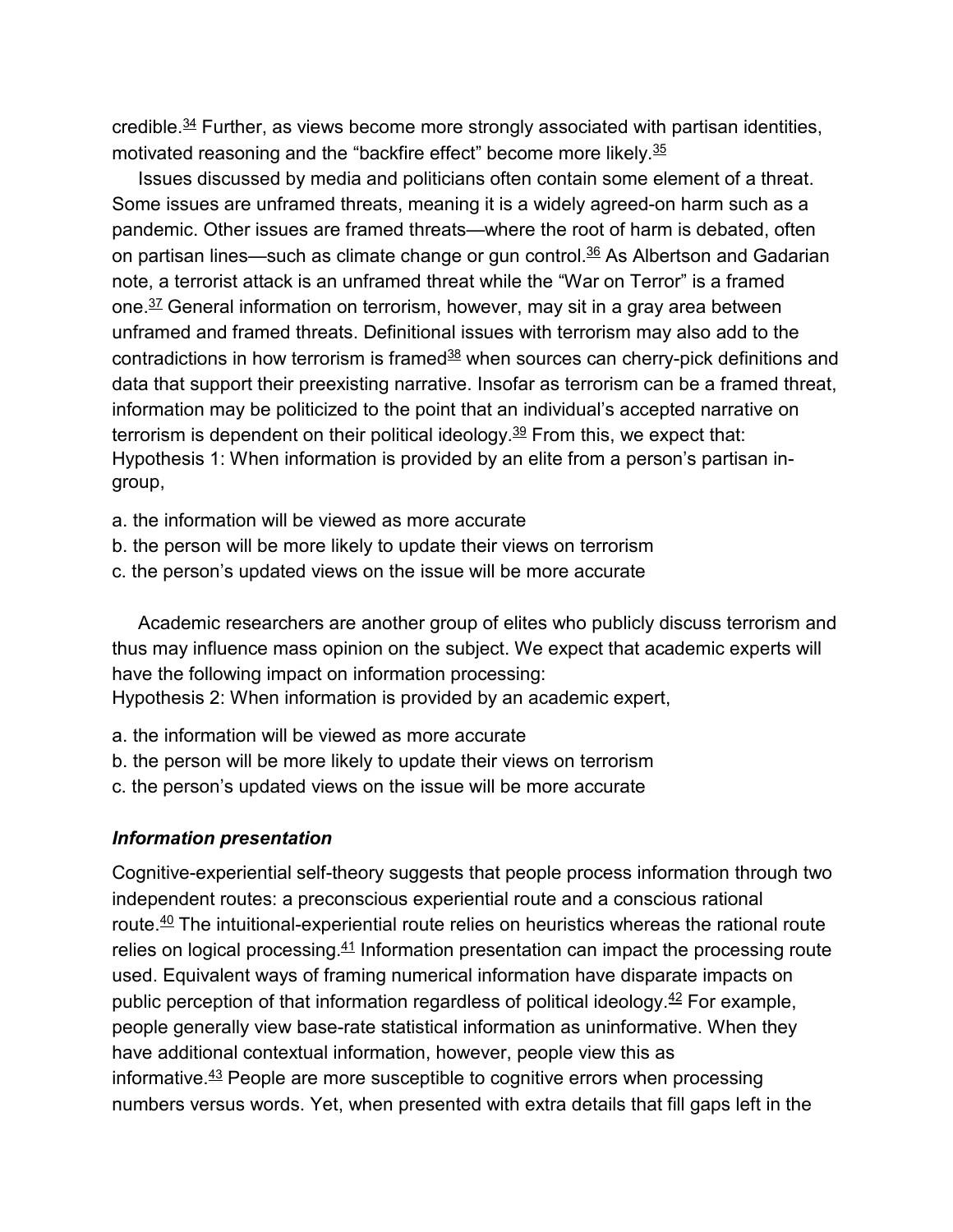narrative, people rely less on misperceptions. $44$  From this, we expect that people will prefer a complete narrative to one that is incomplete. $45$  Specifically, we expect that: Hypothesis 3: When information is provided in more detail,

- a. the information will be viewed as more accurate
- b. the person will be more likely to update their views on terrorism
- c. the person's updated views on the issue will be more accurate

#### *Individual differences in perceptions of terrorism*

#### *Islamophobia*

Most Americans do not have direct, personal experience with terrorism. When people lack exposure to something, their main source of information is media. $46$  As such, perceptions of terrorism are largely derived from media coverage of this violence. Entertainment media disproportionately portray Arab-Americans and Muslims in the role of terrorist.<sup>47</sup> Similarly, terrorist attacks perpetrated by Muslims receive more news media coverage<sup>48</sup> and that coverage is likely to use the word "terrorism."<sup>49</sup> While it is unclear exactly how media coverage impacts people, we see similar biases among the public. Recent research shows that people are more likely to describe an attack as terrorism when the perpetrator was Muslim. $50$ 

Research on belief persistence has largely focused on social theories, which include social interactions and stereotyping.<sup>[51](https://www.tandfonline.com/reader/content/17f2b9a20d8/10.1080/1057610X.2018.1543145/format/epub/EPUB/xhtml/index.xhtml#EN51)</sup> Media portrayals of terrorism as a Muslim problem activates identity cues among some people. $52$  Contrary to media representations, data show that non-Muslims have perpetrated most terrorist attacks in the United States. $53$  Yet, whether conscious or not, it is clear that some people have anti-Muslim biases, particularly as it relates to terrorism. Given the emotional reaction that terrorism evokes, disconfirmation bias should be particularly strong on this topic. $54$  As such, people who are more Islamophobic should be less likely to believe factual information about terrorism, which conflicts with their views. From this, we derive the following hypotheses:

Hypothesis 4: People who are more Islamophobic will

- a. view the information as less accurate
- b. be less likely to update their views on terrorism
- c. have less accurate updated views on terrorism

#### *Trust in science*

Nichols's central thesis in *Death of Expertise* is that many Americans are not only ignorant on various topics, but openly embrace this ignorance and discount or disregard experts. $55$  It is reasonable to expect that people who trust science more will question expertise less. Trust in science plays a role in how people process information and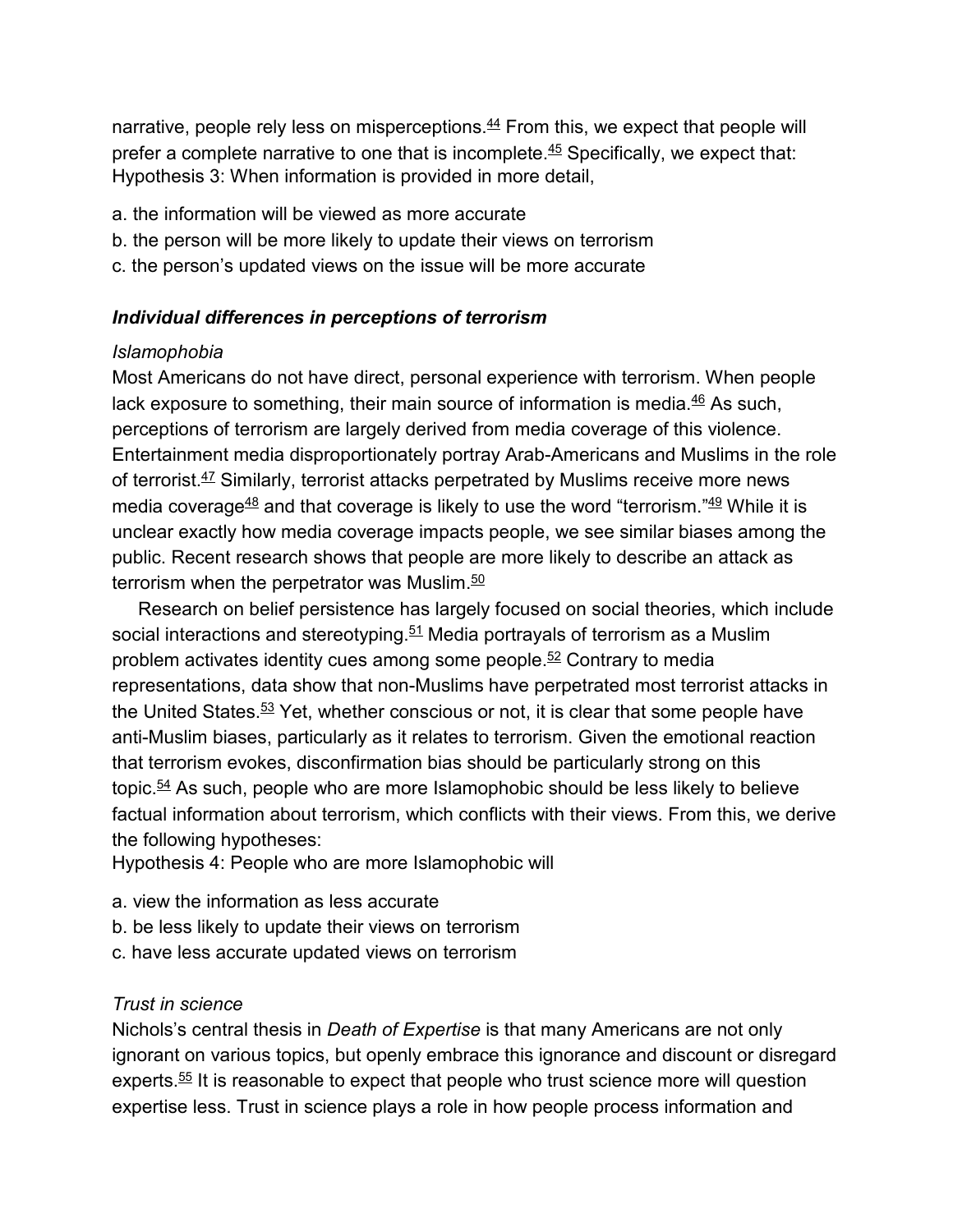assess sources.<sup>[56](https://www.tandfonline.com/reader/content/17f2b9a20d8/10.1080/1057610X.2018.1543145/format/epub/EPUB/xhtml/index.xhtml#EN56)</sup> The motivated rejection of science is driven by a shallow level of analysis of critical information, in a manner that prioritizes expediency and the confirmation of preexisting beliefs. In contrast, people are less likely to reject scientific findings if they understand or trust the mechanisms behind the result. $57$  For example, climate change and the efficacy of vaccines are both widely supported by empirical evidence, but are not well understood by many people and are still fiercely debated among some laypersons. $58$  In short, mistrust in science has made legitimate scientific evidence and debate less credible, and increased skepticism over matters that the scientific community has settled.<sup>[59](https://www.tandfonline.com/reader/content/17f2b9a20d8/10.1080/1057610X.2018.1543145/format/epub/EPUB/xhtml/index.xhtml#EN59)</sup> From this discussion, we expect that: Hypothesis 5: People who are have more trust in science will

- a. view the information as more accurate
- b. be more likely to update their views on terrorism
- c. have more accurate updated views on terrorism

#### *Trust in media*

Public trust in media has been dramatically declining since the 1970s. $60$  Currently, most Americans have little confidence in news media.<sup>[61](https://www.tandfonline.com/reader/content/17f2b9a20d8/10.1080/1057610X.2018.1543145/format/epub/EPUB/xhtml/index.xhtml#EN61)</sup> Decreased media trust leads people to discount information portrayed in the news. $62$  Concurrently, anyone with access to the Internet can share, create, and search for information. And, perhaps more importantly, the ability to select a narrow range of sources based on whether they comport with one's ideological orientation can hinder any exposure to alternate viewpoints or additional information on a given topic. Further, our social circles provide information and interpretations of that information—about the world around us. $63$  Sharing interpretations of information with others can increase feelings of trust between people.<sup>[64](https://www.tandfonline.com/reader/content/17f2b9a20d8/10.1080/1057610X.2018.1543145/format/epub/EPUB/xhtml/index.xhtml#EN64)</sup> Yet when media and members of our social circles have differing interpretations of information, people may conclude that media are untrustworthy. Further, if media messaging does not reflect a viewer's environment then that message is less likely to be trusted or accepted. $65$ 

While people across the political spectrum rate mainstream media as more trustworthy than both hyper-partisan and fake news sources,  $66$  this may not translate into acceptance of information within those mainstream sources, especially for people who are more distrustful of media. Factual information is only impactful when people believe it. Additionally, when people make judgments, they rely on whatever information about the topic is most salient rather than their entire store of knowledge on the topic. $67$  People who have more trust in the mainstream media should be less influenced by conspiracy theories. From this, we expect that:

Hypothesis 6: People who have more trust in the media will

a. view the information as more accurate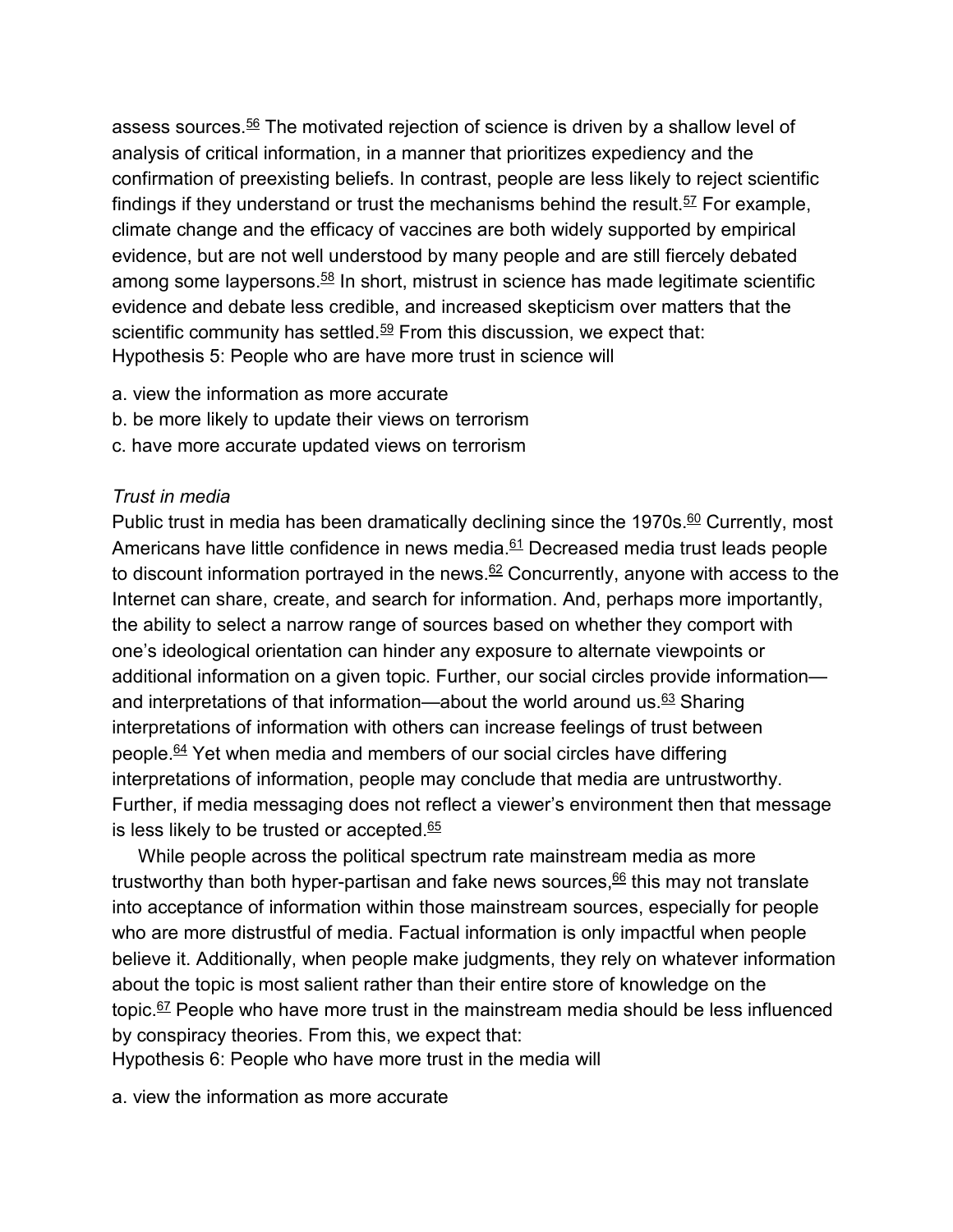- b. be more likely to update their views on terrorism
- c. have more accurate updated views on terrorism

## **Methodology**

#### *Sample*

The present study was administered by Survey Sampling International, which provided an online sample of U.S. adults. Overall, 1,082 U.S. adults completed the study from 23–25 October 2017. [Table 1](https://www.tandfonline.com/reader/content/17f2b9a20d8/10.1080/1057610X.2018.1543145/format/epub/EPUB/xhtml/t0001.xhtml) shows a survey of participant demographics and descriptive statistics for key variables. $68$ 

#### *Design*

We use a survey-embedded experimental design to examine how framing impacts willingness to believe factual information about terrorism. Terrorism data were taken from the Global Terrorism Database (GTD). $69$  For all participants, we provided information on the number of terrorist attacks in the United States between 2006 and 2015 and the number of people killed in these attacks. We also broke down attacks by ideologies—Islamists, far-right, far-left, other, and unknown. The GTD does not code this information, so two of the authors separately coded ideology for each attack, then compared coding and conducted additional research until we agreed on a clear, documented ideology behind each attack. When we could not find clear information to make a determination, the ideology was coded as unknown.

For the experimental component, we manipulated two factors in a press release about terrorism: the source of the information and the level of detail provided. There were four possible sources: (1) a Republican member of the House Intelligence Committee; (2) a Democratic member of the House Intelligence Committee to prime on partisanship; (3) a team of university terrorism researchers to prime on subject area expertise; or (4) no source to serve as a control. The amount of detail provided was either: (1) just the numbers or (2) the numbers with examples from the real-world. Thus, we have a 4 × 2 between-subjects experimental design where each participant was randomly assigned to one of the eight conditions. To obscure the true issue of interest in our study, each participant also read additional press releases on two other topics— carrying guns on college campuses and the seasonal flu.<sup>[70](https://www.tandfonline.com/reader/content/17f2b9a20d8/10.1080/1057610X.2018.1543145/format/epub/EPUB/xhtml/index.xhtml#EN70)</sup> For each issue, participants answered questions about the topic before and after reading the press release. Press releases were presented in a randomized order.

The press releases were situated within a broader survey on current event issues. All participants first answered basic demographic questions. In addition to the press releases described above, participants also answered blocks of questions to measure: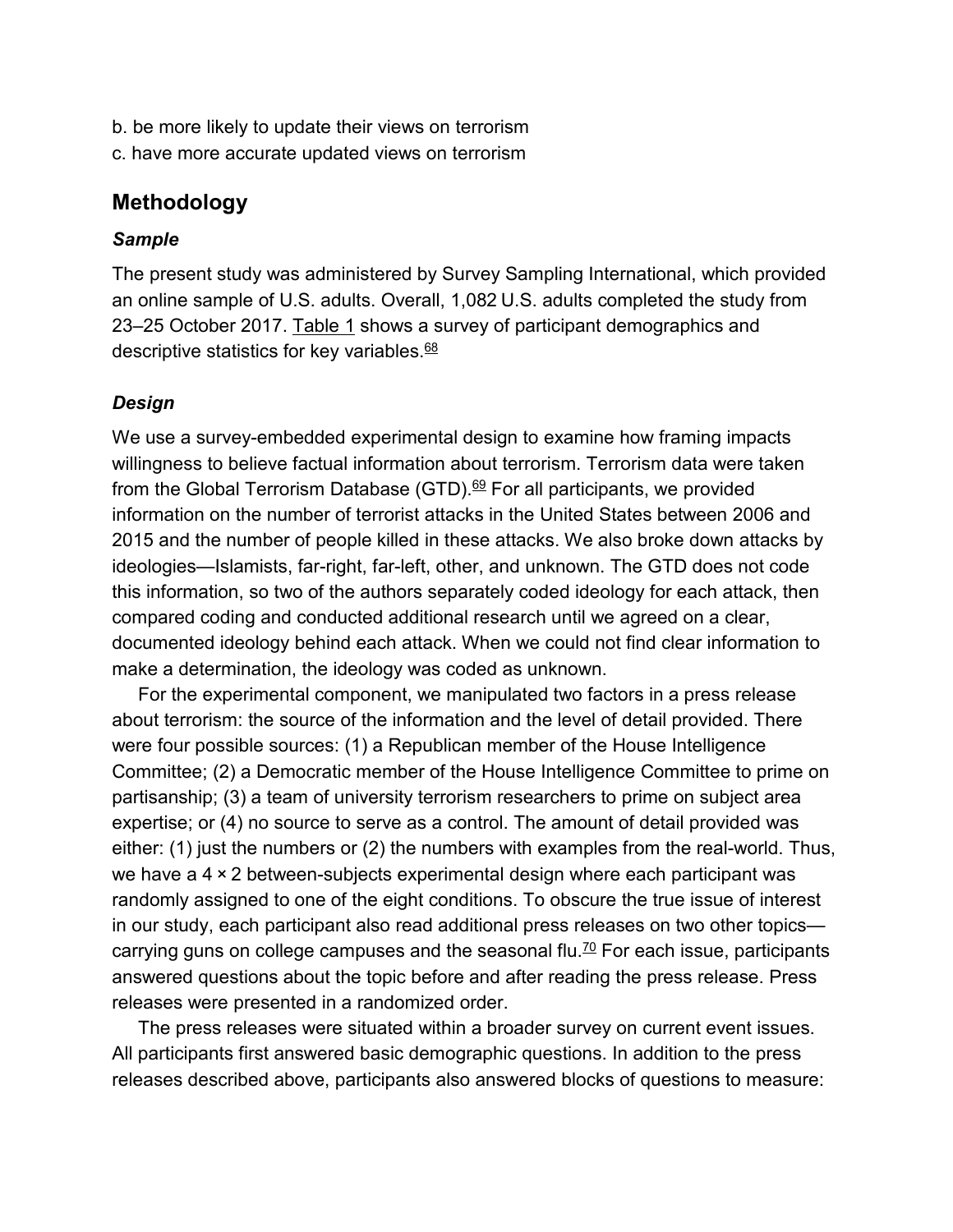Islamophobia, trust in media, and trust in science. $71$  Finally, participants answered additional background questions.

| Demographics                            | Frequency<br>(Percent) | Mean SD |           | Median   | Range   |
|-----------------------------------------|------------------------|---------|-----------|----------|---------|
| <b>Politics: Liberal</b>                | 30.5                   |         |           |          |         |
| <b>Politics: Moderate</b>               | 44.3                   |         |           |          |         |
| <b>Politics: Conservative</b>           | 25.1                   |         |           |          |         |
| Partisanship: Democrat                  | 39.1                   |         |           |          |         |
| Partisanship: Republican                | 24.2                   |         |           |          |         |
| Male                                    | 34.1                   |         |           |          |         |
| Age                                     |                        | 41.33   | 13.48     | 40       | 18-65   |
| Race: White                             | 65.8                   |         |           |          |         |
| Race: Black                             | 13.8                   |         |           |          |         |
| Race: Hispanic                          | 13.2                   |         |           |          |         |
| Race: Asian                             | 4.7                    |         |           |          |         |
| Race: Other                             | 2.5                    |         |           |          |         |
| Dependent variables                     | Frequency<br>(Percent) | Mean    | <b>SD</b> | Median   | Range   |
| 1: Information is accurate              |                        | 3.03    | 0.74      |          | $1 - 4$ |
| 2: Update terrorism frequency           | 68.1                   |         |           |          |         |
| 3: Update terrorism lethality           | 63.6                   |         |           |          |         |
| 4: Update attack accuracy:<br>Correct   | 36.1                   |         |           |          |         |
| Low                                     | 24.3                   |         |           |          |         |
| High                                    | 7.5                    |         |           |          |         |
| No update                               | 32.1                   |         |           |          |         |
| 5. Update fatality accuracy:<br>Correct | 43.2                   |         |           |          |         |
| Low                                     | 6.9                    |         |           |          |         |
| High                                    | 13.3                   |         |           |          |         |
| No update                               | 36.7                   |         |           |          |         |
| Measured independent<br>variables       | Frequency<br>(Percent) | Mean    | <b>SD</b> | Variance | α       |
| Islamophobia                            |                        | 2.98    | 0.81      | 0.65     | 0.87    |
| Trust in media                          |                        | 2.97    | 0.97      | 0.95     | 0.93    |
| Trust in science                        |                        | 3.81    | 0.83      | 0.68     | 0.86    |

**Table 1**. Demographics and descriptive variables. [\(Table view\)](https://www.tandfonline.com/reader/content/17f2b9a20d8/10.1080/1057610X.2018.1543145/format/epub/EPUB/xhtml/t0001.xhtml)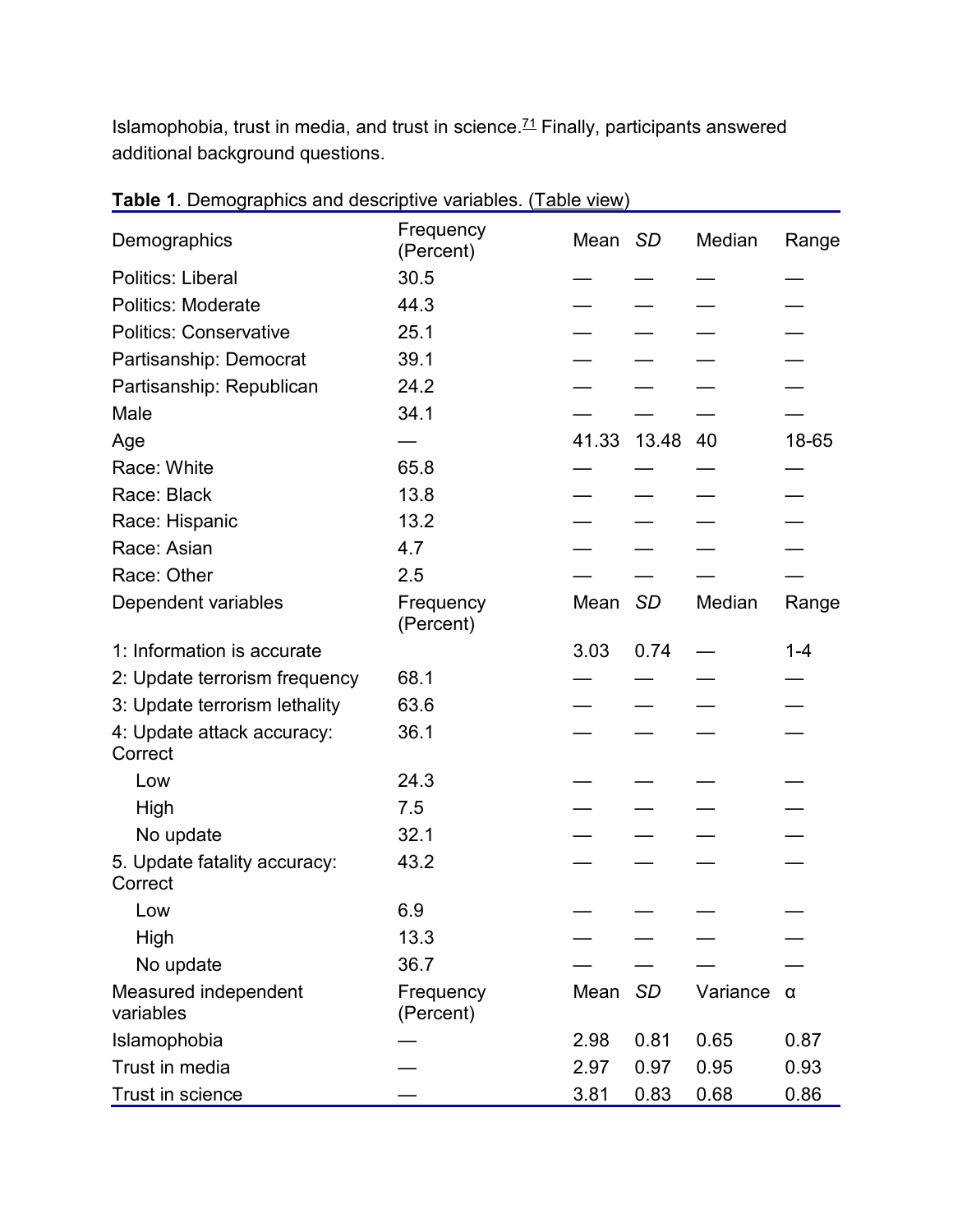#### *Variables*

#### *Dependent variables*

We are interested in both attitudes toward factual information about terrorism and change in one's assessments of terrorism threats. People commonly say one thing yet do another.<sup> $72$ </sup> To address this, researchers have added a behavioral component to attitudinal measures. $73$  While we cannot measure behaviors here, we do measure change in assessments of terrorism threats from pretest to posttest.

Our main outcomes are: perceived accuracy of factual information about terrorism and whether or not people update their beliefs about terrorism—both frequency and lethality—after being presented with factual information about the subject. Participants assessed the information's *perceived accuracy*—our first dependent variable—using a 4-point scale where higher scores indicate greater accuracy

(*N* = 1,082; *M* = 3.03; *SD* = 0.74). Here, the majority of participants (82.3 percent) indicated that the material was either somewhat or very accurate while the other 17.7 percent indicated that the material was inaccurate.

To assess whether or not people updated their beliefs about terrorism, we compare pretest and posttest measures. Before reading a press release on terrorism, participants responded to two open-ended questions about the frequency and lethality of terrorism in the United States over the ten-year period from 2006 to 2015.<sup>[74](https://www.tandfonline.com/reader/content/17f2b9a20d8/10.1080/1057610X.2018.1543145/format/epub/EPUB/xhtml/index.xhtml#EN74)</sup> After reading the press release—which contained the actual number of attacks and fatalities—participants were given the option to update either or both of their pretest assessments.<sup>[75](https://www.tandfonline.com/reader/content/17f2b9a20d8/10.1080/1057610X.2018.1543145/format/epub/EPUB/xhtml/index.xhtml#EN75)</sup> Our next two dependent variables are binary measures of whether or not the participant decided to update their assessment of terrorism's frequency (*update terrorism frequency*: 0 = no, 1 = yes) or lethality (*update terrorism lethality*: 0 = no, 1 = yes). The majority of participants updated their assessment of both the number of terror attacks (68.1 percent) and the number of terrorism fatalities (63.6 percent).

Participants who decided to update their assessment(s) then did so via another open-ended question. Some participants updated their posttest estimate to be in line with the factual evidence presented, $\frac{76}{6}$  $\frac{76}{6}$  $\frac{76}{6}$  while others provided a posttest estimate that was either lower or higher than the actual number. The remaining participants did not elect to update their estimate(s) after reading the press release. From this, we create our last two dependent variables: *Updated attack accuracy* and *Updated fatality accuracy.* Each variable takes one of four mutually exclusive categories: 0 = did not update; 1 = correct update; 2 = incorrect update, lower; and, 3 = incorrect update, higher. *Independent variables*

The predictors in this study are our two manipulated variables—*source* and *detail*—and three measured variables—*Islamophobia, trust in media*, and *trust in science*. We manipulated the information source in the terrorism press release. Participants were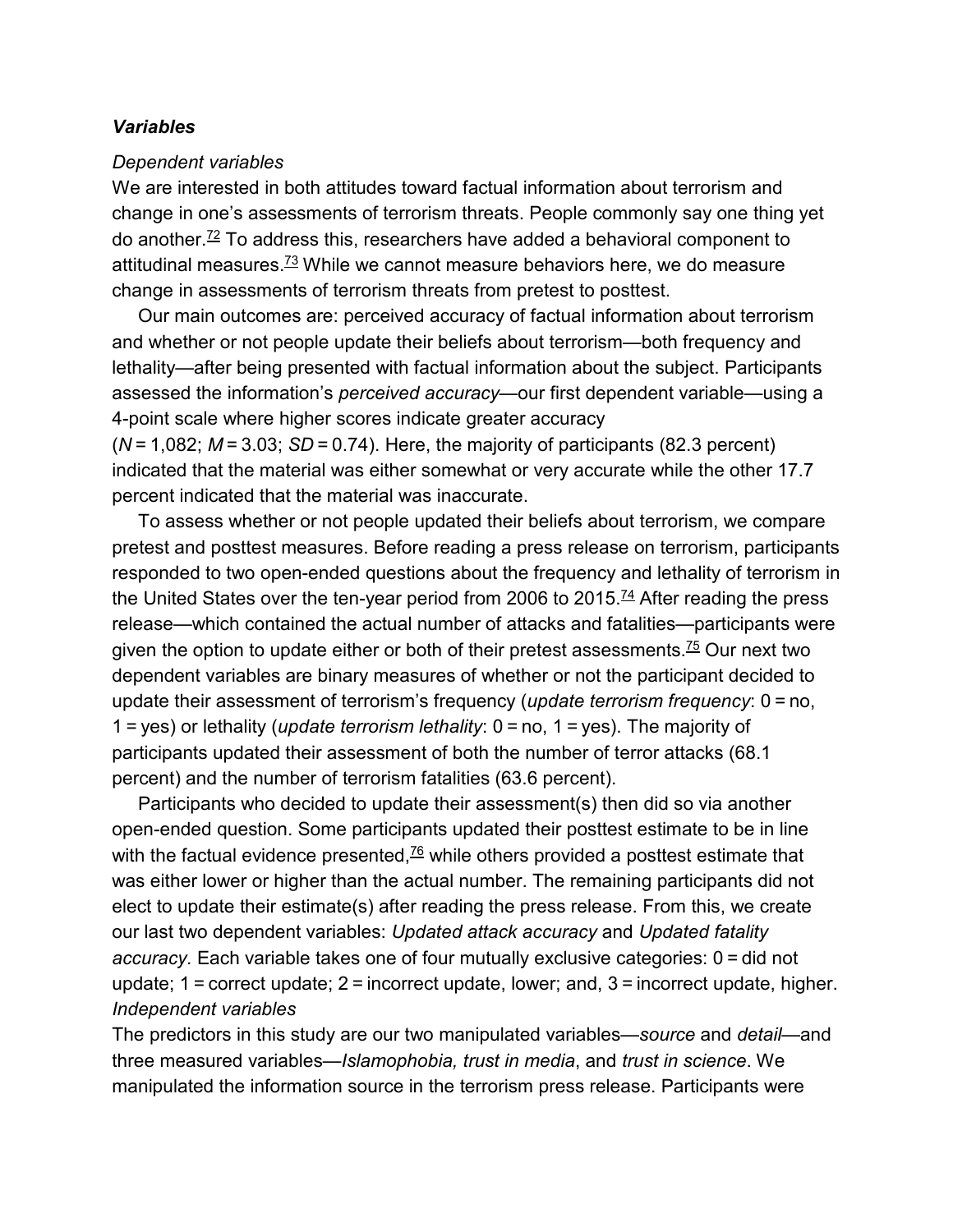randomly assigned to read a press release from: A Republican member of the House Intelligence Committee, a Democratic member of the House Intelligence Committee, a team of university terrorism researchers, or no source listed (control). We created dummy variables for the each of the three treatment sources.

Two of the four possible sources are partisan. We expect that people will be more positively influenced by a source who shares their views and may discount information provided by a source with opposing views. Shared views are conceptualized in two ways: shared party and shared ideology. We created dummy variables for when the participant and the source share party ID (both Democrats or both Republicans) and when the participant and the source have the opposite party ID (participant is a Democrat and source is Republic or vice versa). We also created dummy variables for shared ideology (participant is liberal and source is a Democrat or participant is conservative and source is a Republican) and when the participant and the source have opposite ideologies (participant is liberal and the source is Republican or vice versa).

In sum, we operationalize source in three ways. First, we created dummies for random assignment to the press release from: *a Republican Congressman*, *a Democratic Congressman*, and *an academic researcher*. Next, we created dummies for *co-partisan* (16.8 percent) and *opposite-partisan* (14.8 percent). Finally, we created dummies for *shared ideology* (14.7 percent) and *opposite ideology* (13.4 percent). We estimate models with each set of dummies. $\frac{77}{6}$ 

We also manipulated the amount of detail that a participant saw about the factual terrorism information provided. Half of the participants read a press release that provided just the statistics about terrorist attacks in the United States between 2006 and 2015 while the other half were also provided with additional details and examples of attacks and perpetrators.

We also include three measured variables using validated scales for Islamophobia, trust in science, and trust in media. Islamophobia was measured using twelve items.<sup>78</sup> Each item was measured on a 6-point scale where higher scores indicate more Islamophobia. Scores on these twelve items were averaged to create a total score for *Islamophobia*. Observed scored ranged from 1 to 5.83

(*N* = 1,063; *M* = 2.98; *SD* = 0.81, *α* = 0.87). Trust in science was measured with four items.<sup>79</sup> Each item was measured on a 5-point scale where higher scores indicate more trust in science. Scores on these four items were averaged to create a total score for *trust in science*. Observed scores ranged from 1 to 5

(*N* = 1,082; *M* = 3.81; *SD* = 0.83, *α* = 0.86)[.80](https://www.tandfonline.com/reader/content/17f2b9a20d8/10.1080/1057610X.2018.1543145/format/epub/EPUB/xhtml/index.xhtml#EN80) Trust in media is measured with ten items. $81$  Items were measured on a 5-point scale where higher scores indicate more trust in the mainstream media. Scores on these ten items were averaged to create a total score for *trust in media*. Observed scores ranged from 1 to 5 (*N* = 1,082; *M* = 2.97; *SD* = 0.97, *α* = 0.93).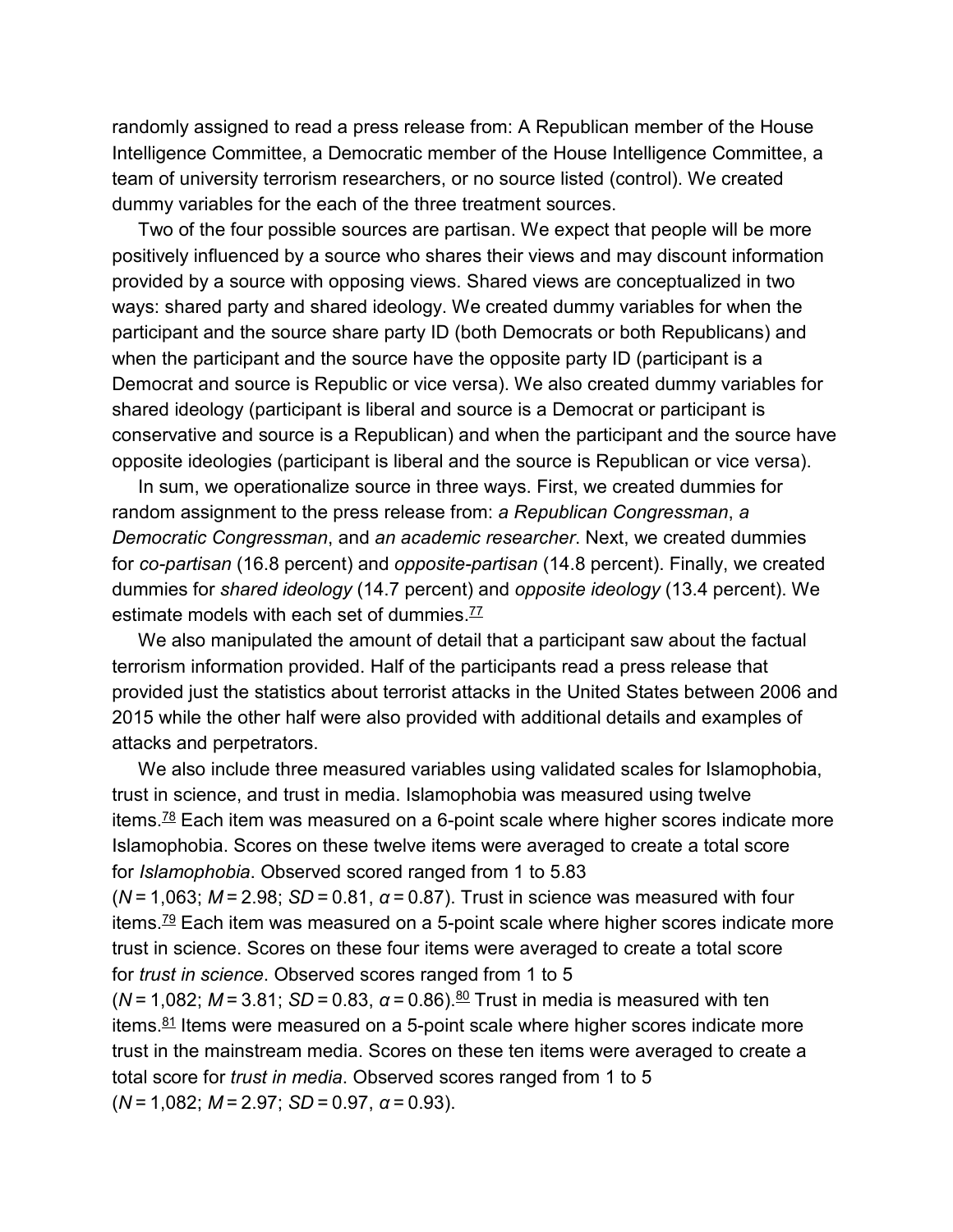# **Results**

## *Can factual information change minds?*

We are interested in both the participants' attitudes toward factual information about terrorism and their willingness to update assessments of terrorism frequency and lethality after reading factual information. In the pretest, only one participant (0.1 percent) correctly guessed that there were 136 terrorist attacks in the United States from 2006 to 2015, while 1.4 percent guessed in the range of 120–152. Similarly, only one participant (0.1 percent) correctly guessed that nintety-nine people were killed in those attacks, while 9.1 percent guessed in a range of eighty-nine to 109. After reading the press releases, a far greater number of people correctly identified the number of terrorist attacks and fatalities. Of those who updated their views on attack frequency (*N* = 736), 35.6 percent correctly named the number of attacks posttest; this accounts for 24.2 percent of the entire sample including those who did not update their views posttest. When expanded out to a range, 52.7 percent of those who updated their views (35.9 percent of the whole sample) stated that there were somewhere between 120– 152 attacks in the United States during this ten-year period. Over half (51.2 percent) of those who updated their views on attack lethality (*N* = 686) correctly named the number of fatalities from these attacks posttest; this is 32.4 percent of the whole sample. When expanded out to a range, 67.9 percent of those who updated their views (43.1 percent of the whole sample) stated that somewhere between eighty-nine and 109 people were killed in these attacks. In short, some people were persuaded to update their estimates about terrorism after reading factual information on the topic.

## *How does factual information change minds?*

To examine factors that explain why some people update their beliefs when presented with factual information while others do not, we turn to our analyses. $82$  In [Table 2](https://www.tandfonline.com/reader/content/17f2b9a20d8/10.1080/1057610X.2018.1543145/format/epub/EPUB/xhtml/t0002.xhtml), we analyze factors that impact the perceived accuracy of the information provided about terrorism in the press release. The dependent variable is measured on a 7-point scale. We estimated models with both ordered logistic regression and ordinary least squares (OLS). Since the results are the same, we report the OLS models that allow for easier substantive interpretation.<sup>[83](https://www.tandfonline.com/reader/content/17f2b9a20d8/10.1080/1057610X.2018.1543145/format/epub/EPUB/xhtml/index.xhtml#EN83)</sup>

We operationalize source in three ways: the source's party identification alone (Model 1), whether the source and the participant have shared party identification (Model 2), and whether the source and the party have shared ideology (Model 3). In line with H1a, shared party identification significantly increased perceptions of the information's accuracy. Yet, neither of the other operationalization of partisan sources nor opposite party identification impacted perceived accuracy of the information. Supporting H2a, when the source was a team of academic terrorism researchers, participants were significantly more likely to think the information was accurate across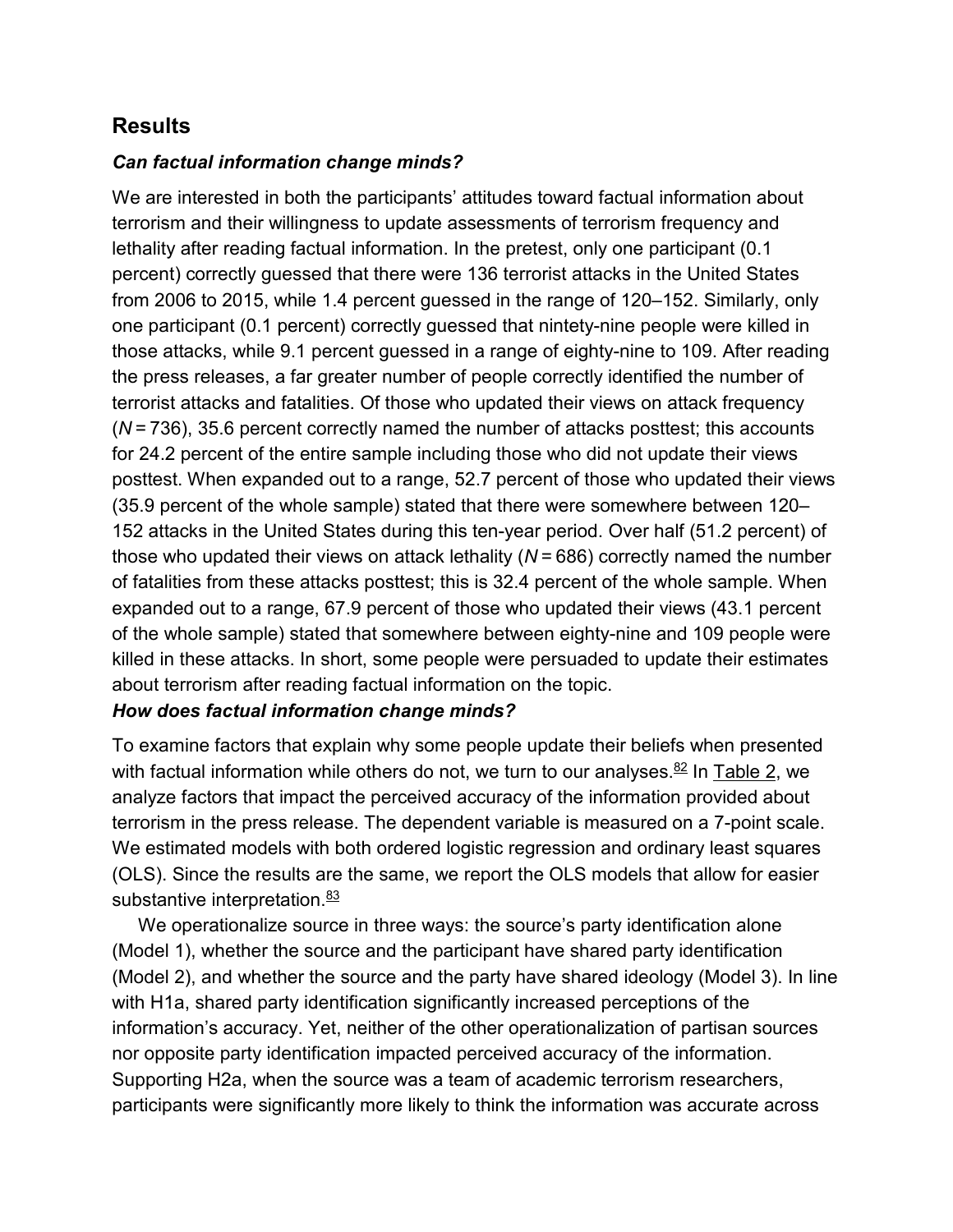all models. Supporting H3b, participants who read a press release with both statistics and examples were significantly more likely to think the information was accurate than those who were only provided with the numbers. Contrary to H4a, Islamophobia has a positive impact on perceived accuracy of the information, but only in Model  $2.\overline{84}$  $2.\overline{84}$  $2.\overline{84}$  Islamophobia did not impact perceptions of the information's accuracy in the other models. As expected in H5a, participants with more trust in science rated the press release as significantly more accurate. Similarly, in support of H6a, people with more trust in the mainstream media were also more likely to think factual information about terrorism was accurate. In sum, the amount of detail provided, trust in science, and trust in media consistently impact people's attitudes about terrorism.

|                           | Model 1          | Model 2                                                            | Model 3                  |
|---------------------------|------------------|--------------------------------------------------------------------|--------------------------|
| Source: Dem               | 0.005(0.06)      |                                                                    |                          |
| Source: Rep               | $-0.02(0.06)$    |                                                                    |                          |
| Source: Academic          | $0.13* (0.06)$   | $0.22***$ (0.05) $0.14**$ (0.04)                                   |                          |
| Source: Shared party      |                  | $0.16^{*}$ (0.06)                                                  |                          |
| Source: Opposite party    |                  | 0.02(0.07)                                                         |                          |
| Source: Shared ideology   |                  |                                                                    | $0.11^{\text{t}}$ (0.06) |
| Source: Opposite ideology |                  |                                                                    | $-0.08(0.06)$            |
| Stats and details         | $0.14***$ (0.04) | $0.23***$ (0.05) $0.14**$ (0.04)                                   |                          |
| Islamophobia              |                  | $-0.05^{\text{t}}$ (0.03) 0.15*** (0.03) $-0.05^{\text{t}}$ (0.03) |                          |
| Trust in media            | $0.12***(0.03)$  | $0.13***$ (0.03) $0.12***$ (0.03)                                  |                          |
| Trust in science          | $0.24***(0.03)$  | $0.51***$ (0.03) $0.24***$ (0.03)                                  |                          |
| <b>Observations</b>       | 1,063            | 1,063                                                              | 1,063                    |

#### **Table 2**. Perceived accuracy of factual information about terrorism. [\(Table view\)](https://www.tandfonline.com/reader/content/17f2b9a20d8/10.1080/1057610X.2018.1543145/format/epub/EPUB/xhtml/t0002.xhtml)

*Note*. *Dependent variable question*: "Thinking about what you just read, how *accurate* do you think the information is?"

*Responses*: range from 1 (not accurate at all) to 4 (very accurate).

Ordinary least squares regression models. Robust standard errors in parentheses.

Constants not reported.

† *p* < .10; \* *p* < .05;\*\**p* < .01;\*\*\**p* < .001.

We next examine whether or not people update their views about both terrorism's frequency in the United States and the fatalities that result from it. We first focus on the number of terrorist attacks in the United States during the ten-year period of 2006 to 2015. [Table 3](https://www.tandfonline.com/reader/content/17f2b9a20d8/10.1080/1057610X.2018.1543145/format/epub/EPUB/xhtml/t0003.xhtml) presents results of logistic regression models for whether or not people decide to update their assessment of the number of terrorist attacks in the United States after reading the press release. [Table 4](https://www.tandfonline.com/reader/content/17f2b9a20d8/10.1080/1057610X.2018.1543145/format/epub/EPUB/xhtml/t0004.xhtml) presents the results for whether or not people update their guess on terrorism lethality in the United States posttest. Across models, only H5b is supported. People who have greater trust in science are more willing to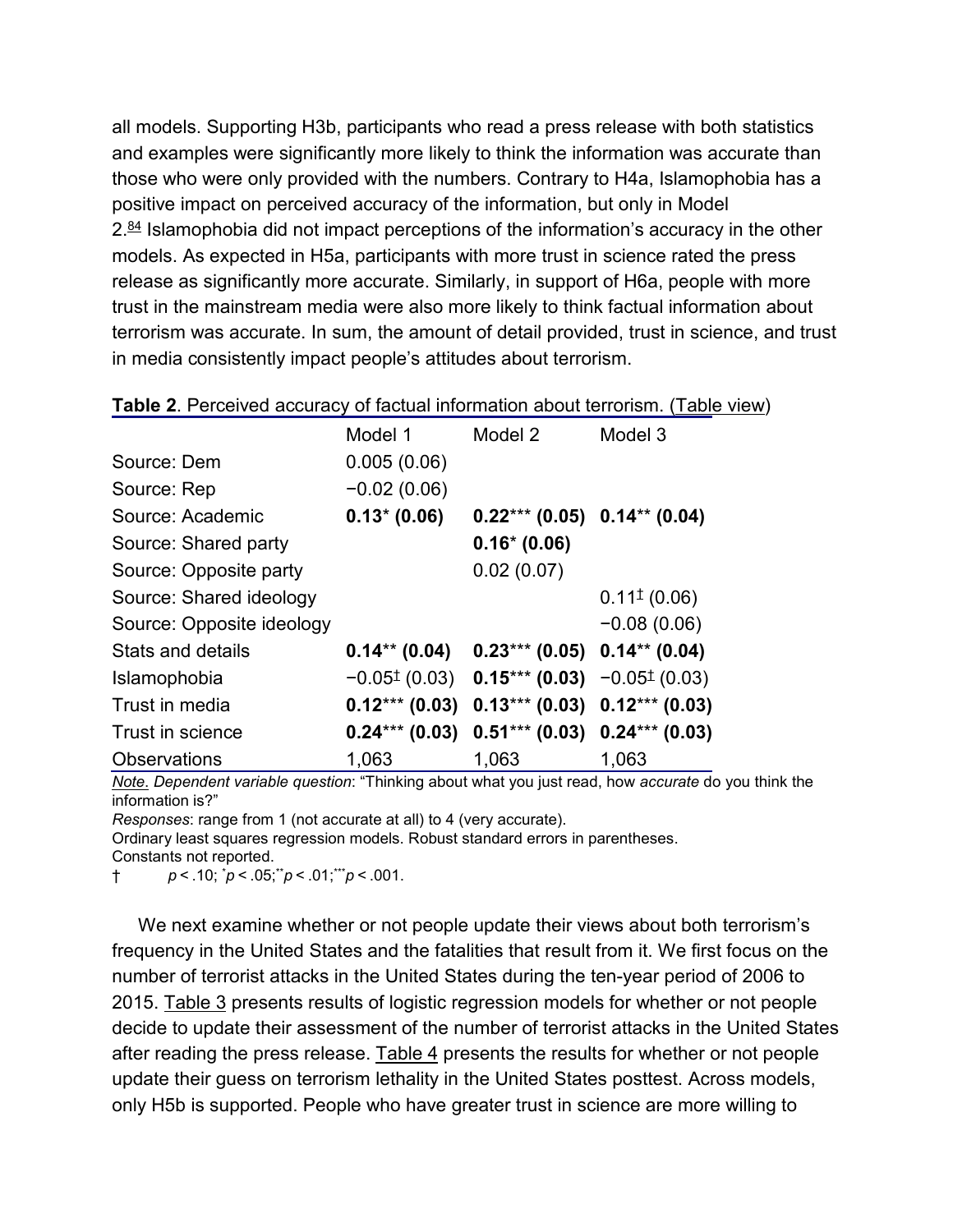update their beliefs about terrorism frequency and lethality after reading factual information. Neither the source, the amount of detail, the level of Islamophobia, nor trust in media impacts whether or not people were willing to update their views about terrorism after reading factual information about it.

|                           | <b>Table 3</b> . Update number of terrorist attacks (yes, ho).<br>(Table View) |                  |                  |  |  |  |  |  |  |  |
|---------------------------|--------------------------------------------------------------------------------|------------------|------------------|--|--|--|--|--|--|--|
|                           | Model 4                                                                        | Model 5          | Model 6          |  |  |  |  |  |  |  |
| Source: Dem               | 1.26(0.24)                                                                     |                  |                  |  |  |  |  |  |  |  |
| Source: Rep               | 1.36(0.26)                                                                     |                  |                  |  |  |  |  |  |  |  |
| Source: Academic          | $1.37^{\text{t}}$ (0.26)                                                       | 1.22(0.21)       | 1.13(0.19)       |  |  |  |  |  |  |  |
| Source: Shared party      |                                                                                | 1.11(0.22)       |                  |  |  |  |  |  |  |  |
| Source: Opposite party    |                                                                                | 1.20(0.24)       |                  |  |  |  |  |  |  |  |
| Source: Shared ideology   |                                                                                |                  | 0.84(0.17)       |  |  |  |  |  |  |  |
| Source: Opposite ideology |                                                                                |                  | 1.11(0.23)       |  |  |  |  |  |  |  |
| Stats and details         | 1.05(0.14)                                                                     | 1.04(0.14)       | 1.04(0.14)       |  |  |  |  |  |  |  |
| Islamophobia              | 0.98(0.09)                                                                     | 0.99(0.09)       | 0.99(0.09)       |  |  |  |  |  |  |  |
| Trust in media            | 0.95(0.08)                                                                     | 0.95(0.08)       | 0.95(0.08)       |  |  |  |  |  |  |  |
| Trust in science          | $1.91***$ (0.18)                                                               | $1.90***$ (0.18) | $1.91***$ (0.18) |  |  |  |  |  |  |  |
| <b>Observations</b>       | 1,063                                                                          | 1,063            | 1,063            |  |  |  |  |  |  |  |

**Table 3**. Update number of terrorist attacks (yes, no). [\(Table view\)](https://www.tandfonline.com/reader/content/17f2b9a20d8/10.1080/1057610X.2018.1543145/format/epub/EPUB/xhtml/t0003.xhtml)

*Dependent variable question*: "Earlier you said you thought that {*piped text response from pre-test*} terrorist attacks occurred in the US in between 2006 and 2015. Given what you have read, would you like to revise your estimate?"

*Responses*: 0 = no, 1 = yes.

Logistic regression models. Odds ratios presented. Robust standard errors in parentheses.

Constants not reported.

† *p* < .10; \* *p* < .05;\*\**p* < .01;\*\*\**p* < .001.

Finally, we examine factors that impact whether a person updated their views of terrorism correctly, updated but underestimated frequency, updated but overestimated frequency, or did not update at all. Since the outcomes each take one of four mutually exclusive categories, we estimated multinomial logistic regression models. [Table](https://www.tandfonline.com/reader/content/17f2b9a20d8/10.1080/1057610X.2018.1543145/format/epub/EPUB/xhtml/t0005.xhtml)  [5](https://www.tandfonline.com/reader/content/17f2b9a20d8/10.1080/1057610X.2018.1543145/format/epub/EPUB/xhtml/t0005.xhtml) presents results for updating behavior about terrorism frequency and [Table 6](https://www.tandfonline.com/reader/content/17f2b9a20d8/10.1080/1057610X.2018.1543145/format/epub/EPUB/xhtml/t0006.xhtml) reports on terrorism lethality. Again, across all models, only H5c is supported. As [Table](https://www.tandfonline.com/reader/content/17f2b9a20d8/10.1080/1057610X.2018.1543145/format/epub/EPUB/xhtml/t0005.xhtml)  [5](https://www.tandfonline.com/reader/content/17f2b9a20d8/10.1080/1057610X.2018.1543145/format/epub/EPUB/xhtml/t0005.xhtml) shows, people who have more trust in science were more likely to correctly update their posttest views on terrorism frequency, but they were also more likely to guess too low and too high. Thus, they recognized the need to adjust their estimates, but did not always do so correctly. None of the other factors impact how people update their views on terrorism frequency. [Table 6](https://www.tandfonline.com/reader/content/17f2b9a20d8/10.1080/1057610X.2018.1543145/format/epub/EPUB/xhtml/t0006.xhtml) shows that people who are more trusting in science are also more likely to correctly update their posttest guess on terrorism lethality, but they were also more likely to guess too high. As Model 23 shows, participants with shared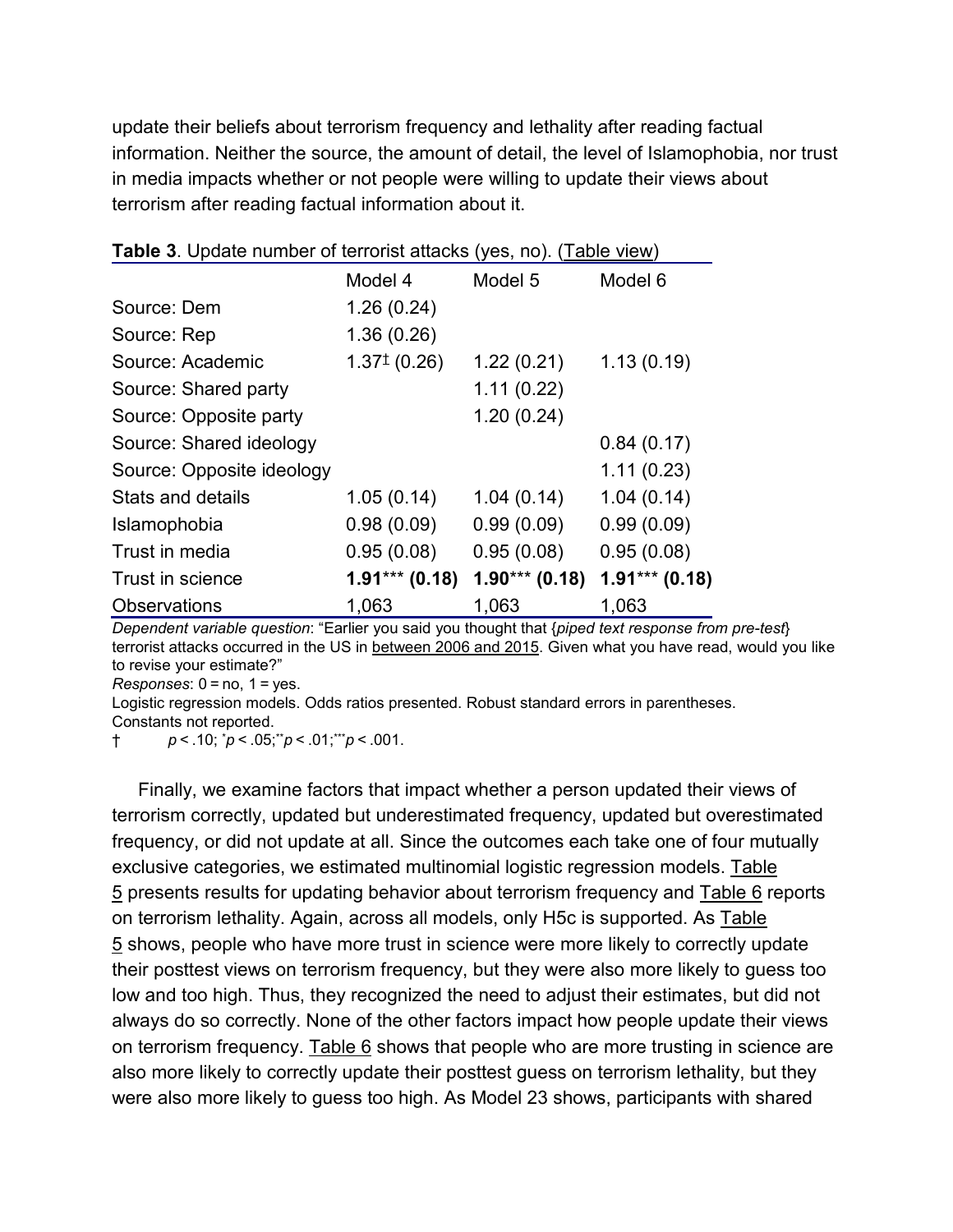partisan identity to the source were more likely to guess too low on terrorism lethality, which is in partial support of H1c. In Model 24, greater trust in media is related to making a low posttest guess about terrorism lethality. This partially supports H5c. None of the other variables impacted whether or how people update their views about terrorism lethality in response to factual information.

|                           | Model 7          | Model 8          | Model 9          |
|---------------------------|------------------|------------------|------------------|
| Source: Dem               | 1.07(0.20)       |                  |                  |
| Source: Rep               | 0.94(0.17)       |                  |                  |
| Source: Academic          | 1.08(0.20)       | 1.15(1.19)       | 1.04(0.17)       |
| Source: Shared party      |                  | 1.16(0.22)       |                  |
| Source: Opposite party    |                  | 1.18(0.23)       |                  |
| Source: Shared ideology   |                  |                  | 0.85(0.16)       |
| Source: Opposite ideology |                  |                  | 0.99(0.20)       |
| Stats and details         | 1.10(0.14)       | 1.09(0.14)       | 1.10(0.14)       |
| Islamophobia              | 0.95(0.08)       | 0.95(0.08)       | 0.95(0.08)       |
| Trust in media            | 0.97(0.08)       | 0.96(0.08)       | 0.96(0.08)       |
| Trust in science          | $1.71***$ (0.16) | $1.71***$ (0.16) | $1.71***$ (0.16) |
| <b>Observations</b>       | 1,063            | 1,063            | 1,063            |

#### **Table 4**. Update number of terrorism fatalities (yes, no). [\(Table view\)](https://www.tandfonline.com/reader/content/17f2b9a20d8/10.1080/1057610X.2018.1543145/format/epub/EPUB/xhtml/t0004.xhtml).

*Dependent variable question*: "Earlier you said you thought that {*piped text response from pre-test*} people were killed in terrorist attacks in the US between 2006 and 2015. Given what you have read, would you like to revise your estimate?"

*Responses*: 0 = no, 1 = yes.

Logistic regression models. Odds ratios presented. Robust standard errors in parentheses. Constants not reported.

† *p* < .10; \* *p* < .05;\*\**p* < .01;\*\*\**p* < .001.

## **Discussion**

This project was motivated by the puzzle of why some people are inclined to believe factual information about terrorism while others are not. Our results show that sources, framing, and individual characteristics—Islamophobia, trust in media, and trust in science—explain the extent to which someone views factual information about terrorism as accurate. While many people did change their perception of terrorism frequency and lethality in response to factual information, our results are less clear on why or when this will be the case. In short, results suggest that both contextual factors and personal views impact whether or not someone will believe information presented to them, but only those who are more trustful of science are willing to actually change their views.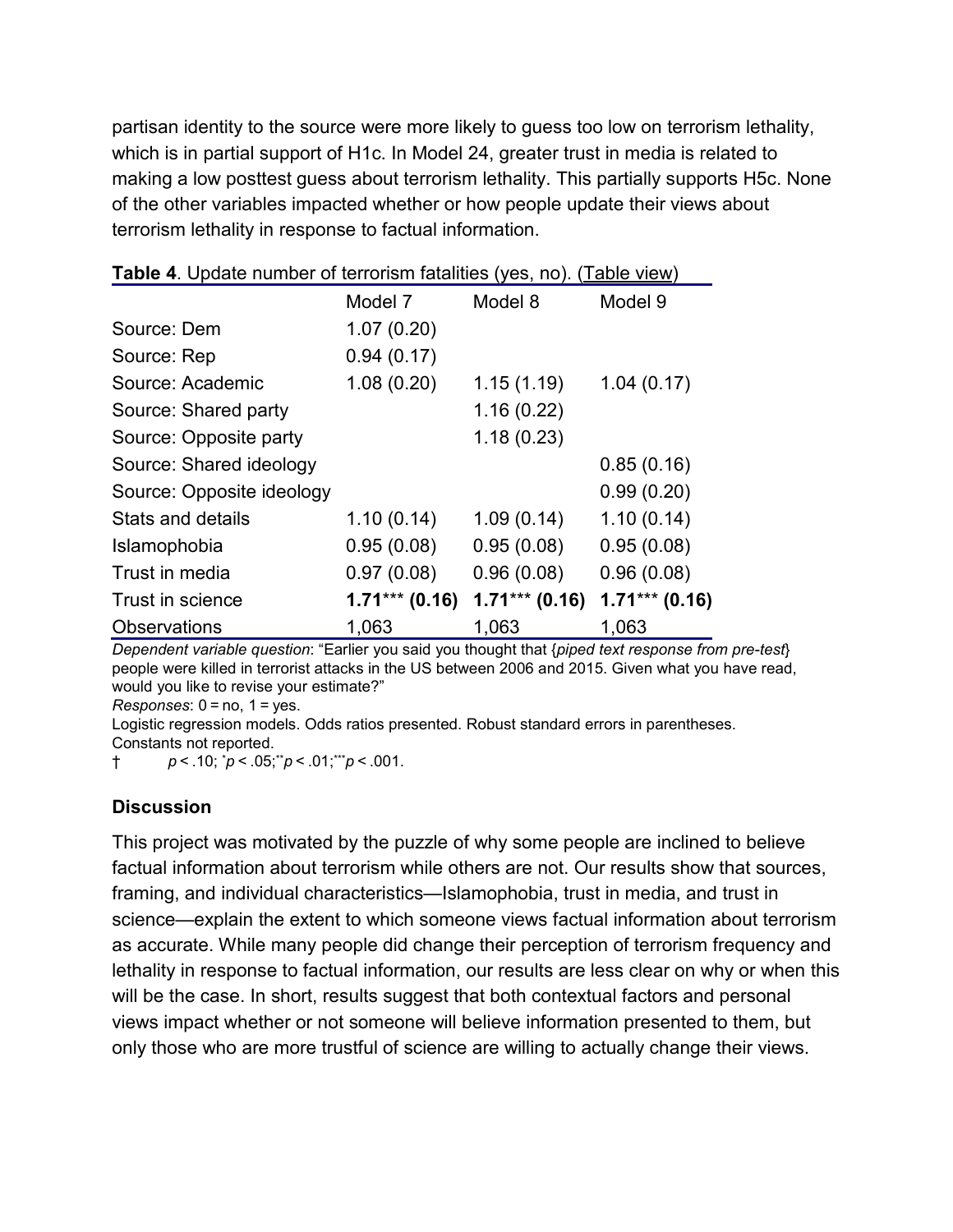|                                             | Correct                |                     |                     | Low                    |                     |                     | High                      |                   |                   |
|---------------------------------------------|------------------------|---------------------|---------------------|------------------------|---------------------|---------------------|---------------------------|-------------------|-------------------|
|                                             | Model<br>10            | Model<br>11         | Model<br>12         | Model<br>13            | Model<br>14         | Model<br>15         | Model<br>16               | Model<br>17       | Model<br>18       |
| Source<br>: Dem<br>Source                   | 1.25<br>(0.27)<br>1.33 |                     |                     | 1.08<br>(0.26)<br>1.34 |                     |                     | $2.19*$<br>(0.81)<br>1.58 |                   |                   |
| : Rep                                       | (0.29)                 |                     |                     | (0.31)                 |                     |                     | (0.62)                    |                   |                   |
| Source<br>Acade<br>mic                      | 1.40<br>(0.30)         | 1.26<br>(0.24)      | 1.15<br>(0.22)      | 1.32<br>(0.32)         | 1.24<br>(0.27)      | 1.16<br>(0.25)      | 1.56<br>(0.62)            | 1.05<br>(0.34)    | 1.00<br>(0.32)    |
| Source<br>Shared<br>Party                   |                        | 1.11<br>(0.25)      |                     |                        | 1.06<br>(0.26)      |                     |                           | 1.23<br>(0.43)    |                   |
| Source<br>Opposi<br>te                      |                        | 1.23<br>(0.28)      |                     |                        | 1.26<br>(0.31)      |                     |                           | 0.97<br>(0.38)    |                   |
| party<br>Source<br>Shared<br>ideolog        |                        |                     | 0.83<br>(0.19)      |                        |                     | 0.80<br>(0.20)      |                           |                   | 0.90<br>(0.34)    |
| У<br>Source<br>Opposi<br>te<br>ideolog<br>У |                        |                     | 1.04<br>(0.88)      |                        |                     | 1.21<br>(0.31)      |                           |                   | 1.11<br>(0.43)    |
| <b>Stats</b><br>and<br>details              | 1.09<br>(0.17)         | 1.08<br>(0.17)      | 1.08<br>(0.17)      | 0.99<br>(0.17)         | 0.99<br>(0.17)      | 0.99<br>(0.17)      | 1.12<br>(0.29)            | 1.09<br>(0.28)    | 1.10<br>(0.28)    |
| Islamo<br>phobia                            | 0.91<br>(0.09)         | 0.92<br>(0.09)      | 0.92<br>(0.09)      | 1.11<br>(0.12)         | 1.12<br>(0.12)      | 1.12<br>(0.12)      | 0.94<br>(0.14)            | 0.95<br>(0.14)    | 0.95<br>(0.14)    |
| <b>Trust</b><br><i>in</i><br>media          | 0.95<br>(0.09)         | 0.94<br>(0.09)      | 0.94<br>(0.09)      | 0.91<br>(0.09)         | 0.90<br>(0.09)      | 0.90<br>(0.09)      | 1.18<br>(0.20)            | 1.19<br>(0.20)    | 1.19<br>(0.20)    |
| <b>Trust</b><br>in                          | $2.00***$<br>(0.22)    | $2.00***$<br>(0.22) | $2.01***$<br>(0.22) | $1.89***$<br>(0.23)    | $1.89***$<br>(0.23) | $1.89***$<br>(0.23) | $1.51*$<br>(0.30)         | $1.49*$<br>(0.30) | $1.50*$<br>(0.30) |

**Table 5**. Update number of terrorist attacks (correct, low, high). [\(Table view\)](https://www.tandfonline.com/reader/content/17f2b9a20d8/10.1080/1057610X.2018.1543145/format/epub/EPUB/xhtml/t0005.xhtml)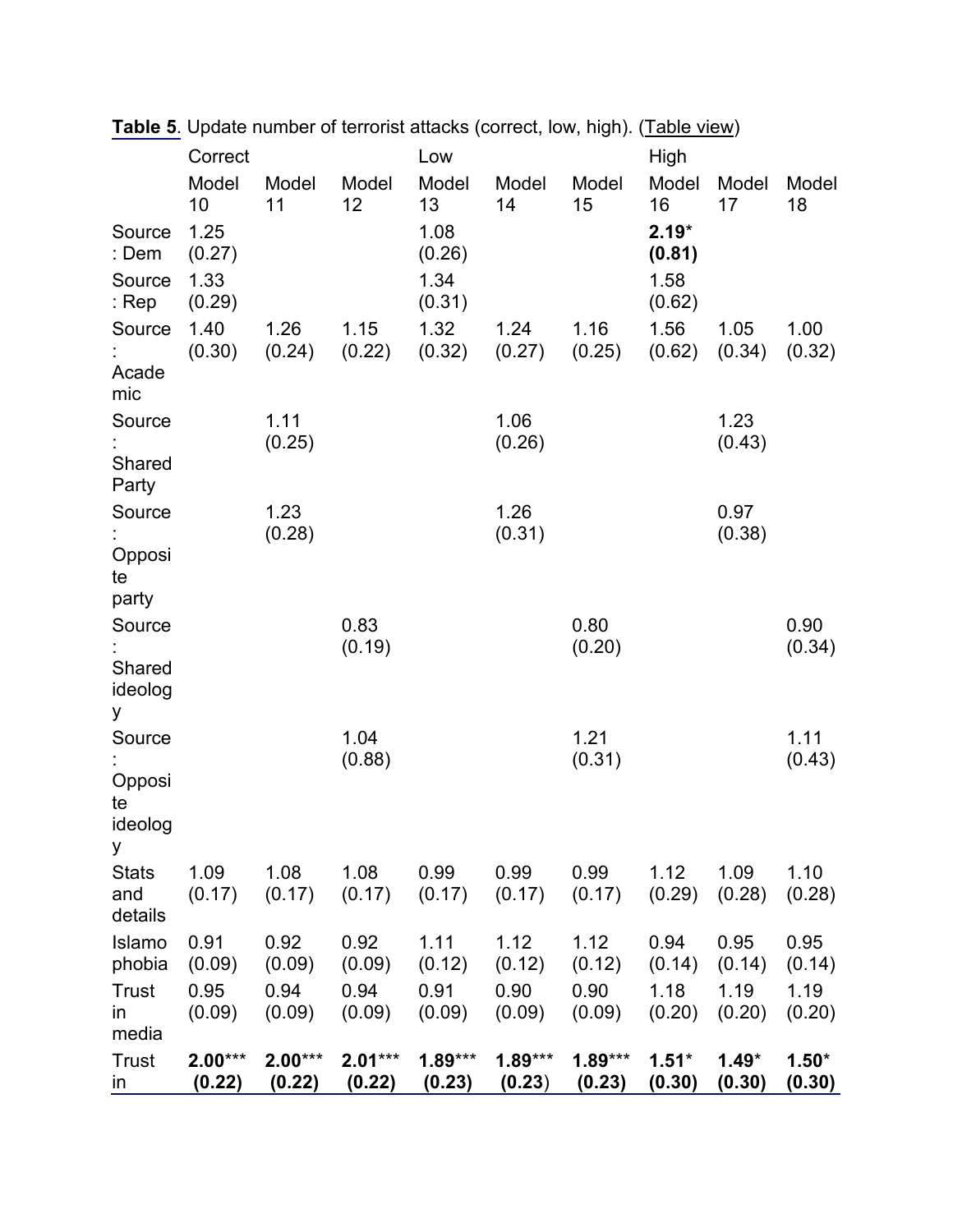|                  | Correct     |             |             | Low         |             |             | High        |             |             |
|------------------|-------------|-------------|-------------|-------------|-------------|-------------|-------------|-------------|-------------|
|                  | Model<br>10 | Model<br>11 | Model<br>12 | Model<br>13 | Model<br>14 | Model<br>15 | Model<br>16 | Model<br>17 | Model<br>18 |
| scienc<br>e      |             |             |             |             |             |             |             |             |             |
| Observ<br>ations | 1,056       | 1,056       | 1,056       | 1,056       | 1,056       | 1,056       | 1,056       | 1,056       | 1,056       |
| <b>AIC</b>       | 2645.7<br>4 | 2651.0<br>4 | 2650.8      | 2645.7<br>4 | 2651.0<br>4 | 2650.8<br>2 | 2645.<br>74 | 2651.<br>04 | 2650.<br>82 |
| <b>BIC</b>       | 2764.8      | 2770.1<br>3 | 2769.9      | 2764.8      | 2770.1      | 2769.9      | 2764.<br>81 | 2770.<br>13 | 2769.<br>91 |

*Dependent variable question*: "Please enter your new estimate for the number of people killed in terrorist attacks in the US between 2006 and 2015 here."

*Recoded Responses*: 0 = No Update; 1 = Correct; 2 = Under-estimate (Low); 3 = Over-estimate (High). Multinomial regression models. Constants not reported.

Relative risk ratios are presented with clustered standard errors in parentheses.

† *p* < .10; \* *p* < .05;\*\**p* < .01;\*\*\**p* < .001.

Source credibility, conceptualized as shared party identification, increased perceived accuracy of information. Yet, contrary to expectation, it did not impact whether or not people changed their views or how accurate posttest views were for those who did update. To our surprise, opposite party identification did not impact any of the outcomes. The significant impact of shared party identification on information accuracy suggests that terrorism data in general are a framed threat, whereas the insignificant impact of opposite party identification suggests this is an unframed threat. $85$  Perhaps terrorism data may sit somewhere between framed and unframed threats, which could explain the mixed impact of partisan sources on perceived accuracy of the information. Further, source credibility by way of academic expertise did increase perceived accuracy of the information provided on terrorism, but did not impact whether or not someone changed their views.

The prevalence of null results causes us to consider additional factors that may be at play. Knowledge of, and attitudes about, terrorism are likely developed over time. In some cases, a simple correction of misinformation or clarification of a misperception may be able to be accomplished in a single exposure. Yet our results suggest a need to better understand the thresholds at which new (and accurate) information starts to "sink in" and have a demonstrable impact on people's perceptions of vulnerability and estimates of a phenomenon as emotionally charged and potentially threatening as terrorism. One promising finding is that, despite rhetoric to the contrary,  $86$  participants in this study viewed academic researchers as credible sources for accurate, factual information that is data-driven.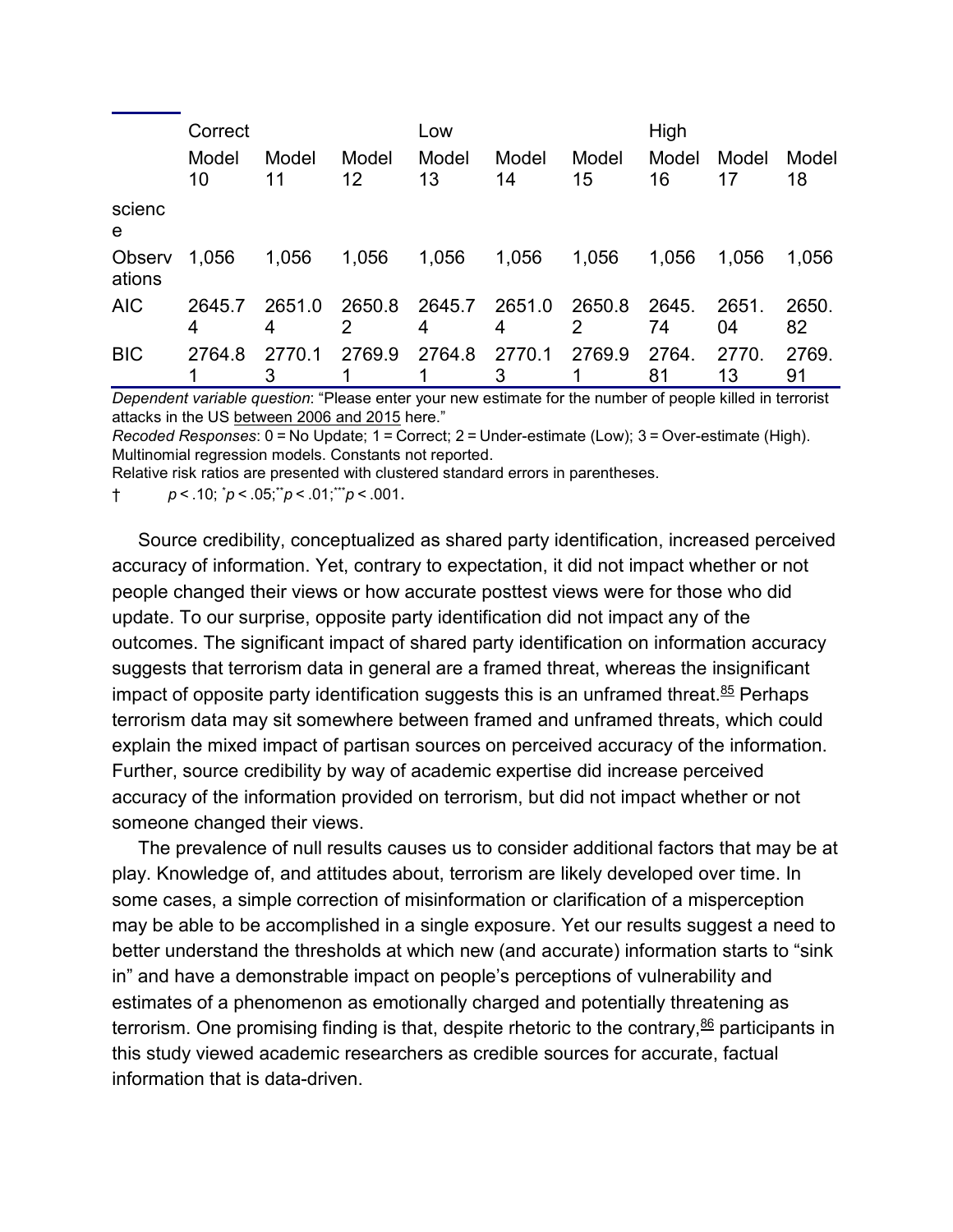|                                | Correct                |                     |                     | Low                    |                         |                       | High                   |                       |                       |
|--------------------------------|------------------------|---------------------|---------------------|------------------------|-------------------------|-----------------------|------------------------|-----------------------|-----------------------|
|                                | Model<br>19            | Model<br>20         | Model<br>21         | Model<br>22            | Model<br>23             | Model<br>24           | Model<br>25            | Model<br>26           | Model<br>27           |
| Source<br>: Dem<br>Source      | 0.99<br>(0.20)<br>0.97 |                     |                     | 1.63<br>(0.56)<br>1.08 |                         |                       | 1.13<br>(0.32)<br>0.83 |                       |                       |
| : Rep                          | (0.19)                 |                     |                     | (0.39)                 |                         |                       | (0.24)                 |                       |                       |
| Source<br>Acade<br>mic         | 1.11<br>(0.22)         | 1.20<br>(0.21)      | 1.11<br>(0.19)      | 0.77<br>(0.31)         | 0.76<br>(0.28)          | 0.68<br>(0.25)        | 1.11<br>(0.31)         | 1.14<br>(0.28)        | 0.99<br>(0.24)        |
| Source<br>Shared<br>party      |                        | 1.08<br>(0.22)      |                     |                        | $1.96*$ (<br>0.63)      |                       |                        | 0.99<br>(0.29)        |                       |
| Source<br>Opposi               |                        | 1.26<br>(0.27)      |                     |                        | 1.02<br>(0.40)          |                       |                        | 1.07<br>(0.33)        |                       |
| te party<br>Source             |                        |                     | 0.88                |                        |                         | 1.39                  |                        |                       | $0.54^{\text{t}}$ (   |
| Shared<br>ideolog<br>у         |                        |                     | (0.18)              |                        |                         | (0.47)                |                        |                       | 0.18)                 |
| Source                         |                        |                     | 1.05<br>(0.23)      |                        |                         | 1.03<br>(0.39)        |                        |                       | 0.86<br>(0.27)        |
| Opposi<br>te<br>ideolog<br>у   |                        |                     |                     |                        |                         |                       |                        |                       |                       |
| <b>Stats</b><br>and<br>details | 1.09<br>(0.15)         | 1.09<br>(0.15)      | 1.09<br>(0.15)      | 1.46<br>(0.38)         | 1.40<br>(0.37)          | 1.43<br>(0.37)        | 0.99<br>(0.20)         | 0.99<br>(0.20)        | 0.99<br>(0.20)        |
| Islamo<br>phobia               | 0.97<br>(0.09)         | 0.97<br>(0.09)      | 0.97<br>(0.09)      | 0.99<br>(0.18)         | 0.99<br>(0.18)          | 0.99<br>(0.18)        | $0.82^{t}$ (<br>0.10)  | $0.82^{t}$ (<br>0.09) | $0.82^{t}$ (<br>0.09) |
| Trust in<br>media              | 0.90<br>(0.08)         | 0.89<br>(0.08)      | 0.89<br>(0.08)      | $1.36†$ (<br>0.21)     | $1.34^{\pm}$ (<br>0.21) | $1.38^{*}$ (<br>0.21) | 1.07<br>(0.13)         | 1.07<br>(0.13)        | 1.06<br>(0.13)        |
| Trust in<br>science            | $1.85***$<br>(0.18)    | $1.85***$<br>(0.18) | $1.86***$<br>(0.18) | 1.32<br>(0.24)         | 1.32<br>(0.24)          | 1.30<br>(0.23)        | $1.48^*$ (<br>0.23)    | $1.48^{*}$ (<br>0.23) | $1.50**$<br>(0.23)    |
| Observ<br>ations               | 1,056                  | 1,056               | 1,056               | 1,056                  | 1,056                   | 1,056                 | 1,056                  | 1,056                 | 1,056                 |

**Table 6**. Update number of terrorism fatalities (correct, low, high). [\(Table view\)](https://www.tandfonline.com/reader/content/17f2b9a20d8/10.1080/1057610X.2018.1543145/format/epub/EPUB/xhtml/t0006.xhtml)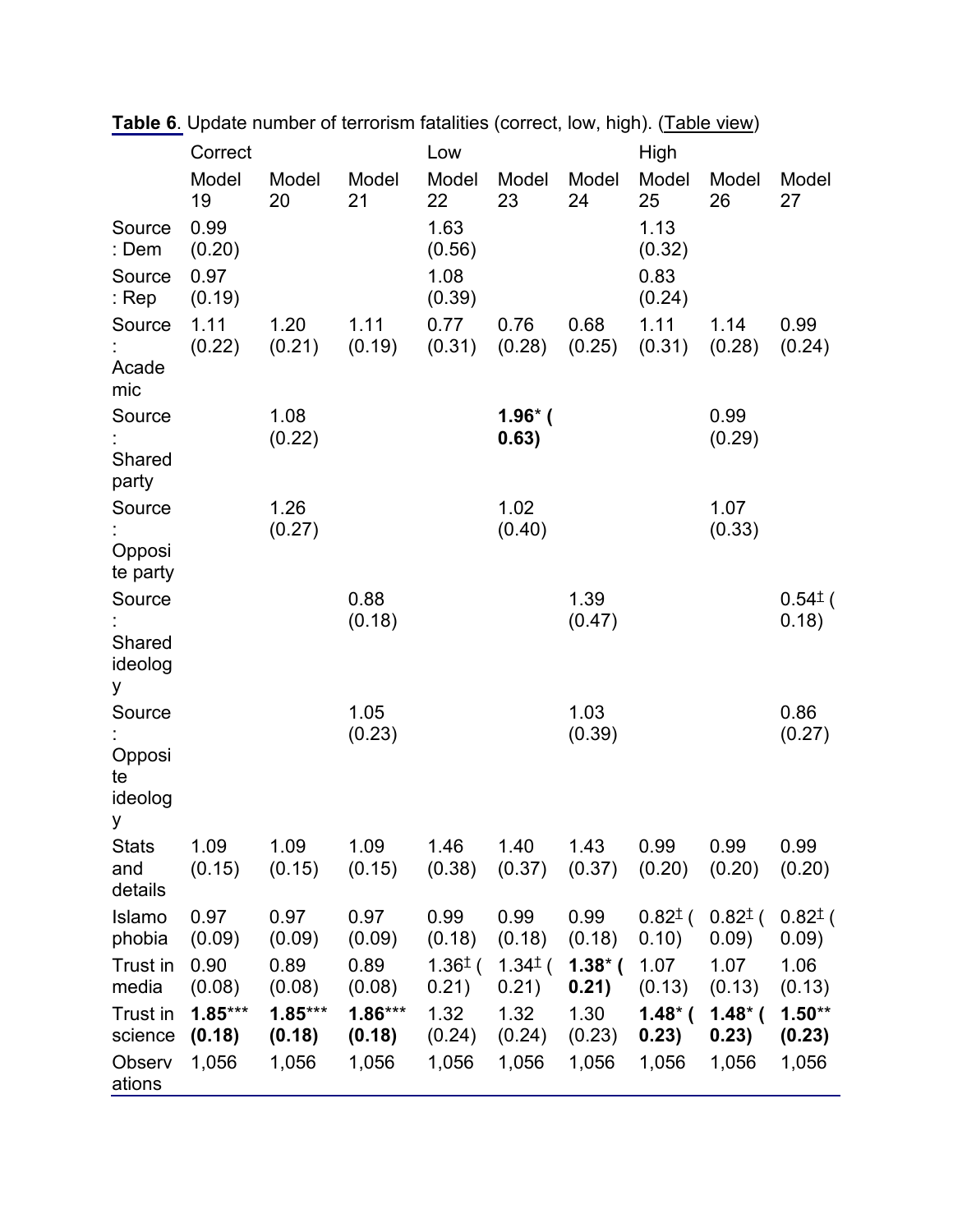|            | Correct     |             |              | Low         |             |             | High        |             |             |
|------------|-------------|-------------|--------------|-------------|-------------|-------------|-------------|-------------|-------------|
|            | Model<br>19 | Model<br>20 | Model<br>21  | Model<br>22 | Model<br>23 | Model<br>24 | Model<br>25 | Model<br>26 | Model<br>27 |
| <b>AIC</b> | 2479.8      | 2477 1      | 2477.6 2479. | 87          | 2477.<br>10 | 2477.<br>67 | 2479.<br>87 | 2477.<br>10 | 2477.6      |
| <b>BIC</b> | 2598.9<br>6 | 2596.2      | 2598.7<br>6  | 2598.<br>96 | 2596.<br>20 | 2598.<br>76 | 2598.<br>96 | 2596.<br>20 | 2598.7<br>6 |

*Dependent variable question*: "Please enter your new estimate for the number of attack in the US between 2006 and 2015 here."

*Recoded Responses*: 0 = No Update; 1 = Correct; 2 = Under-estimate (Low); 3 = Over-estimate (High). Multinomial regression models. Constants not reported.

Relative risk ratios are presented with clustered standard errors in parentheses.

†

*p* < .10; \* *p* < .05;\*\**p* < .01;\*\*\**p* < .001.

Participants who read both the statistics and were provided with examples viewed the information as more accurate. By providing more details, or a complete narrative, people were more accepting of factual information about terrorism. Our results here are in line with previous findings that people view statistical information alone as uninformative $87$  and that people are more persuaded by a complete narrative.<sup>88</sup> However, providing more details did not lead to a change in views, which contrasts prior findings that complete narratives reduce reliance on misperceptions.<sup>89</sup> Yet, in the context of voter choice, corrective information may impact attitudes but not behaviors, which is in line with our results here. $90$ 

Turning to individual-level factors, only trust in science had a consistent impact across outcomes. Across all models, people who were more trusting in science indicated that factual information about terrorism was more accurate and were more likely to change their views about terrorism. These results are certainly not a refutation of the literature that suggests people are generally less trusting in expertise $91$  and that this mistrust carries over into issues that are largely settled scientifically.<sup>[92](https://www.tandfonline.com/reader/content/17f2b9a20d8/10.1080/1057610X.2018.1543145/format/epub/EPUB/xhtml/index.xhtml#EN92)</sup> Rather, this suggests that greater trust in science is linked to more acceptance of data and vice versa. Our results raise the question of how to increase trust in science, which is a concept that requires more theorizing and research. Additionally, trust in media positively predicted perceived accuracy of terrorism data, which supports prior research though this did not carry over into changing views on terrorism.<sup>[93](https://www.tandfonline.com/reader/content/17f2b9a20d8/10.1080/1057610X.2018.1543145/format/epub/EPUB/xhtml/index.xhtml#EN93)</sup>

In sum, presenting laypeople with factual information about terrorism can lead to updated views on both the frequency and lethality of terrorism in the United States. Yet—apart from level of trust in science—our manipulated variables, measured variables, and demographic variables do not clearly explain why some people change their views on terrorism while others do not when presented with factual information on the subject.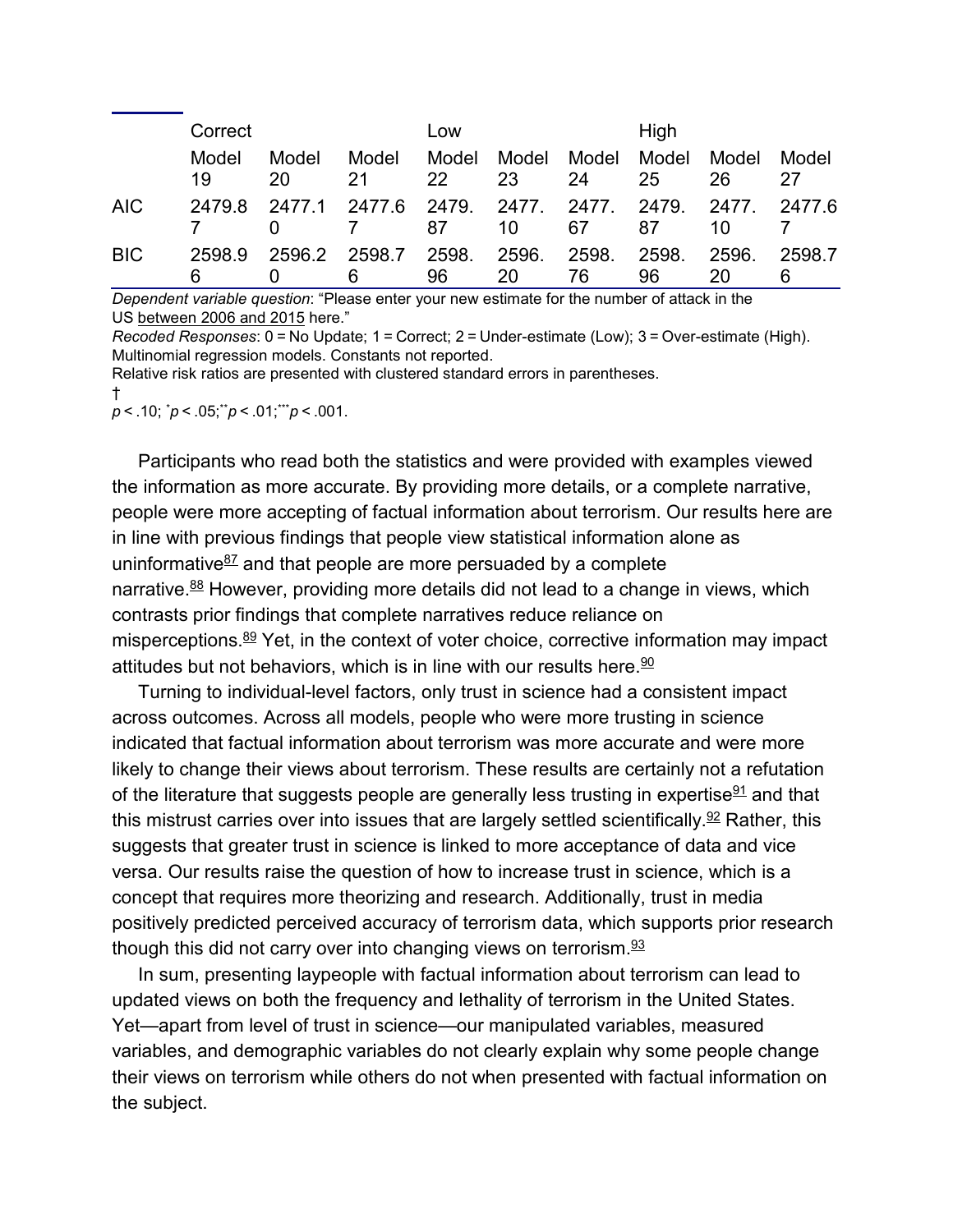## **Conclusion**

Results from this study show that changing minds about terrorism is possible, but does not paint a clear picture of when or how that occurs. While some attention has been paid to possible ways to intervene in cases of motivated rejections of science, <sup>94</sup> our ability to specifically address the inaccuracies related to terrorism continues to be ripe with possibility. Thus, future research should further try to unpack this black box of persuasion as it relates to terrorism, which ventures outside of the so-called hard sciences related to biomedical phenomena (i.e., vaccines), or climate change in which geoscientific data may appear to be more fundamentally "objective" in the first place. For phenomena in the realm of the behavioral and social sciences, we posit that an already difficult challenge may be made that much more difficult.

We have suggested some cognitive mechanisms or routes of persuasion that people may use to process information about terrorism, but this has great potential for a deeper level of understanding and analysis. Specifically, how can source, framing, and other factors impact whether or not a person not only views information to be accurate but also is willing to change their views on the issue? In the case of terrorism, peoples' willingness to update beliefs may be further influenced through intergroup stereotypes about *who* is a terrorist, and the heightened negative intergroup emotions that could plausibly make updating beliefs quite unlikely. Further, people who perceive terrorism to be more prevalent and more deadly may respond to corrective information differently than those who view terrorism as less threatening. By unpacking the role of perceived vulnerability—and the complications that a heightened sense of perceived vulnerability may introduce—we might see that some people are significantly or uniquely resistant to "right-sizing" their estimates of terrorism.

One limitation of our research is that it presents information in a short press release and immediately asks for assessments on the data's accuracy and perceptions of it. Future research should examine the persistence of these views over longer periods of time. The frequency, duration, and intensity of exposure will likely prove to be important factors in understanding how and when beliefs will be updated. Additional research on identifying the root causes of anti-science beliefs and the sources of incorrect scientific information could also be fruitful in this area. For example, would participants still view factual information on terrorism to be accurate after a week, after a month, longer? And, do these participants recall the actual frequency and lethality of terrorism in the United States, or does this information fall out of one's memory as conflicting narratives are regularly presented by media and politicians? What we can say with some degree of certainty is that perceptions of terrorism, however incomplete or inaccurate, have been used to establish and gain public support for a wide range of policies ranging from who is allowed to travel to the United States, to who is subjected to closer levels of surveillance, and beyond. Thus, it behooves the future research community to bring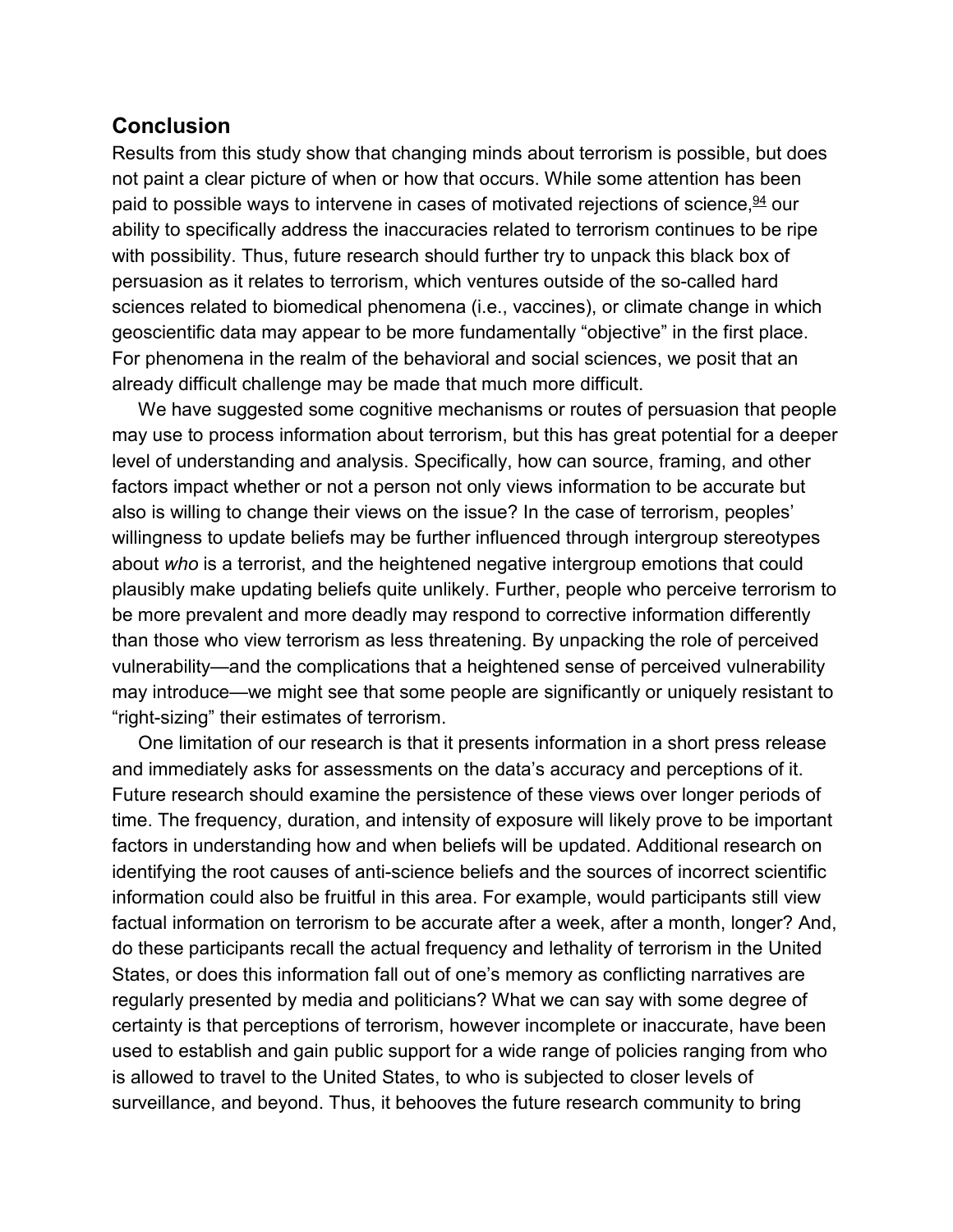data to bear to ensure valid, reliable, and accurate assessments of not only the actual risks that terrorism presents, but also a more accurate picture of who bears responsibility for terrorist attacks and what those attacks indeed look like. The present research clearly illustrates that a one-shot approach to correcting this problem is insufficient. Rather, a more coordinated and sustained effort to present corrective and factual information will be required. Our findings strongly suggest that it will be important for academic researchers—informed by data—to play a key role in increasing the accuracy and extent of public knowledge on terrorism.

# **Notes**

1.

Gallup, "Terrorism," (n.d.), [http://news.gallup.com/poll/4909/terrorism](http://news.gallup.com/poll/4909/terrorism-united-states.aspx)-united[states.aspx](http://news.gallup.com/poll/4909/terrorism-united-states.aspx). Date accessed: March 1, 2017.

2.

National Consortium for the Study of Terrorism and Responses to Terrorism (2017), Global Terrorism Database (GTD), [http://www.start.umd.edu/gtd.](http://www.start.umd.edu/gtd) GTD defines terrorism as "the threatened or actual use of illegal force and violence by a non-state actor to attain a political, economic, religious, or social goal through fear, coercion, or intimidation." Details about GTD coding criteria are available

at [http://www.start.umd.edu/gtd/using-gtd/.](http://www.start.umd.edu/gtd/using-gtd/) As we discuss in more detail below, there is no universally accepted definition of terrorism that, in part, may contribute to conflicting narratives about this type of violence. Date accessed: February 6, 2017. 3.

Jessica Wolfendale, "Terrorism, Security, and the Threat of Counterterrorism," *Studies in Conflict & Terrorism* 30, no. 1 (2007): 75–92.

4.

Zachary Cohen, "DHS Chief: Terror Risk as High as on 9/11," CNN, 18 April 2017, [https://www.cnn.com/2017/04/18/politics/john](https://www.cnn.com/2017/04/18/politics/john-kelly-dhs-terrorism-isis-threat/index.html)-kelly-dhs-terrorism-isis[threat/index.html](https://www.cnn.com/2017/04/18/politics/john-kelly-dhs-terrorism-isis-threat/index.html). Date accessed: February 20, 2018.

5.

Pew Research Center, "How the U.S. General Public Views Muslims and Islam," 26 July 2017, [http://www.pewforum.org/2017/07/26/how](http://www.pewforum.org/2017/07/26/how-the-u-s-general-public-views-muslims-and-islam/)-the-u-s-general-public-views-muslims[and-islam/](http://www.pewforum.org/2017/07/26/how-the-u-s-general-public-views-muslims-and-islam/). Date accessed: February 20, 2018.

6.

Carlos Ballesteros, "DHS Report: 73 Percent of Terrorists Convicted by U.S. are Foreign-Born," *Newsweek*, 16 January 2018, [http://www.newsweek.com/dhs-terrorism](http://www.newsweek.com/dhs-terrorism-immigrants-report-national-security-782520)[immigrants-report-national-security-](http://www.newsweek.com/dhs-terrorism-immigrants-report-national-security-782520)782520. Date accessed: February 20, 2018. 7.

Micah Zenko, "Terrorism is Booming Almost Everywhere But in the United States," *Foreign Policy*, 19 June 2015, [http://foreignpolicy.com/2015/06/19/terrorism](http://foreignpolicy.com/2015/06/19/terrorism-is-booming-almost-everywhere-but-in-the-united-states-state-department-report/)-is-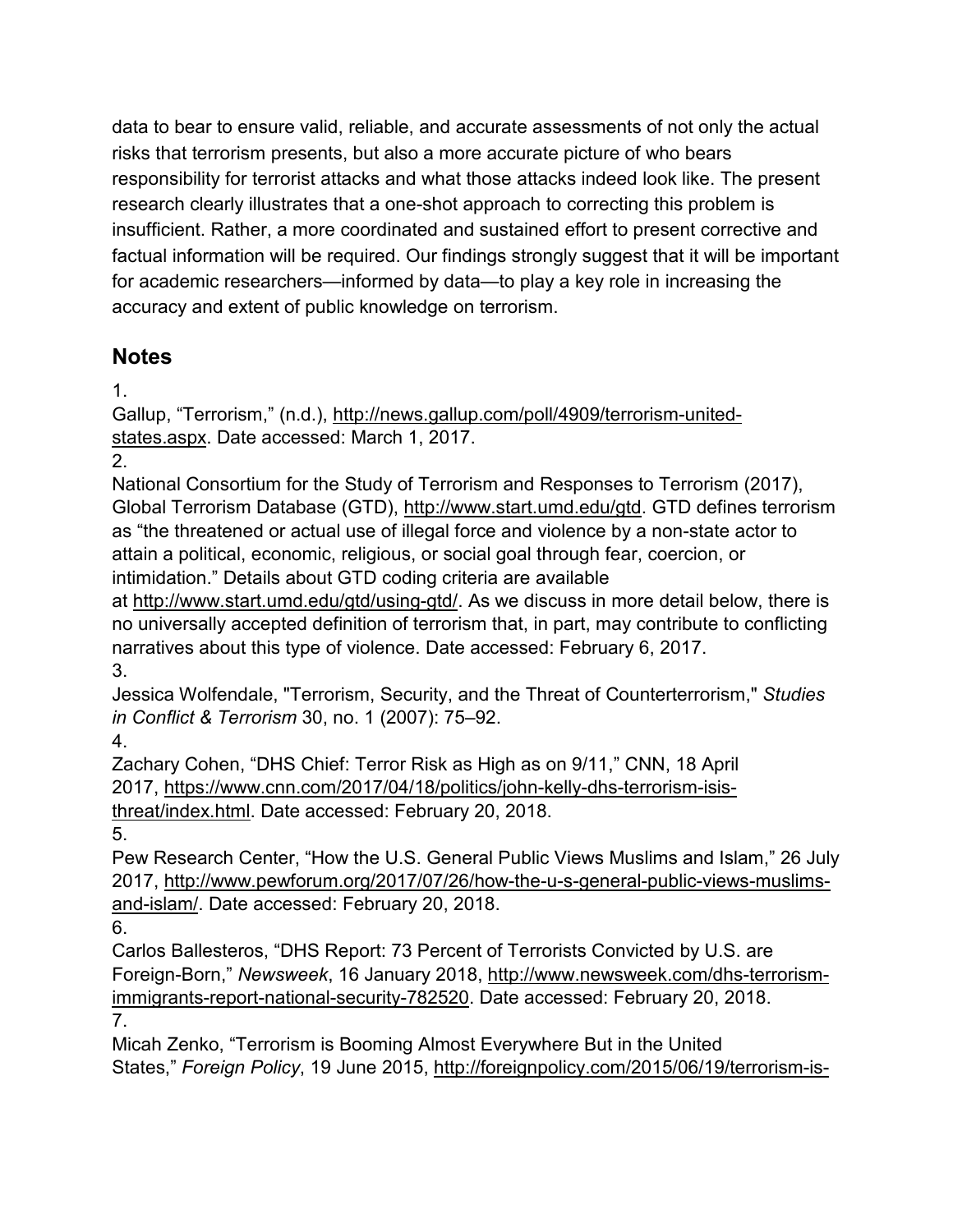[booming-almost-everywhere-but-in-the-united-states-state-department-report/.](http://foreignpolicy.com/2015/06/19/terrorism-is-booming-almost-everywhere-but-in-the-united-states-state-department-report/) Date accessed: February 20, 2018.

8.

Jennifer Williams, "White American Men are a Bigger Domestic Terrorist Threat than Muslim Foreigners," *Vox*, 2 October

2017, [https://www.vox.com/world/2017/10/2/16396612/las](https://www.vox.com/world/2017/10/2/16396612/las-vegas-mass-shooting-terrorism-islam)-vegas-mass-shooting[terrorism-islam.](https://www.vox.com/world/2017/10/2/16396612/las-vegas-mass-shooting-terrorism-islam) Date accessed: February 20, 2018.

9.

John Zaller, *The Nature and Origins of Mass Opinion* (Cambridge, England: Cambridge University Press, 1992).

10.

Liesbet Hooghe and Gary Marks, "Calculation, Community and Cues: Public Opinion on European Integration," *European Union Politics* 6, no. 4 (2005): 419–443. 11.

Peter Wason, "On the Failure to Eliminate Hypotheses in a Conceptual Task," *Quarterly Journal of Experimental Psychology* 12, no. 2 (1960): 129–140; Charles Taber and Milton Lodge, "Motivated Skepticism in the Evaluation of Political Beliefs," *American Journal of Political Science* 50, no. 3 (2006): 755–769. 12.

Barbara Jasny, "The Internet and Political Polarization," *Science* 358, no. 6361 (2017): 317–318.

13.

David Lazer, Matthew Baum, Yochai Benkler, Adam Berinsky, Kelly Greenhill, Filippo Menczer, Miriam Metzger, et al., "The Science of Fake News," *Science* 359, no. 6380 (2018): 1094–1096.

14.

Gordon Pennycook and David Rand, "Crowdsourcing Judgments of News Source Quality," SSRN.com (2018).

15.

George Shambaugh, Richard Matthew, Roxane Cohen Silver, Bryan McDonald, Michael Poulin, and Scott Blum, "Public Perceptions of Traumatic Events and Policy Preferences During the George W. Bush Administration: A Portrait of America in Turbulent Times," *Studies in Conflict & Terrorism* 33, no. 1 (2009): 55–91. 16.

Daniel Molden and E. Tory Higgins, "Motivated Thinking," in *The Cambridge Handbook of Thinking and Reasoning*, ed. K. J. Holyoak and R. G. Morrison (New York: Cambridge University Press, 2005), 295–317.

17.

Amos Tversky and Daniel Kahneman, "Judgment Under Uncertainty: Heuristics and Biases," *Science* 185, no. 4157 (1974): 1124–1131. 18.

Wason, "On the Failure to Eliminate Hypotheses in a Conceptual Task," 129–140; Raymond S. Nickerson, "Confirmation Bias: A Ubiquitous Phenomenon in Many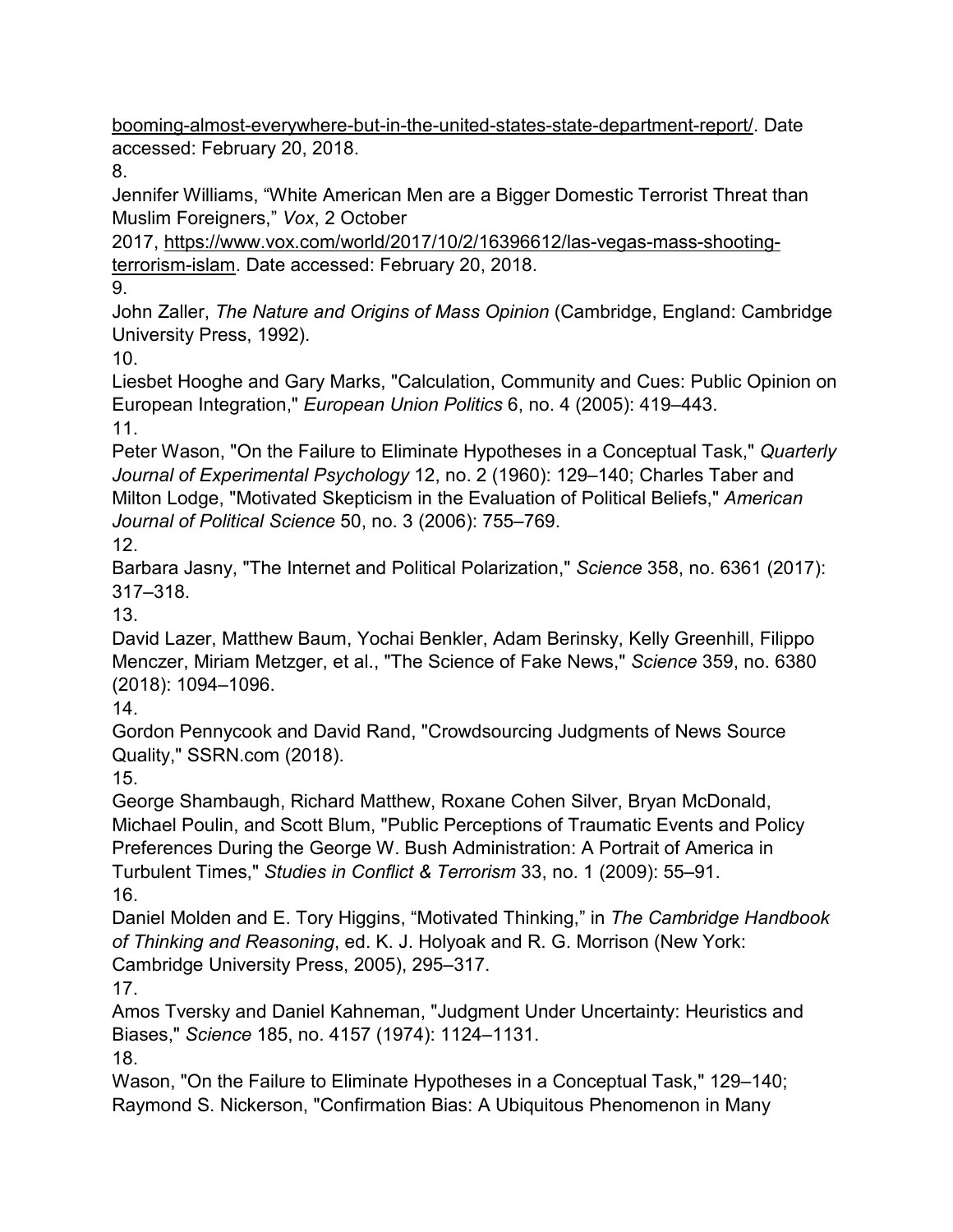Guises," *Review of General Psychology* 2, no. 2 (1998): 175; Taber and Lodge, "Motivated Skepticism in the Evaluation of Political Beliefs," 755–769. 19.

Kari Edwards and Edward Smith, "A Disconfirmation Bias in the Evaluation of Arguments," *Journal of Personality and Social Psychology* 71, no. 1 (1996): 5; Taber and Lodge, "Motivated Skepticism in the Evaluation of Political Beliefs," 755–769. 20.

Craig Anderson, "Belief Perseverance," Encyclopedia of Social Psychology (Thousand Oaks, CA: Sage, 2007), 109–110.

21.

Ziva Kunda, "The Case for Motivated Reasoning," *Psychological Bulletin* 108, no. 3 (1990): 480; Taber and Lodge, "Motivated Skepticism in the Evaluation of Political Beliefs," 755–769.

22.

Ibid.

23.

Tversky and Kahneman, "Judgment Under Uncertainty," 1124–1131; Kunda, "The Case for Motivated Reasoning," 480.

24.

Matthew Hornsey and Kelly Fielding, "Attitude Roots and Jiu Jitsu Persuasion: Understanding and Overcoming the Motivated Rejection of Science," *American Psychologist*, 72 no. 5 (2017): 459–473.

25.

Kunda, "The Case for Motivated Reasoning," 480.

26.

Brendan Nyhan and Jason Reifler, "When Corrections Fail: The Persistence of Political Misperceptions," *Political Behavior* 32, no. 2 (2010): 303–330.

27.

Kunda, "The Case for Motivated Reasoning," 480.

28.

Nyhan and Reifler, "When Corrections Fail," 303–330. 29.

James Kuklinski, Paul Quirk, Jennifer Jerit, and Robert Rich, "The Political Environment and Citizen Competence," *American Journal of Political Science* 45, no. 2 (2001): 410– 424.

30.

Mark Simon and John Kim, "Two Sources of Overconfidence: Incorporating Disconfirming Feedback in an Entrepreneurial Context," *Journal of Small Business Strategy* 27, no. 3 (2017): 9–24.

31.

Sara Kiesler and Lee Sproull, "Managerial Response to Changing Environments: Perspectives on Problem Sensing from Social Cognition," *Administrative Science Quarterly* 27, no. 4 (1982): 548–570.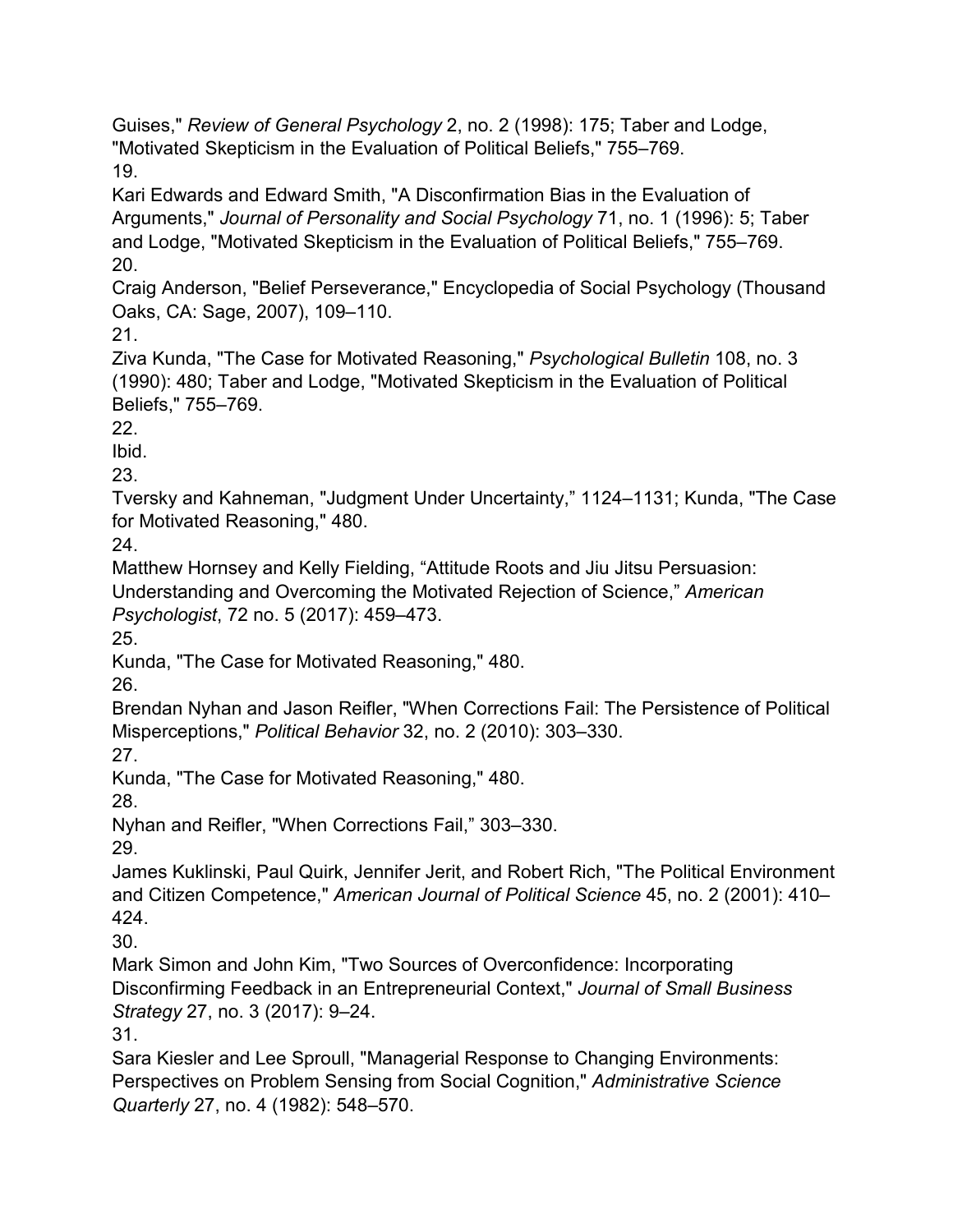32.

Richard Petty and John Cacioppo, "Message Elaboration Versus Peripheral Cues," *Communication and Persuasion* (Springer, New York, NY, 1986), 141–172. 33.

Kunda, "The Case for Motivated Reasoning," 480; Nickerson, "Confirmation Bias," 175; Taber and Lodge, Taber and Lodge, "Motivated Skepticism in the Evaluation of Political Beliefs," 755–769.

34.

Junho Choi, James Watt, and Michael Lynch, "Perceptions of News Credibility about the War in Iraq: Why War Opponents Perceived the Internet as the Most Credible Medium," *Journal of Computer-Mediated Communication* 12, no. 1 (2006): 209–229. 35.

Edwards and Smith, "A Disconfirmation Bias in the Evaluation of Arguments," 5. 36.

Albertson, Bethany and Shana Kushner Gadarian, *Anxious Politics: Democratic Citizenship in a Threatening World* (New York: Cambridge University Press, 2015). 37.

Ibid.

38.

Alex P. Schmid, "The definition of terrorism." In The Routledge handbook of terrorism research, ed. Alex Schmid (New York: Routledge, 2011), 57–116.

39.

Daniel Silverman, Daniel Kent, and Christopher Gelpi, "Public Fears of Terrorism, Partisan Rhetoric, and the Foundations of American Interventionism," Presentation at the *International Studies Association Annual Meeting,* April 2018. 40.

Seymour Epstein, "Cognitive-Experiential Self-Theory: An Integrative Theory of Personality," In The Relational Self: Theoretical Convergences in Psychoanalysis and Social Psychology, ed. Rebecca C. Curtis (New York: Guilford Press, 1991), 111–137. 41.

Seymour Epstein, Rosemary Pacini, Veronika Denes-Raj, and Harriet Heier, "Individual Differences in Intuitive–Experiential and Analytical–Rational Thinking Styles," *Journal of Personality and Social Psychology* 71, no. 2 (1996): 390.

42.

Rasmus T. Pedersen, "Ratio Bias and Policy Preferences: How Equivalency Framing of Numbers Can Affect Attitudes," *Political Psychology* 38, no. 6 (2017): 1103–1120. 43.

Eugene Borgida and Richard Nisbett, "The Differential Impact of Abstract vs. Concrete Information on Decisions," *Journal of Applied Social Psychology* 7, no. 3 (1977): 258– 271.

44.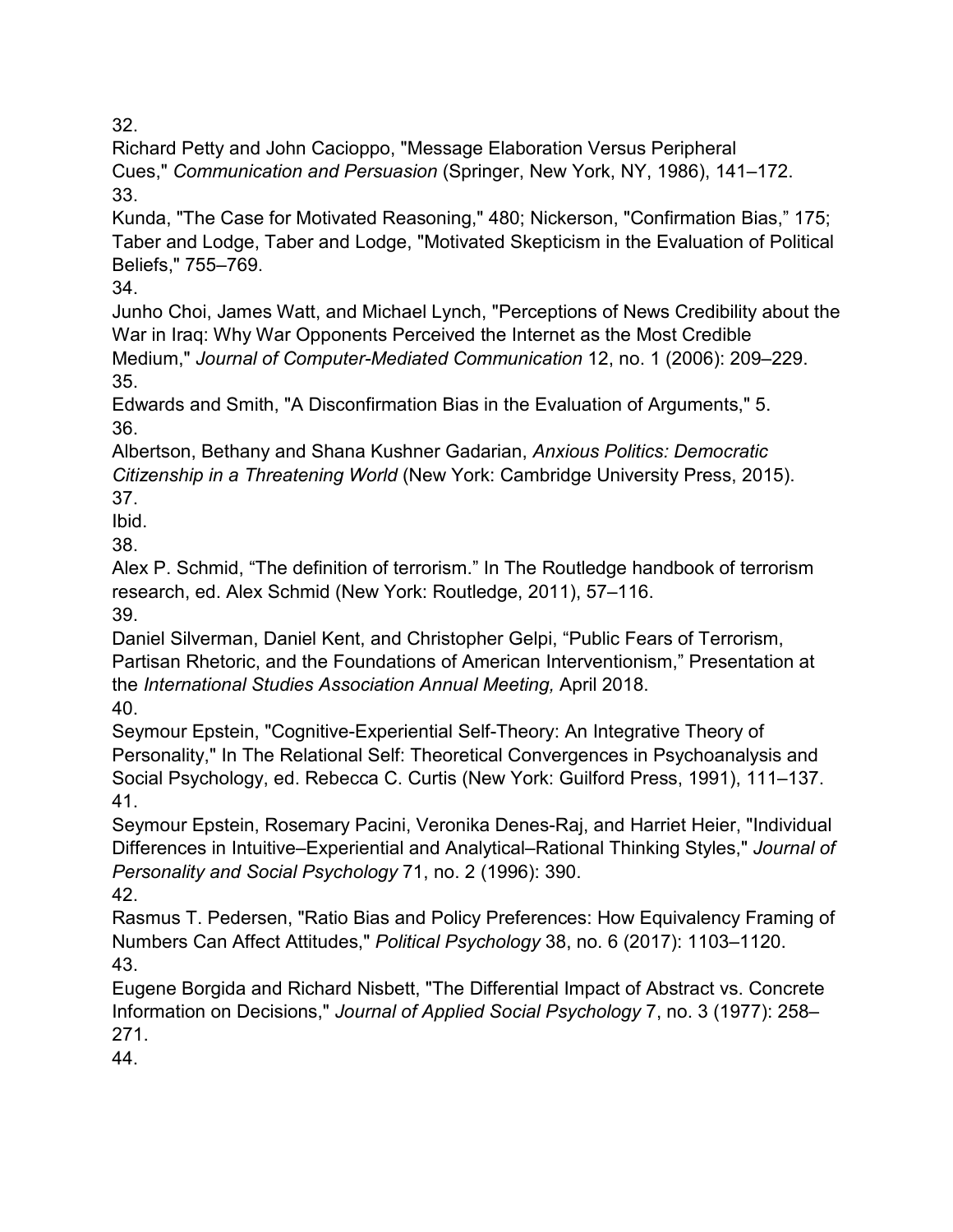Stephan Lewandowsky, "Outflanking 'Fake News': Inoculation, Skepticism, and Warnings," Strategic Multilayer Assessment (SMA) team, Pentagon Joint Staff. (Webinar, 21 June 2017).

45.

Ibid.

46.

Maxwell McCombs and Donald Shaw, "The Agenda-Setting Function of Mass Media," *Public Opinion Quarterly* 36, no. 2 (1972): 176–87; Maxwell McCombs, "The Agenda-Setting Role of the Mass Media in the Shaping of Public Opinion," in Mass Media Economics 2002 Conference, London School of

Economics, [http://sticerd.lse.ac.uk/dps/extra/McCombs.pdf.](http://sticerd.lse.ac.uk/dps/extra/McCombs.pdf) Date accessed: February 24, 2018.

47.

Jack Shaheen, Reel Bad Arabs: How Hollywood Vilifies a People (Northampton, MA: Interlink Publishing, 2012).

48.

Erin Kearns, Allison Betus, and Anthony Lemieux, "Why Do Some Terrorist Attacks Receive More Media Attention Than Others?" SSRN.com (2017). 49.

Bryan Arva, Muhammed Idris, and Fouad Pervez, "Almost All News Coverage of the Barcelona Attack Mentioned Terrorism. Very Little Coverage of Charlottesville Did," *Washington Post*, 31 August

2017, [https://www.washingtonpost.com/news/monkey-](https://www.washingtonpost.com/news/monkey-cage/wp/2017/08/31/almost-all-news-coverage-of-the-barcelona-attack-mentioned-terrorism-very-little-coverage-of-charlottesville-did/?noredirect=on&utm_term=.9984280b72ee)cage/wp/2017/08/31/almost-all[news-coverage-of-the-barcelona-attack-mentioned-terrorism-very-little-coverage-of](https://www.washingtonpost.com/news/monkey-cage/wp/2017/08/31/almost-all-news-coverage-of-the-barcelona-attack-mentioned-terrorism-very-little-coverage-of-charlottesville-did/?noredirect=on&utm_term=.9984280b72ee)charlottesville-[did/?noredirect=on&utm\\_term=.9984280b72ee](https://www.washingtonpost.com/news/monkey-cage/wp/2017/08/31/almost-all-news-coverage-of-the-barcelona-attack-mentioned-terrorism-very-little-coverage-of-charlottesville-did/?noredirect=on&utm_term=.9984280b72ee) Date accessed: February 20, 2018.

50.

Connor Huff and Joshua Kertzer, "How the Public Defines Terrorism," *American Journal of Political Science* 62, no. 1 (2018): 55–71.

51.

Craig Anderson, Mark Lepper, and Lee Ross, "Perseverance of Social Theories: The Role of Explanation in the Persistence of Discredited Information," *Journal of Personality and Social Psychology* 39, no. 6 (1980): 1037.

52.

Anne Aly and Lelia Green, "Fear, Anxiety and the State of Terror," *Studies in Conflict & Terrorism* 33, no. 3 (2010): 268–281.

53.

GTD, 2017.

54.

Edwards and Smith, "A Disconfirmation Bias in the Evaluation of Arguments," 5. 55.

Tom Nichols, The Death of Expertise: The Campaign Against Established Knowledge and Why It Matters (New York: Oxford University Press, 2017).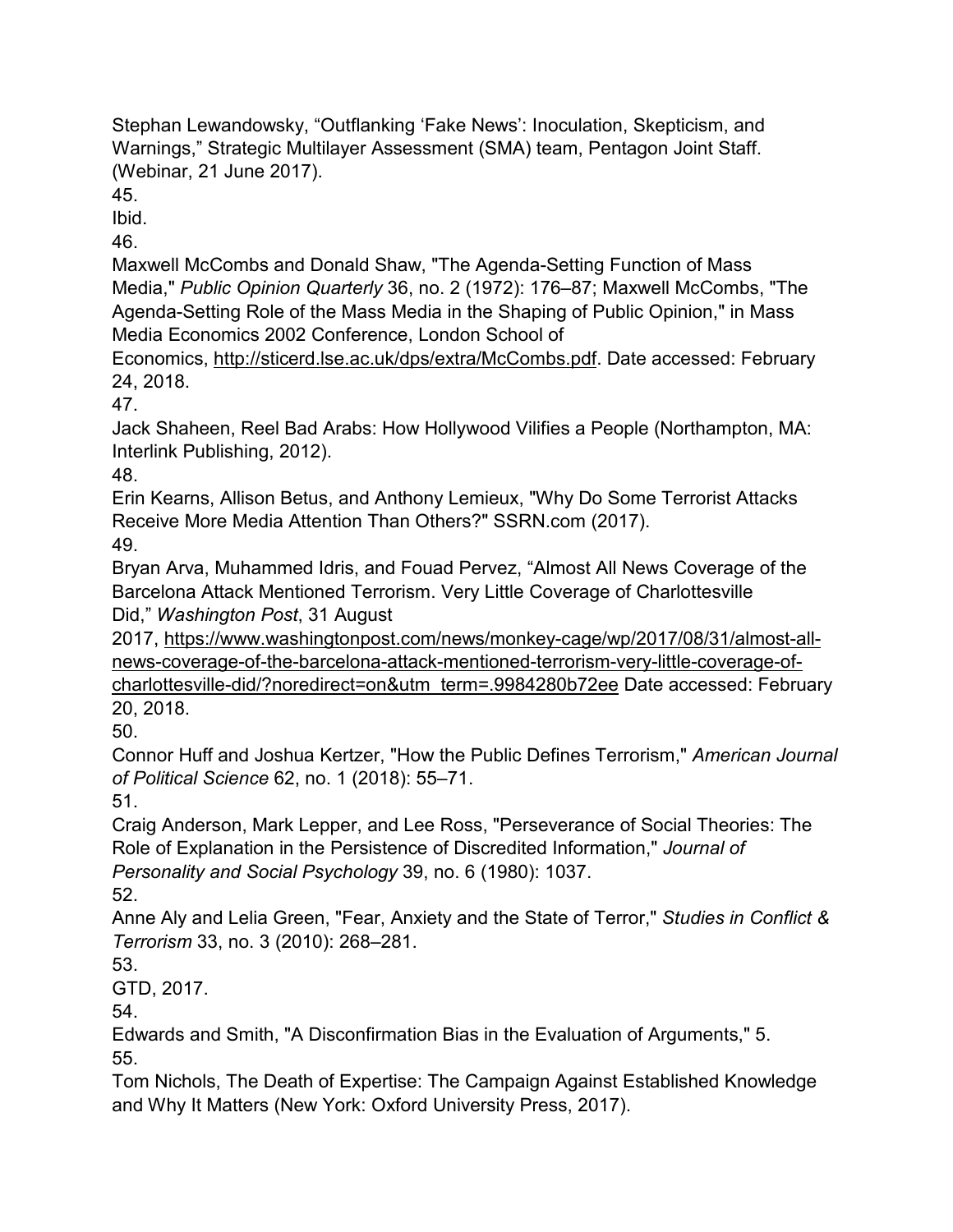56.

Gordon Gauchat, "Politicization of Science in the Public Sphere: A Study of Public Trust in the United States, 1974 to 2010," *American Sociological Review* 77, no. 2 (2012): 167–87.

57.

Stephan Lewandowsky and Klaus Oberauer, "Motivated Rejection of Science," *Current Directions in Psychological Science* 25, no. 4 (2016): 217–22. 58.

Lawrence Hamilton, Joel Hartter, and Kei Saito, "Trust in Scientists on Climate Change and Vaccines," *Sage Open* 5, no. 3 (2015): 1–13. 59.

Kenneth Camargo Jr. and Roy Grant, "Public Health, Science, and Policy Debate: Being Right Is Not Enough," *American Journal of Public Health* 105, no. 2 (2015): 232–235. 60.

J. M. Ladd, "Attitudes Toward the News Media and American Voting Behavior," *SSRN Electronic Journal* (2007). doi:10.2139/ssrn.1098980

61.

Art Swift, "In U.S., Confident in Newspapers Still Low but Rising," Gallup, 28 June 2017, [http://news.gallup.com/poll/212852/confidence](http://news.gallup.com/poll/212852/confidence-newspapers-low-rising.aspx)-newspapers-low-rising.aspx Date accessed: February 20, 2018.

62.

Jonathan Ladd, "The Role of Media Distrust in Partisan Voting," Political Behavior 32, no. 4 (2010): 567–585.

63.

McCombs and Shaw, "The Agenda-Setting Function of Mass Media," 176–87. 64.

Shawn Powers and Ben O'Loughlin, "The Syrian Data Glut: Rethinking the Role of Information in Conflict," *Media, War & Conflict* 8, no. 2 (2015): 172–180. 65.

McCombs and Shaw, "The Agenda-Setting Function of Mass Media," 176–87. 66.

Pennycook and Rand, "Crowdsourcing Judgments of News Source Quality," 67.

McCombs, "The Agenda-Setting Role of the Mass Media in the Shaping of Public Opinion."

68.

Pretest terrorism threat estimates, demographics, and measured independent variables are broken down by treatment and reported in the Appendix (Table A1). Across treatment conditions, there is no difference in pretest estimates of the number of terrorist attacks (*F*(6, 1045) = 1.29, *p* = .26) or the number of fatalities from terrorism  $(F(6, 1046) = 1.04$ ,  $p = .40$ ). We also see that there is no difference in participant demographics: gender (*F*(6, 1075) = 0.61, *p* = .72); age (*F*(6, 1075) = 0.53, *p* = .79); race (*F*(6, 1075) = 0.61, *p* = 0.72); political views (*F*(6, 1075) = 0.33, *p* = 0.92); and, party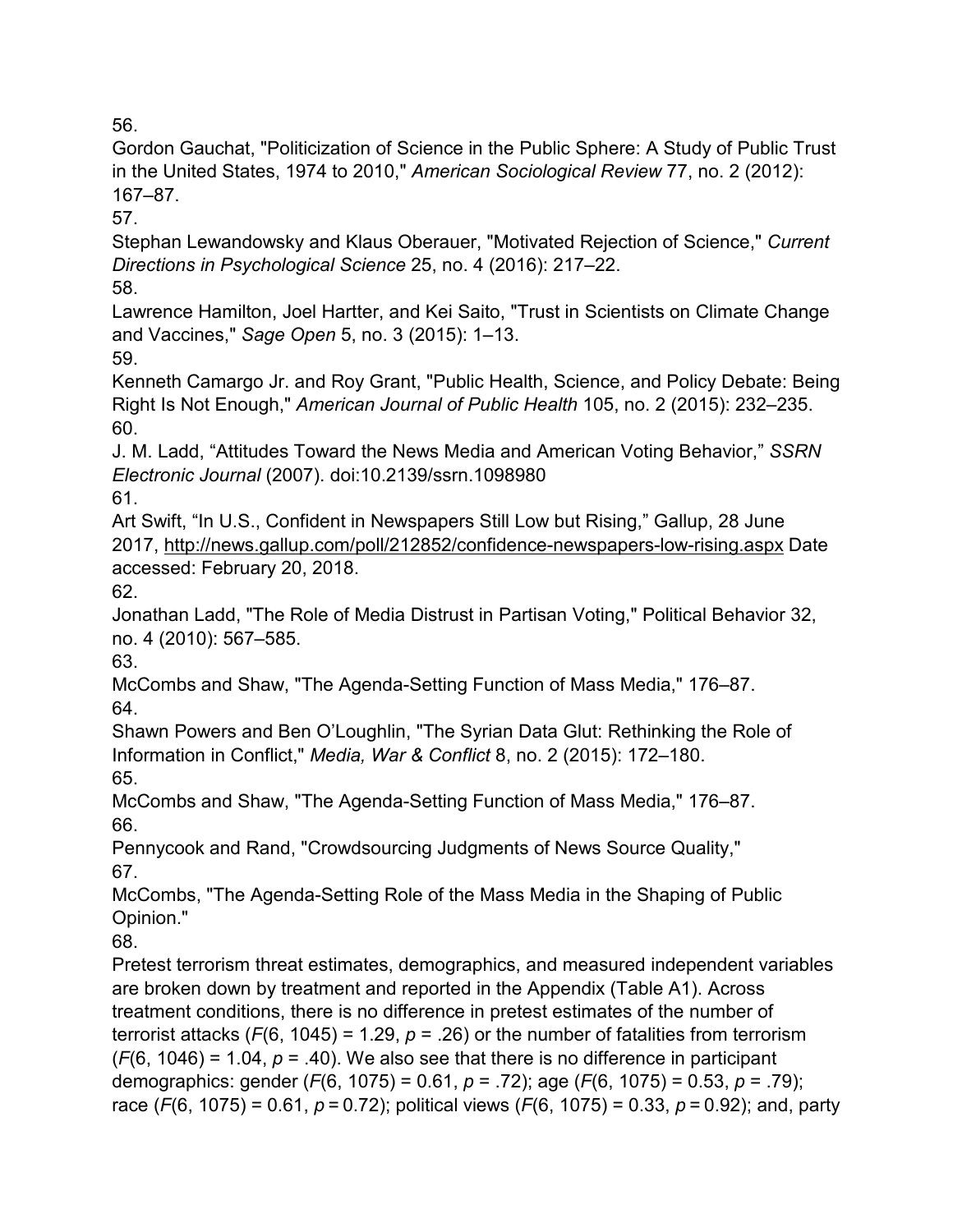ID  $(F(6, 1075) = 0.79, p = .58)$ . Similarly, we see no differences in the measured variables across treatment conditions: Islamophobia (*F*(6, 1056) = 0.55, *p* = .77); trust in media (*F*(6, 1075) = 0.55, *p* = .77); and, trust in science (*F*(6, 1075) = .15, *p* = .99). 69.

GTD, 2017.

70.

Albertson and Gadarian, in Anxious Politics, used framed threats (partisan element) and unframed threats (objectively concerning) to examine how anxiety impacts public perception. Borrowing from their approach, one of the other two press release issues is a framed threat (carrying guns on college campuses) and the other is an unframed threat (the seasonal flu).

71.

To control for order effect bias [William D. Perreault, "Controlling Order-Effect Bias," *The Public Opinion Quarterly* 39, no. 4 (1975): 544–551], participants were randomly assigned to either read the press releases first and then answer questions for the measured variables or vice versa. Furthermore, both the blocks for measured variables and the questions within each block were presented in a randomized order. 72.

Anthony Yezer, Robert Goldfarb, and Paul J. Poppen, "Does Studying Economics Discourage Cooperation? Watch What We Do, Not What We Say or How We Play," *Journal of Economic Perspectives* 10, no. 1 (1996): 177–186. 73.

Erin Kearns and Joseph Young, "'If Torture Is Wrong, What About 24?' Torture and the Hollywood Effect," *Crime & Delinquency* 61 (2017): 1568–1589. 74.

Prior to reading the experimental treatment press release, participants were asked two open-ended questions about perceptions of terrorism. First, "If you had to guess, how many terrorist attacks occurred in US between 2006 and 2015?" Response ranged from 0 to 600,000, and were highly skewed with a median response of 12. Second, "If you had to guess, how many people were killed in the US in terrorist attacks between 2006 and 2015?" Again, responses were high skewed (0 to 100,000,000) with a median response of 369.

75.

Posttreatment, participants were presented with the option to update their assessment(s) of the number of attacks and/or the number of fatalities. First, "Earlier you said you thought that {*their pre-response*} terrorist attacks occurred in the US in between 2006 and 2015. Given what you have read, would you like to revise your estimate?" Second, "Earlier you said you thought that {*their pre-test response*} people were killed in terrorist attacks in the US between 2006 and 2015. Given what you have read, would you like to revise your estimate?" 76.

The actual number of terrorist attacks in the United States between 2006 and 2015 is 136. We code Updated Terror Attack as correct if the participant's posttest guess was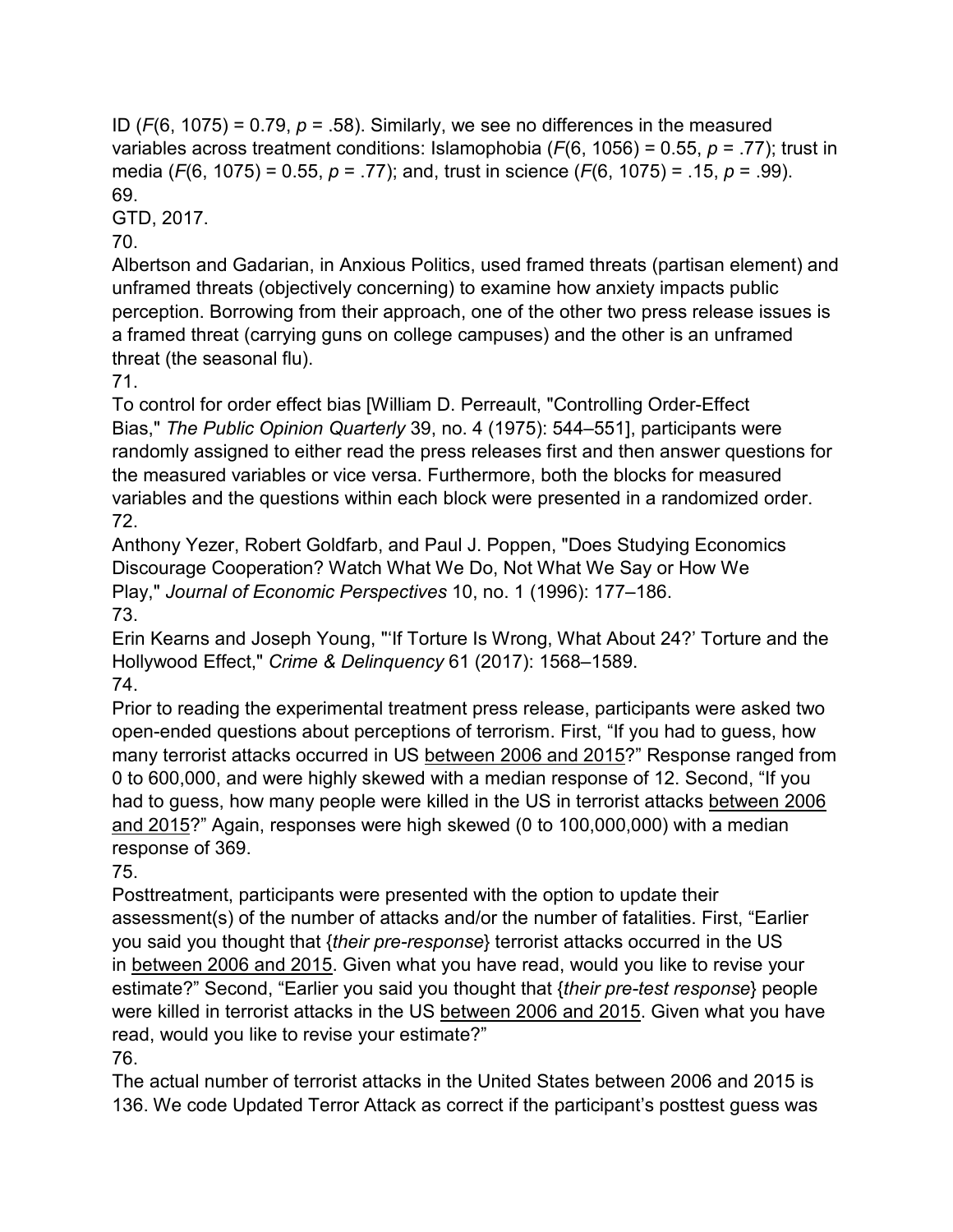between 120 and 152. The actual number of fatalities from terrorism in the United States between 2006 and 2015 is 99. We code Updated Terror Fatality as correct if the participant's posttest guess was between 89 and 109. We also estimated models where the posttest guess was only coded as correct if it was the exact number. The results are substantively unchanged.

77.

We also estimate models with dummies for: (1) Source Democrat & Participant Democrat; (2) Source Democrat & Participant Republican; (3) Source Republican & Participant Democrat; and, (4) Source Republican & Participant Republican. We estimate all models reported in text with this fourth operationalization of source and report results in Appendix Tables A2 and A3. The results are fundamentally the same across models. Here with one difference: Republican participants in the Republican source condition rated the information as more accurate and were more likely to give a low estimate for the number of fatalities from terrorism posttreatment. 78.

Jonas Kunst, David Sam, and Pål Ulleberg, "Perceived Islamophobia: Scale Development and Validation," *International Journal of Intercultural Relations* 37, no. 2 (2013): 225–237. They collected data in Germany so their items specific German/Germany. We replaced this with American/the United States. 79.

Aaron McCright, Katherine Dentzman, Meghan Charters, and Thomas Dietz, "The Influence of Political Ideology on Trust in Science," *Environmental Research Letters* 8, no. 4 (2013): 044029.

80.

Our three measured variables were not balanced between Democrats and Republicans. Compared to Republicans, Democrats indicated: significantly greater *trust in science*, *t*(685) = 7.30, *p* < .001; significantly greater *trust in media*, *t*(685) = 12.66, *p* < .001; and significantly higher perceived *Islamophobia*, *t*(669) = 3.48, *p* < .001. As such, it is possible that these measured variables are proxies for *party ID*. To examine this, we replicated the models in Tables 5 and 6 and included dummy variables for Democrat and Republican. These models are reported in Appendix Tables A4 and A5. The results are fundamentally unchanged and neither of the party ID variables has a significant impact on any of the outcomes.

81.

Guy Golan and Sherry Baker, "Perceptions of Media Trust and Credibility among Mormon College Students," *Journal of Media and Religion* 11, no. 1 (2012): 31–43. 82.

As robustness checks, all models reported in text were also estimated: (a) with only dummies for the experimental conditions and (b) with experimental dummies, measured variables, and participant demographics. Across the modeling decisions, results are fundamentally the same. Models reported in text include the experimental treatment dummies and measured variables. 83.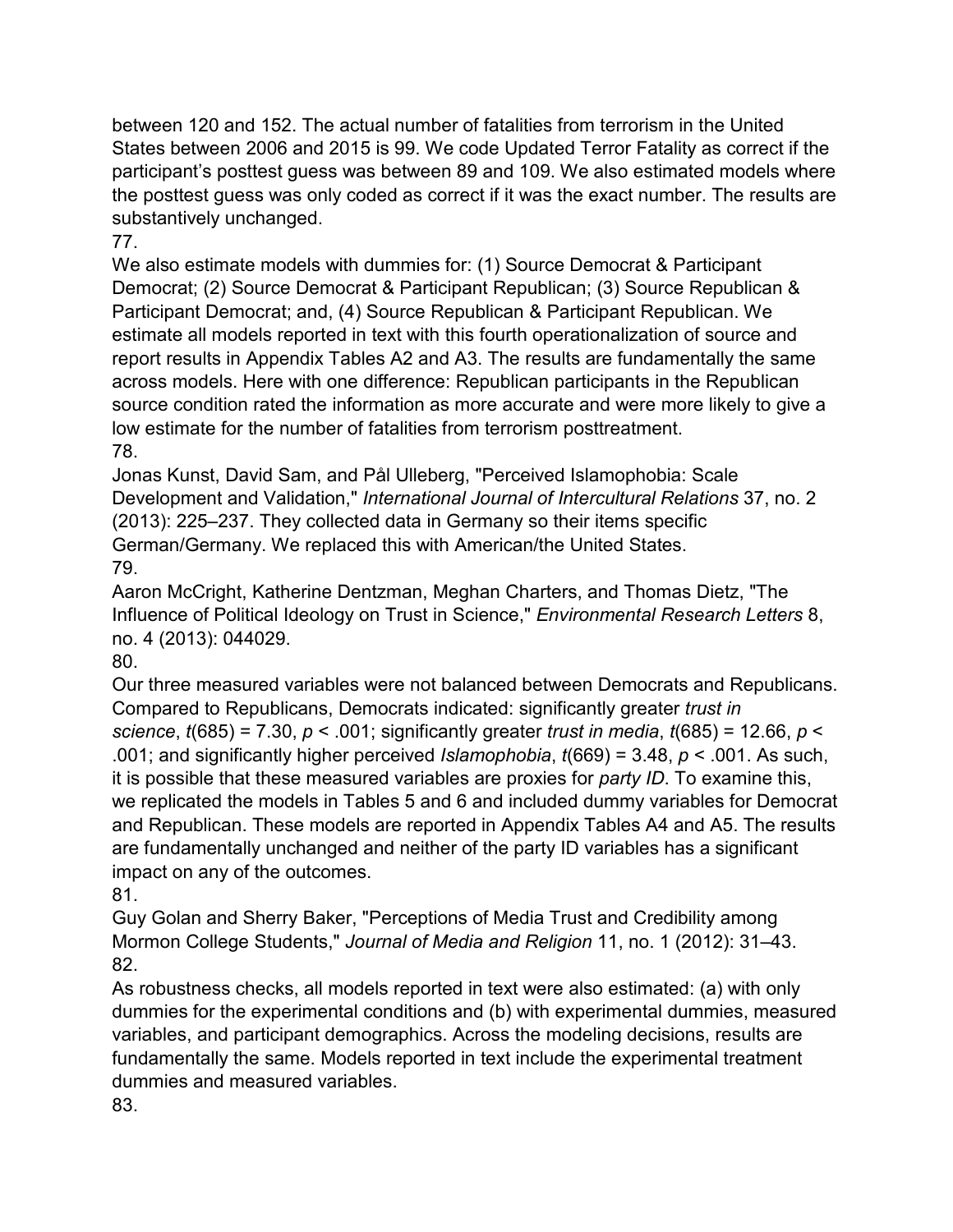The correlation among the independent variables ranges from 0.11 to 0.50. 84.

While this finding is surprising, the *Islamophobia* construct is more a measure of the extent to which a person views Islamophobia's presence in society as opposed to their own Islamophobic views. Perhaps people who are more likely to acknowledge that Islamophobia exists in society are also more open to narratives that counter Islamophobic sentiment.

85.

Albertson and Gadarian, *Anxious Politics.* 86.

Chris Quintanta, "Colleges are Creating 'a Generation of Sanctimonious, Sensitive, Supercilious, Snowflakes,' Sessions says." *Chronicle of Higher Education*, 24 July 2018, [https://www.chronicle.com/article/Colleges-Are-Creating-](https://www.chronicle.com/article/Colleges-Are-Creating-a/243997)a/243997 Date accessed: July 25, 2018.

87.

Borgida and Nisbett, "The Differential Impact of Abstract vs. Concrete Information on Decisions," 258–271.

88.

Lewandowsky, "Outflanking 'Fake News.'"

89.

Ibid.

90.

Brendan Nyhan, Ethan Porter, Jason Reifler, and Thomas Wood, "Taking Corrections Literally but Not Seriously? The Effects of Information on Factual Beliefs and Candidate Favorability," SSRN (2017).

91.

Nichols, *The Death of Expertise.*

92.

Camargo and Grant, "Public Health, Science, and Policy Debate," 232–235. 93.

Ladd, "The Role of Media Distrust in Partisan Voting."

94.

Hornsey and Fielding. "Attitude Roots and Jiu Jitsu Persuasion," 459–473.

# **Acknowledgments**

We thank Teresa Curmi, Samantha Guthrie, David Malet, and Clark McCauley for their helpful comments on this project at various stages.

# **Disclosure statement**

The authors declare no conflict of interest.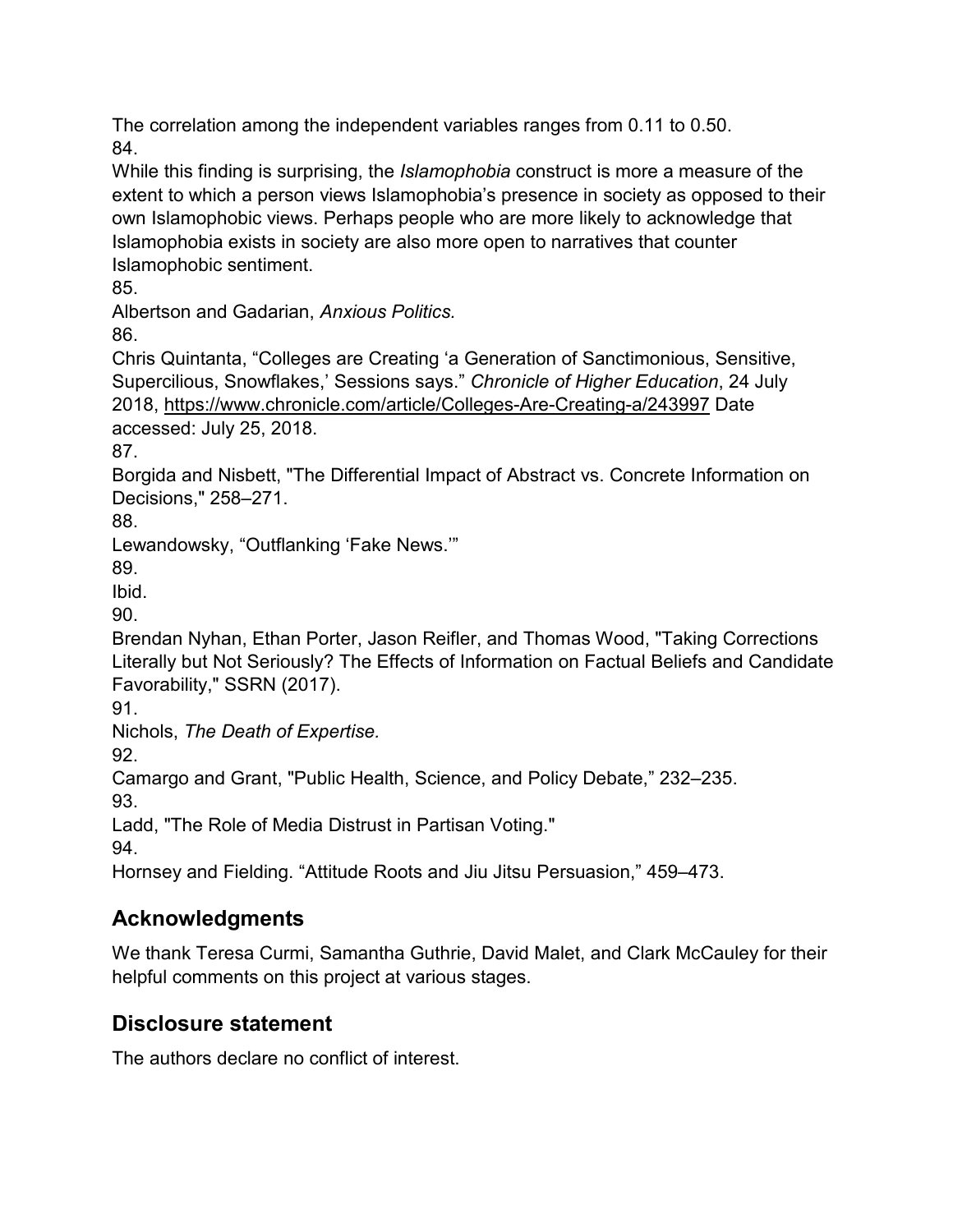# **Appendix: Terrorism press releases**

Experimental press releases varied on two factors: *source* and *level of detail.* Participants in the no detail conditions did not see the underlined portions. Each participant was randomly assigned to read one press release on terrorism. See Appendix for full text of experimental press releases. The appendix tables are referenced in the Endnotes already.

## **PRESS RELEASE**

*{(1) Democratic member of the House Intelligence Committee on Terrorism Data; (2) Republican member of the House Intelligence Committee on Terrorism Data; (3) University researchers on Terrorism Data; (4) Terrorism Data*.}

*September 1, 2017*. Terrorism is often in the news, but to truly understand how common or uncommon terrorism actually is, {(*1) A Democratic member of the House Intelligence Committee cited; (2) a Republican member of the House Intelligence Committee cited; (3) a team of university terrorism researchers cited; (4) [D]*}data from the Global Terrorism Database (GTD), which is funded by the Department of Homeland Security.

According to GTD data, there were 136 terrorist attacks in the United States between 2006 and 2015; in total, 99 people were killed. The odds of being killed in a terrorist attack are extremely low, especially compared to the odds of being killed by a car accident, by gun violence, or from medical complications.

Between 2006 and 2015, far-right extremists like white supremacists, anti-abortion activists, and anti-government militias were responsible for roughly 50% of all terrorist attacks in the U.S. Examples you may be familiar with include the Charleston Church Massacre and The Oak Creek Sikh temple shooting.

Another 16.5% of attacks were driven by various other ideologies, such as nonpartizan grievances with the IRS or conspiracy theories.

Nearly 14.5% of terrorist attacks were committed by far-left wing extremists such as animal rights and environmental groups, who typically attack animal testing labs, people who work in these labs, and housing developments that damage the environment. Most of these attacks do not result in fatalities, but do cause economic harm and property damage.

Islamist extremists only committed about 12.5% of terrorist attacks in the United States over the last decade. Despite this low prevalence rate, compared to other violent acts carried out in the U.S. by groups with varying ideologies, terrorism coverage by U.S. media is often associated with "Islamic terror attacks" like the Boston Marathon Bombing or the Fort Hood Shooting.

Lastly, the perpetrator and ideological motivation were unknown in about 6.5% of attacks.

Research {by the *(1) Democratic member of the House Intelligence Committee cited; (2) Republican member of the House Intelligence Committee cited; (3) team of university terrorism researchers cited; (4)*} is ongoing.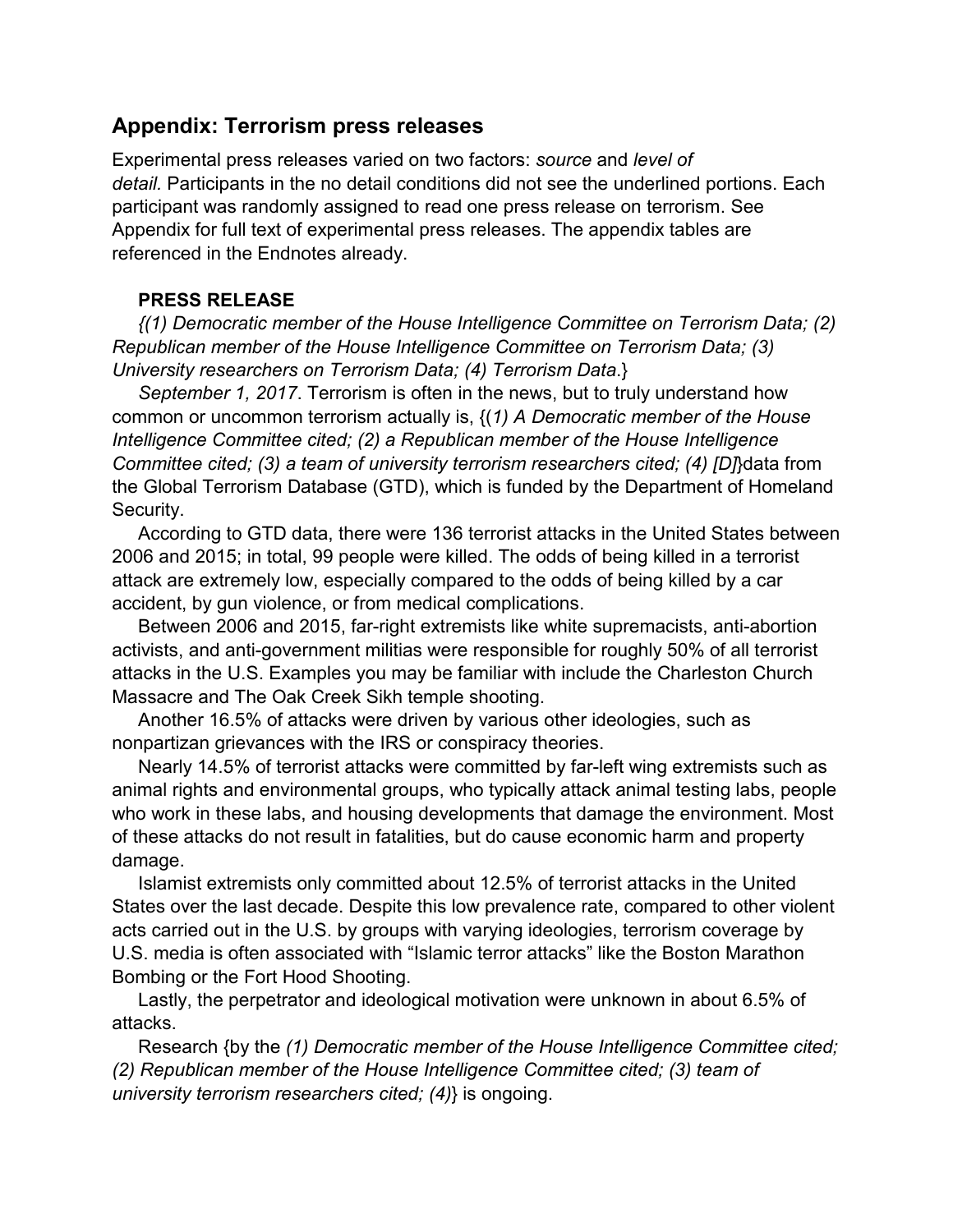| Source details                            | Dem.<br>stats | Dem.<br>stats<br>+ | Rep.<br>stats | Rep.<br>stats<br>+ | Academ.<br>stats | Acaedm.<br>stats + | None<br>stats | None<br>stats<br>+ |
|-------------------------------------------|---------------|--------------------|---------------|--------------------|------------------|--------------------|---------------|--------------------|
| Pretest<br>measures                       |               |                    |               |                    |                  |                    |               |                    |
| # of attacks<br>(median)                  | 12.5          | 15                 | 15            | 10                 | 12               | 11                 | 15            | 10                 |
| # of fatalities<br>(median)               | 400           | 510                | 400           | 300                | 300              | 350                | 500           | 250                |
| Demographics                              |               |                    |               |                    |                  |                    |               |                    |
| Liberal                                   | 27.5%         | 35.4%              | 31.5%         | 30.1%              | 30.5%            | 30.6%              | 28.1%         | 30.3%              |
| Moderate                                  | 51.5%         | 40.8%              | 39.2%         | 45.1%              | 45.0%            | 47.0%              | 40.6%         | 45.5%              |
|                                           | 21.0%         | 23.9%              | 29.4%         | 24.8%              | 24.4%            | 22.4%              | 31.3%         | 24.1%              |
| Conservative                              |               |                    |               |                    |                  |                    |               |                    |
| Democrat                                  | 37.0%         | 46.2%              | 38.5%         | 36.1%              | 37.4%            | 37.3%              | 44.5%         | 36.6%              |
| Republican                                | 20.3%         | 22.3%              | 21.0%         | 30.8%              | 24.4%            | 20.9%              | 27.3%         | 26.9%              |
| Male                                      | 38.4%         | 28.5%              | 30.1%         | 36.8%              | 33.6%            | 33.6%              | 35.2%         | 36.6%              |
| Age                                       | 41.3          | 41.6               | 41.2          | 40.6               | 40.6             | 40.3               | 42.4          | 42.6               |
| (mean, SD)                                | (13.5)        | (13.5)             | (13.9)        | (12.7)             | (13.9)           | (12.9)             | (14.0)        | (13.6)             |
| Race: White                               | 65.2%         | 63.9%              | 67.8%         | 66.2%              | 67.9%            | 66.4%              | 64.8%         | 64.1%              |
| Race: Black                               | 14.5%         | 17.7%              | 14.7%         | 12.8%              | 12.2%            | 15.7%              | 7.8%          | 14.5%              |
| Race:<br>Hispanic                         | 16.7%         | 13.1%              | 11.2%         | 12.0%              | 12.2%            | 12.7%              | 19.5%         | 9.0%               |
| Race: Asian                               | 1.5%          | 3.1%               | 5.6%          | 6.0%               | 5.3%             | 3.7%               | 5.5%          | 6.9%               |
| Race: Other                               | 2.2%          | 2.3%               | 0.7%          | 3.0%               | 2.3%             | 1.5%               | 2.3%          | 5.5%               |
| Measured<br>independent<br>variables      |               |                    |               |                    |                  |                    |               |                    |
| Islamophobia<br>(mean, SD)                | 3.0<br>(0.8)  | 3.0<br>(0.8)       | 3.0<br>(0.8)  | 3.0<br>(0.8)       | 3.0(0.8)         | 3.1(0.8)           | 2.9<br>(0.8)  | 3.0<br>(0.9)       |
| Trust in media<br>(mean, SD)              | 3.0<br>(0.9)  | 3.1<br>(0.9)       | 2.9<br>(1.0)  | 3.0<br>(1.0)       | 3.0(0.9)         | 3.0(1.0)           | 2.8<br>(1.1)  | 3.0<br>(1.0)       |
| Trust in<br>science<br>(mean, <i>SD</i> ) | 3.9<br>(0.8)  | 3.8<br>(0.8)       | 3.8<br>(0.8)  | 3.8<br>(0.8)       | 3.8(0.8)         | 3.8(0.9)           | 3.8<br>(0.8)  | 3.8<br>(0.9)       |

**Table A1**. Demographics and descriptive variables by condition. [\(Table view\)](https://www.tandfonline.com/reader/content/17f2b9a20d8/10.1080/1057610X.2018.1543145/format/epub/EPUB/xhtml/t0007.xhtml)

**Table A2**. Replicating Tables 2–4 matching source and participant party ID. [\(Table](https://www.tandfonline.com/reader/content/17f2b9a20d8/10.1080/1057610X.2018.1543145/format/epub/EPUB/xhtml/t0008.xhtml)  [view\)](https://www.tandfonline.com/reader/content/17f2b9a20d8/10.1080/1057610X.2018.1543145/format/epub/EPUB/xhtml/t0008.xhtml)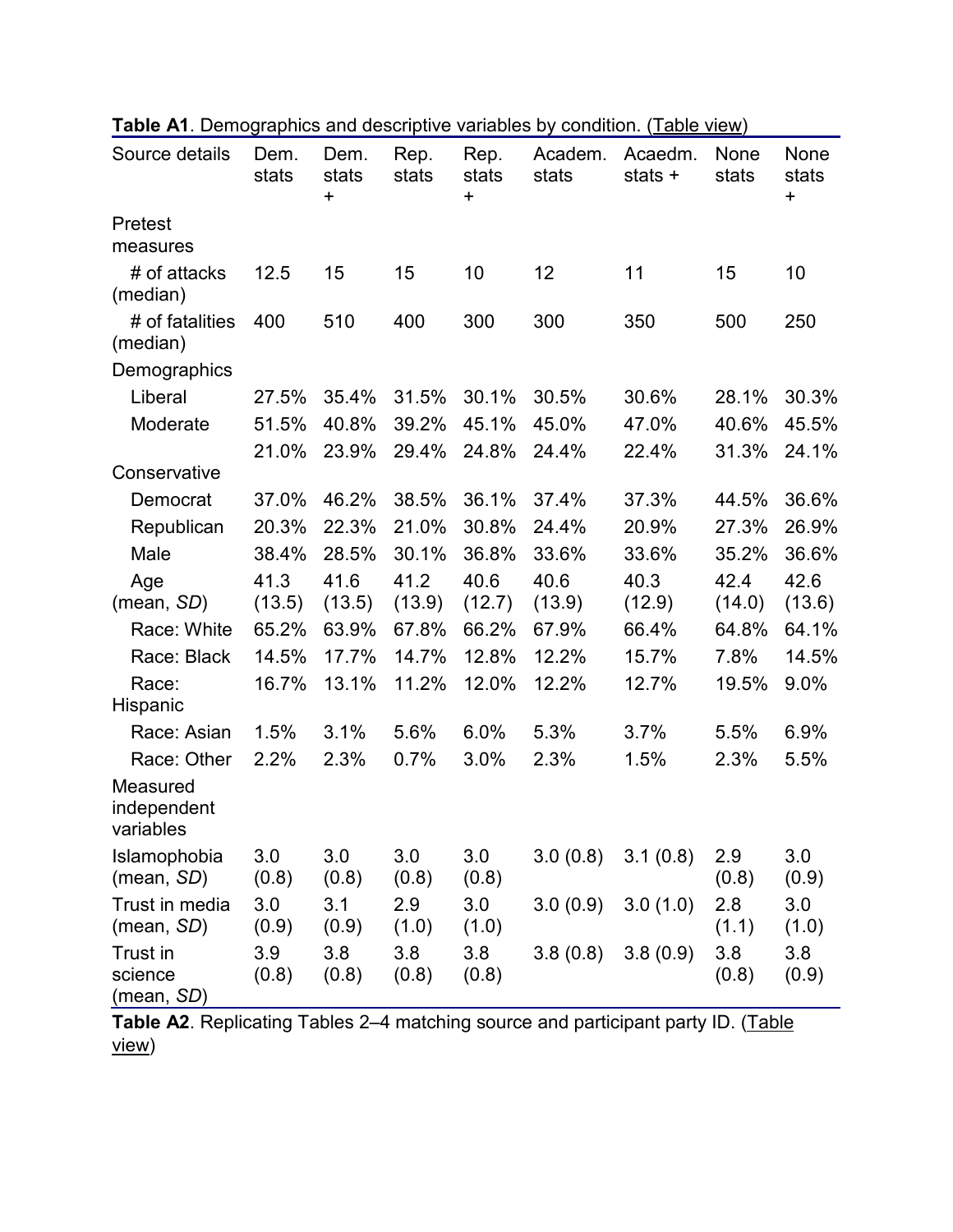|                                              | Perceived<br>accuracy of<br>information | Update # of terrorist<br>attacks (yes, no) | Update $#$ of terrorism<br>fatalities (yes, no) |
|----------------------------------------------|-----------------------------------------|--------------------------------------------|-------------------------------------------------|
| Source: Academic                             | $0.14**$ (0.05)                         | 0.20(0.17)                                 | 0.14(0.16)                                      |
| Source: Dem and<br>democrat participant      | 0.04(0.07)                              | 0.05(0.24)                                 | 0.09(0.23)                                      |
| Source: Dem and<br>republican<br>participant | $-0.08(0.09)$                           | $-0.03(0.28)$                              | 0.15(0.29)                                      |
| Source: Rep and<br>democrat participant      | $-0.04(0.08)$                           | 0.31(0.26)                                 | 0.17(0.24)                                      |
| Source: Rep and<br>republican<br>participant | $0.17* (0.08)$                          | 0.19(0.28)                                 | 0.24(0.27)                                      |
| Stats and details                            | $0.13**$ (0.04)                         | 0.04(0.14)                                 | 0.09(0.13)                                      |
| Islamophobia                                 | $-0.05^{\pm}$ (0.03)                    | $-0.01(0.09)$                              | $-0.05(0.08)$                                   |
| Trust in media                               | $0.13***$ (0.03)                        | $-0.05(0.08)$                              | $-0.04(0.08)$                                   |
| Trust in science                             | $0.24***$ (0.03)                        | $0.64***(0.10)$                            | $0.54***$ (0.09)                                |
| <b>Observations</b>                          | 1,063                                   | 1,063                                      | 1,063                                           |

*Note.* First model estimated with OLS. Second and third models estimated with logistic regression where odds ratios presented. Constants not reported. Clustered standard errors in parentheses.

†

*p* < .10; \**p* < .05; \*\**p* < .01; \*\*\**p* < .001.

**Table A3**. Replicating Tables 5 and 6 matching source and participant party ID. [\(Table](https://www.tandfonline.com/reader/content/17f2b9a20d8/10.1080/1057610X.2018.1543145/format/epub/EPUB/xhtml/t0009.xhtml)  [view\)](https://www.tandfonline.com/reader/content/17f2b9a20d8/10.1080/1057610X.2018.1543145/format/epub/EPUB/xhtml/t0009.xhtml)

|                                                 | Correct    |              | Low               |                   | High               |                   |
|-------------------------------------------------|------------|--------------|-------------------|-------------------|--------------------|-------------------|
|                                                 | # attacks  | # fatalities | # attacks         | #<br>fatalities   | # attacks          | # fatalities      |
| Source:<br>Academic                             | 0.23(0.19) | 0.18(0.18)   | 0.21(0.21)        | $-0.27$<br>(0.37) | 0.05<br>(0.33)     | 0.13(0.25)        |
| Source:<br>Dem and<br>democrat<br>participant   | 0.04(0.28) | 0.05(0.26)   | $-0.15$<br>(0.30) | 0.42<br>(0.39)    | 0.48<br>(0.39)     | $-0.05$<br>(0.36) |
| Source:<br>Dem and<br>republican<br>participant | 0.13(0.31) | 0.22(0.31)   | $-0.27$<br>(0.39) | $-0.04$<br>(0.65) | $-0.003$<br>(0.58) | 0.04(0.47)        |
| Source:<br>Rep and                              | 0.26(0.30) | 0.24(0.26)   | 0.48(0.30)        | 0.04<br>(0.46)    | $-0.01$<br>(0.49)  | 0.08(0.37)        |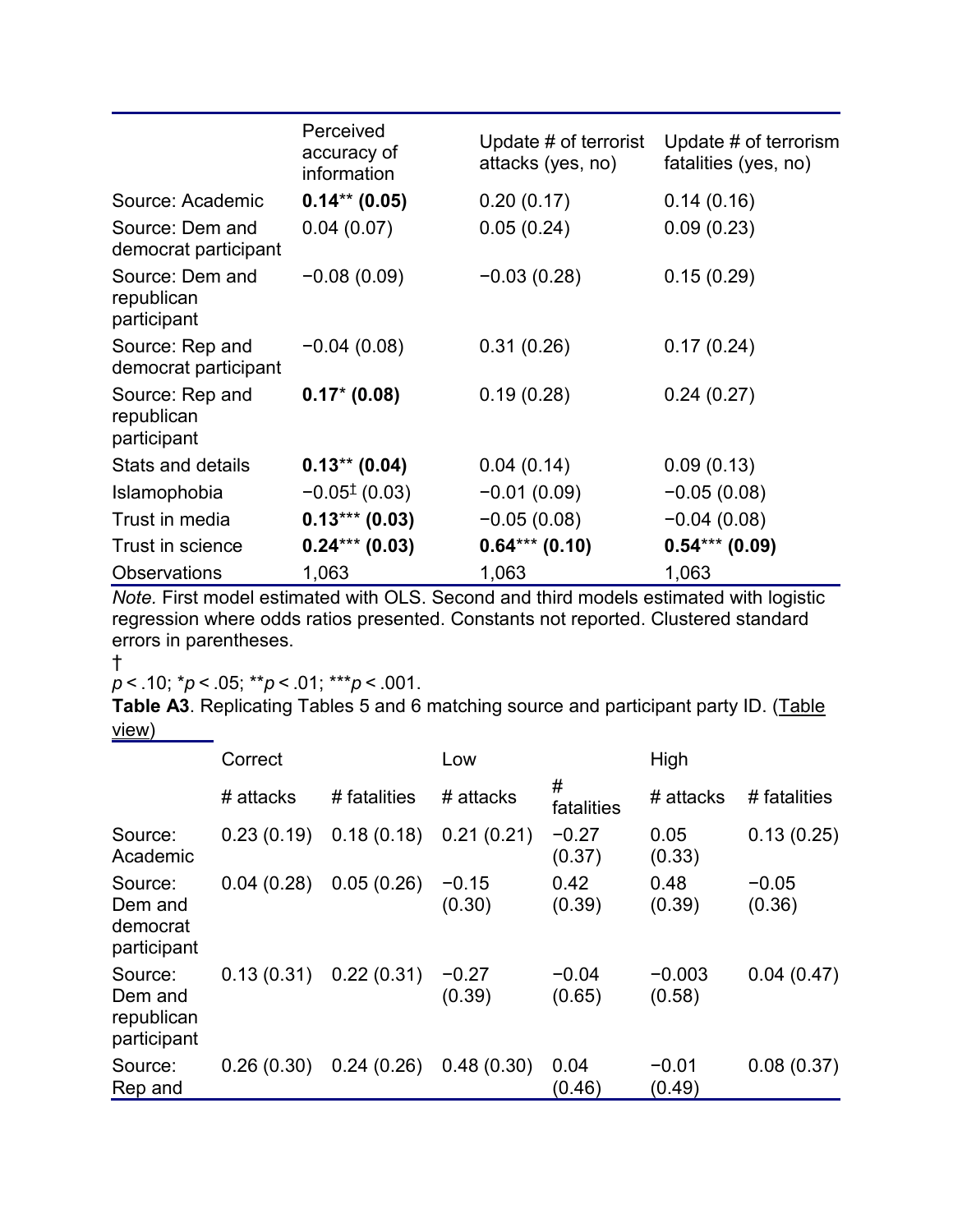|                                                 | Correct              |                      | Low                  |                    | High                |                     |
|-------------------------------------------------|----------------------|----------------------|----------------------|--------------------|---------------------|---------------------|
|                                                 | # attacks            | # fatalities         | # attacks            | #<br>fatalities    | # attacks           | # fatalities        |
| democrat<br>participant                         |                      |                      |                      |                    |                     |                     |
| Source:<br>Rep and<br>republican<br>participant | 0.20(0.32)           | 0.10(0.31)           | 0.34(0.34)           | $1.04*$ (0.4<br>4) | $-0.73$<br>(0.77)   | 0.05(0.43)          |
| Stats and<br>details                            | 0.08(0.15)           | 0.08(0.14)           | $-0.01$<br>(0.17)    | 0.32<br>(0.26)     | 0.10<br>(0.26)      | $-0.01$<br>(0.20)   |
| Islamopho<br>bia                                | $-0.08$<br>(0.10)    | $-0.04$<br>(0.09)    | 0.12(0.11)           | 0.01<br>(0.18)     | $-0.08$<br>(0.15)   | $-0.20†$ (0.1<br>2) |
| Trust in<br>media                               | $-0.06$<br>(0.10)    | $-0.12$<br>(0.09)    | $-0.10$<br>(0.10)    | $0.32*$ (0.1<br>6) | 0.14<br>(0.18)      | 0.07(0.12)          |
| Trust in<br>science                             | $0.70***$ (0.<br>11) | $0.62***$ (0.<br>10) | $0.64***$ (0.<br>12) | 0.29<br>(0.19)     | $0.40^*$ (0.2<br>0) | $0.39*$ (0.15       |
| Observatio<br>ns                                | 1,056                | 1,056                | 1,056                | 1,056              | 1,056               | 1,056               |

*Note.* Multinomial regression models. Constants not reported.

Relative risk ratios are presented with clustered standard errors in parentheses. †

*p* < .10; \**p* < .05; \*\**p* < .01; \*\*\**p* < .001.

**Table A4**. Update number of terrorist attacks (correct, low, high)—Control for party ID. [\(Table view\)](https://www.tandfonline.com/reader/content/17f2b9a20d8/10.1080/1057610X.2018.1543145/format/epub/EPUB/xhtml/t0010.xhtml)

|                                | Correct        |                |                | Low            |                |                | High              |                |                 |
|--------------------------------|----------------|----------------|----------------|----------------|----------------|----------------|-------------------|----------------|-----------------|
| Source<br>: Dem                | 0.23<br>(0.22) |                |                | 0.08<br>(0.24) |                |                | $0.78*$<br>(0.37) |                |                 |
| Source<br>$: \mathsf{Rep}$     | 0.29<br>(0.22) |                |                | 0.29<br>(0.23) |                |                | 0.46<br>(0.39)    |                |                 |
| Source<br>Acade<br>mic         | 0.35<br>(0.21) | 0.21<br>(0.20) | 0.14<br>(0.19) | 0.29<br>(0.24) | 0.20<br>(0.22) | 0.15<br>(0.21) | 0.44<br>(0.40)    | 0.10<br>(0.33) | 0.003<br>(0.32) |
| Source<br>÷<br>Shared<br>party |                | 0.06<br>(0.25) |                |                | 0.02<br>(0.28) |                |                   | 0.36<br>(0.40) |                 |
| Source<br>÷<br>Opposi          |                | 0.15<br>(0.26) |                |                | 0.19<br>(0.28) |                |                   | 0.12<br>(0.44) |                 |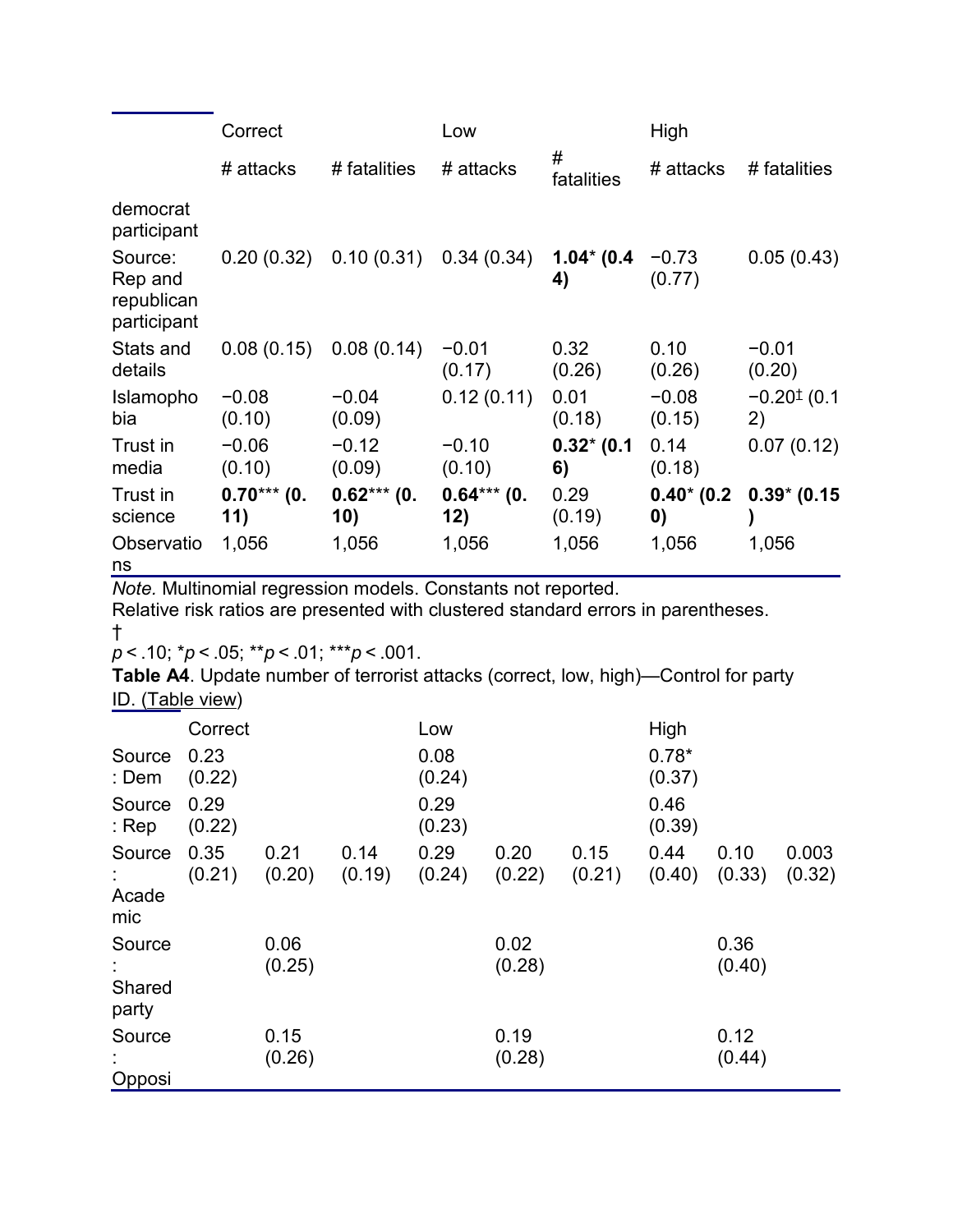|                                                 | Correct                                |                                        |                                        | Low                                                                     |                                     |                                     | High                                |                                     |                                     |
|-------------------------------------------------|----------------------------------------|----------------------------------------|----------------------------------------|-------------------------------------------------------------------------|-------------------------------------|-------------------------------------|-------------------------------------|-------------------------------------|-------------------------------------|
| te<br>party                                     |                                        |                                        |                                        |                                                                         |                                     |                                     |                                     |                                     |                                     |
| Source<br>Shared<br>Ideolo<br>gу                |                                        |                                        | $-0.21$<br>(0.23)                      |                                                                         |                                     | $-0.23$<br>(0.25)                   |                                     |                                     | $-0.08$<br>(0.38)                   |
| Source<br>Opposi<br>te<br>ideolog<br>У          |                                        |                                        | 0.01<br>(0.24)                         |                                                                         |                                     | 0.18<br>(0.26)                      |                                     |                                     | 0.13<br>(0.39)                      |
| <b>Stats</b><br>and<br>details                  | 0.09<br>(0.15)                         | 0.08<br>(0.15)                         | 0.08<br>(0.15)                         | $-0.01$<br>(0.17)                                                       | $-0.01$<br>(0.17)                   | $-0.01$<br>(0.17)                   | 0.12<br>(0.26)                      | 0.09<br>(0.26)                      | 0.10<br>(0.26)                      |
| Partici<br>pant<br>democ<br>rat                 | 0.11<br>(0.19)                         | 0.05<br>(0.21)                         | 0.11<br>(0.19)                         | 0.15<br>(0.20)                                                          | 0.10<br>(0.24)                      | 0.14<br>(0.20)                      | $-0.03$<br>(0.30)                   | $-0.17$<br>(0.35)                   | $-0.05$<br>(0.30)                   |
| Partici<br>pant<br>republi<br>can               | 0.18<br>(0.20)                         | 0.12<br>(0.22)                         | 0.18<br>(0.20)                         | 0.07<br>(0.22)                                                          | 0.01<br>(0.25)                      | 0.06<br>(0.22)                      | $-0.22$<br>(0.36)                   | $-0.37$<br>(0.41)                   | $-0.24$<br>(0.36)                   |
| Islamo<br>phobia<br><b>Trust</b><br>in<br>media | $-0.09$<br>(0.10)<br>$-0.06$<br>(0.10) | $-0.08$<br>(0.10)<br>$-0.06$<br>(0.10) | $-0.08$<br>(0.10)<br>$-0.06$<br>(0.10) | 0.11<br>(0.11)<br>$-0.11$<br>(0.10)                                     | 0.11<br>(0.11)<br>$-0.12$<br>(0.10) | 0.12<br>(0.10)<br>$-0.12$<br>(0.10) | $-0.07$<br>(0.15)<br>0.16<br>(0.18) | $-0.06$<br>(0.15)<br>0.16<br>(0.18) | $-0.06$<br>(0.15)<br>0.16<br>(0.18) |
| Trust<br>in<br>scienc<br>е                      |                                        | $0.70***$ $0.70***$                    | $0.70***$ 0.63***                      | $(0.11)$ $(0.11)$ $(0.11)$ $(0.12)$ $(0.12)$ $(0.12)$ $(0.20)$ $(0.20)$ | $0.63***$                           | $0.64***$                           | $0.41*$                             | $0.40*$                             | $0.40*$<br>(0.20)                   |
| Observ 1,056<br>ations                          |                                        | 1,056 1,056                            |                                        | 1,056                                                                   | 1,056                               | 1,056                               | 1,056                               | 1,056                               | 1,056                               |

*Note. Dependent variable question*: "Please enter your new estimate for the number of people killed in terrorist attacks in the US <u>between 2006 and 2015</u> here."

*Recoded Responses*: 0 = No Update; 1 = Correct; 2 = Under-estimate (Low); 3 = Overestimate (High).

Multinomial regression models. Constants not reported.

Relative risk ratios are presented with clustered standard errors in parentheses.

†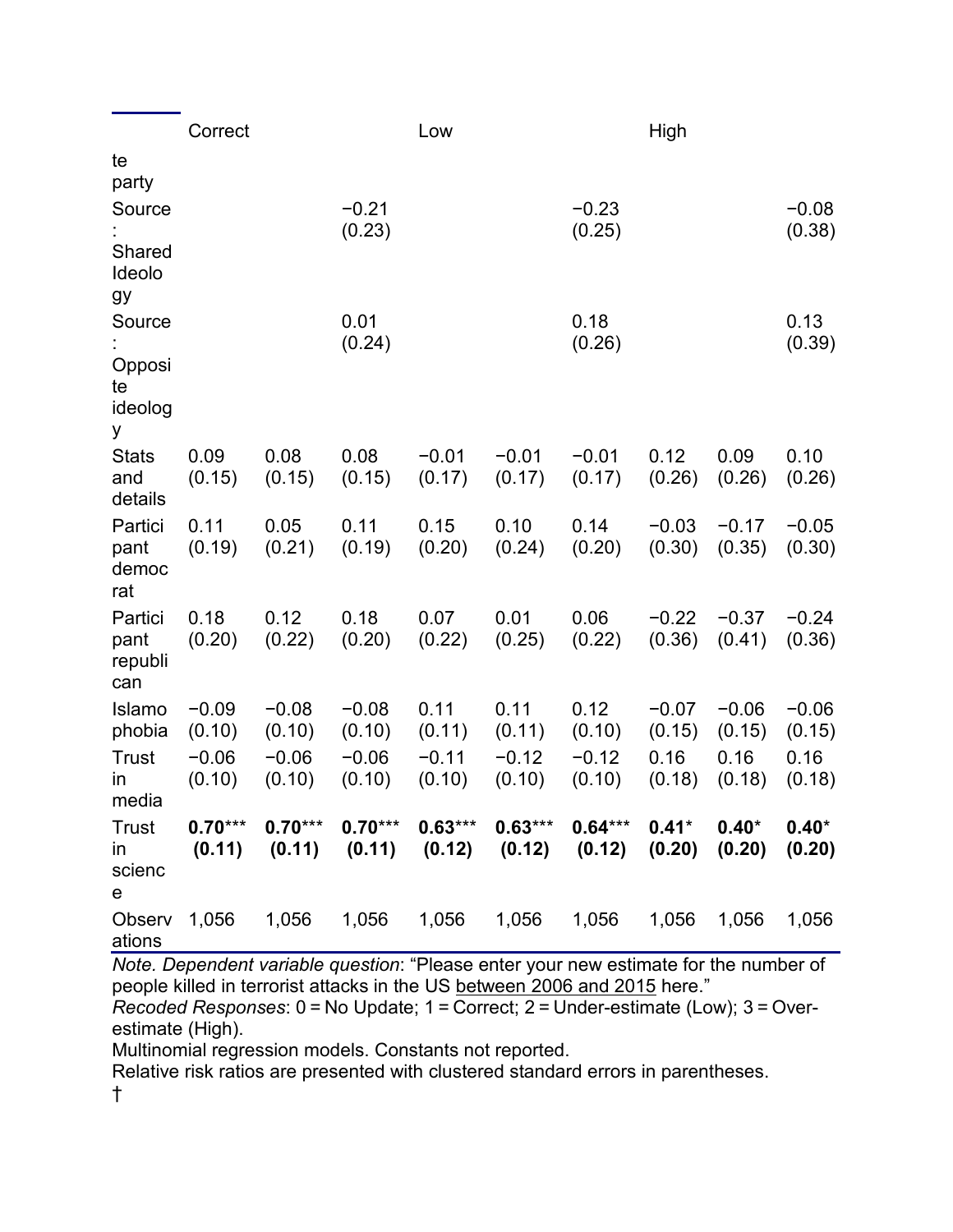*p* < .10; \**p* < .05; \*\**p* < .01; \*\*\**p* < .001.

**Table A5**. Update number of terrorism fatalities (correct, low, high)—Control for party ID. [\(Table view\)](https://www.tandfonline.com/reader/content/17f2b9a20d8/10.1080/1057610X.2018.1543145/format/epub/EPUB/xhtml/t0011.xhtml)

| Source<br>: Dem<br>Source<br>: Rep     | Correct<br>$-0.004$<br>(0.20)<br>$-0.03$<br>(0.20) |                   |                                                                        | Low<br>0.51<br>(0.35)<br>0.08<br>(0.36) |                              |                   | High<br>0.13<br>(0.28)<br>$-0.19$<br>(0.29) |                   |                                |
|----------------------------------------|----------------------------------------------------|-------------------|------------------------------------------------------------------------|-----------------------------------------|------------------------------|-------------------|---------------------------------------------|-------------------|--------------------------------|
| Source<br>Acade<br>mic                 | 0.12<br>(0.20)                                     | 0.15<br>(0.18)    | 0.10<br>(0.18)                                                         | $-0.23$                                 | $-0.33$<br>$(0.41)$ $(0.37)$ | $-0.39$           | 0.11<br>$(0.36)$ $(0.28)$ $(0.26)$          | 0.11              | $-0.009$<br>(0.24)             |
| Source<br>Shared<br>party              |                                                    | $-0.02$<br>(0.23) |                                                                        |                                         | 0.51<br>(0.37)               |                   |                                             | $-0.08$<br>(0.34) |                                |
| Source<br>Opposi<br>te<br>party        |                                                    | 0.14<br>(0.24)    |                                                                        |                                         | $-0.13$<br>(0.43)            |                   |                                             | 0.0008<br>(0.35)  |                                |
| Source<br>Shared<br>ideolog<br>У       |                                                    |                   | $-0.16$<br>(0.21)                                                      |                                         |                              | 0.27<br>(0.34)    |                                             |                   | $-0.64$ <sup>t</sup><br>(0.34) |
| Source<br>Opposi<br>te<br>ideolog<br>У |                                                    |                   | 0.01<br>(0.22)                                                         |                                         |                              | $-0.04$<br>(0.39) |                                             |                   | $-0.17$<br>(0.31)              |
| <b>Stats</b><br>and<br>details         | 0.08<br>(0.14)                                     | 0.08              | 0.08<br>$(0.14)$ $(0.14)$ $(0.26)$ $(0.26)$ $(0.26)$ $(0.20)$ $(0.20)$ | 0.36                                    | 0.32                         | 0.34              | $-0.02$                                     | $-0.04$           | $-0.02$<br>(0.20)              |
| Partici<br>pant<br>democ<br>rat        | 0.13<br>(0.17)                                     | 0.11<br>(0.19)    | 0.14<br>(0.17)                                                         | 0.28<br>(0.32)                          | 0.15<br>(0.37)               | 0.27<br>(0.32)    | 0.05<br>(0.24)                              | 0.07<br>(0.28)    | 0.07<br>(0.24)                 |
| Partici<br>pant<br>republi<br>can      | 0.24<br>(0.18)                                     | 0.22<br>(0.21)    | 0.25<br>(0.18)                                                         | 0.601<br>(0.35)                         | 0.44<br>(0.38)               | 0.57<br>(0.25)    | 0.15<br>(0.26)                              | 0.16<br>(0.30)    | 0.19<br>(0.27)                 |